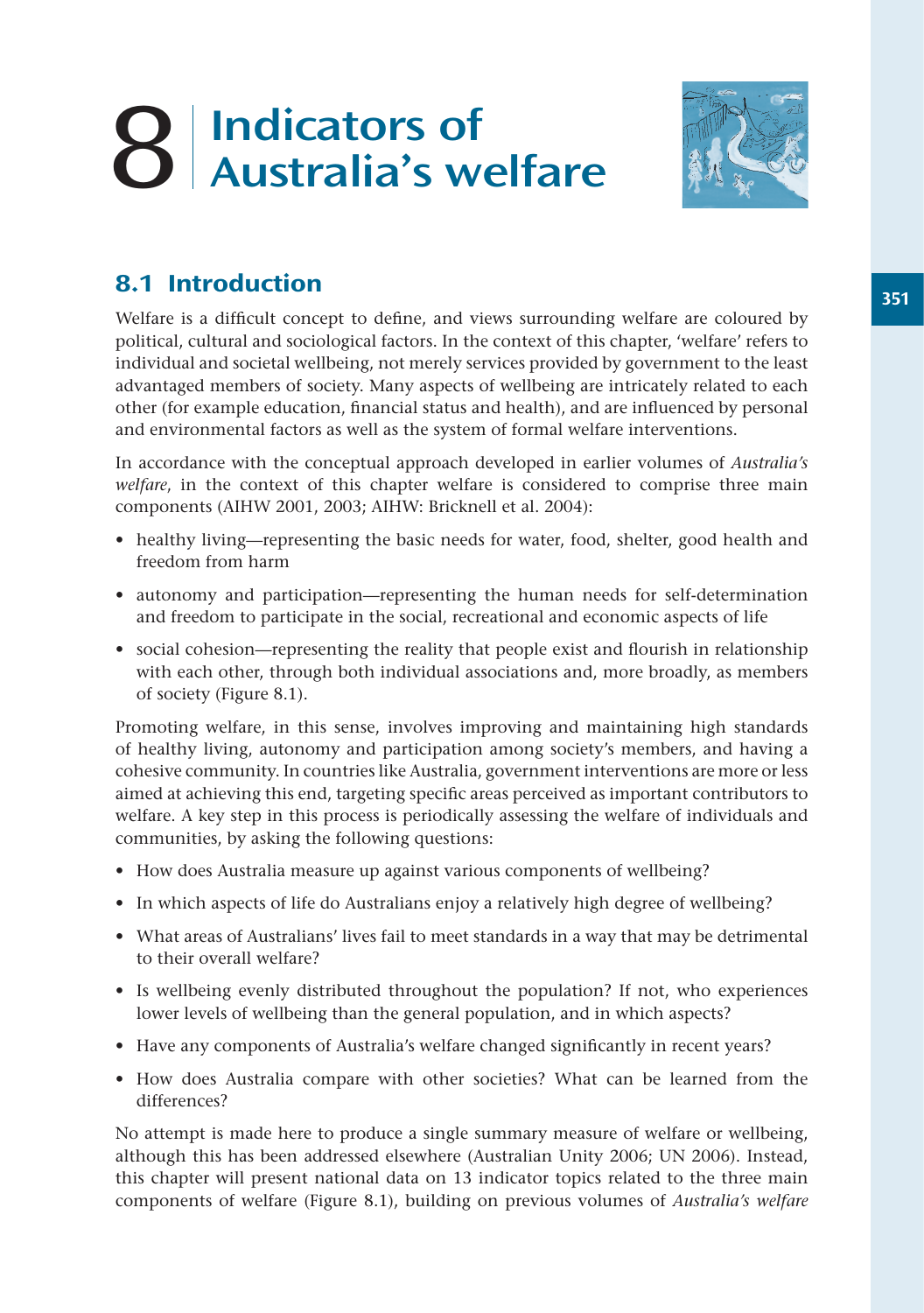(AIHW 2001, 2003, 2005). The indicators detailed here are not exhaustive and do not exist in isolation. Rather, they were chosen for their ability to provide sensitive, reliable, robust and readily understood statistical information that reflects issues of importance to the Australian population (AIHW: Bricknell et al. 2004). Statistics on some similar areas are included in the Australian Bureau of Statistics' (ABS) *Measures of Australia's progress* (ABS 2007a); however, the scope of the ABS publication goes beyond the welfare framework dealt with here.

On each of the 13 indicator topics, the following measures are presented (where available):

- measures of average or level (for example, the percentage of the population enrolled in a course of study)
- measures of distribution or inequality (for example, participation in education across age groups or population groups)
- measures of disadvantage or social exclusion (for example, the percentage of the population that has not completed high school).

Within society there exist broad groups that may have different experiences from the wider population in many aspects of welfare—groups such as young people, people living in rural and remote areas, people from culturally and linguistically diverse backgrounds and people with disabilities. While the relative disadvantage experienced by Aboriginal

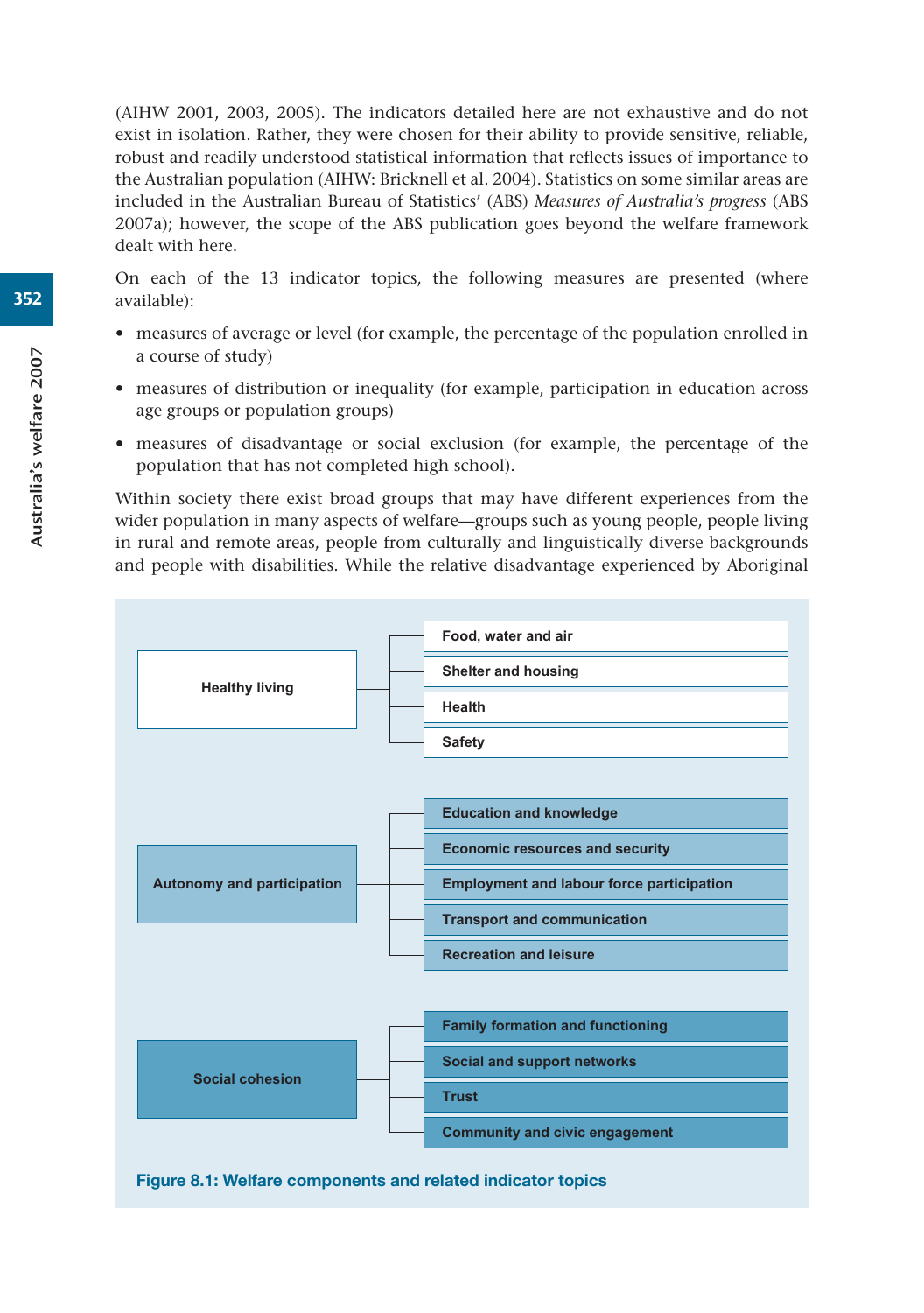and Torres Strait Islander people in many areas of life is well known, new and updated data are available for a number of the indicator topics discussed here. Therefore, in this volume of *Australia's welfare*, the welfare of Aboriginal and Torres Strait Islander people is described for each indicator topic, where possible. A separate report on the health and welfare of Indigenous people is due for release in 2008 (ABS & AIHW forthcoming). In order to provide some context to the Australian experience international comparisons are also made in a number of areas, where the availability of data permits.

The welfare of Australians, how it has changed and how it is distributed throughout society are continual and important topics of community discussion. Issues currently being debated in the public sphere include:

- How have changes in society's values, norms and structures affected the way Australians relate to each other—within families and as communities?
- What are the economic resources of individual Australians?
- How do Australians participate in education, employment and the community, and how has the nature of these engagements changed?
- Do Australians enjoy balance in their lives—that is, are they able to participate in work, education, family life, leisure activities and engage with their communities?

This chapter attempts to contribute to these discussions by presenting current national data on a diverse array of topics related to Australia's welfare.

# 8.2 Healthy living

Healthy living represents the basic necessities of everyday living, such as nutritious food, clean air and water, appropriate shelter and positive feelings of safety. All of these factors play an important role in the promotion and maintenance of physical, mental, and social wellbeing.

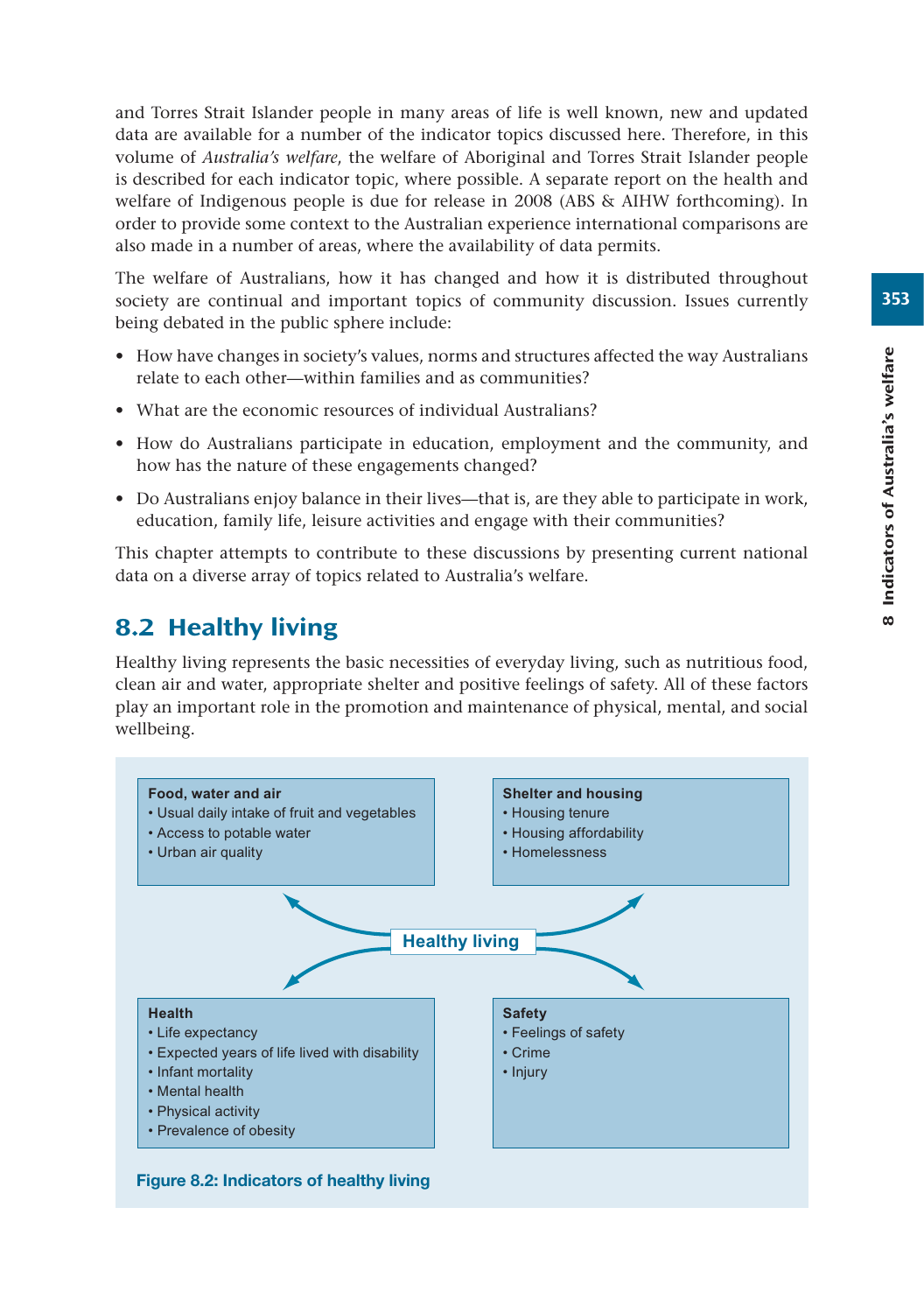## Food, water and air

Living in an environment free from harmful levels of pollution, with access to safe drinking water and nutritious food, are fundamental needs of healthy living. These basic requirements greatly influence the health and wellbeing of individuals and communities. The indicators presented in this section represent key issues relating to the opportunities, constraints and choices that face Australians as they seek to lead healthy lives.

## Usual daily intake of fruit and vegetables

Daily consumption of fruit and vegetables plays an important role in maintaining good health across the life span. Consumption of fruits and vegetables has been shown to contribute to the prevention of coronary heart disease, hypertension, stroke, various types of cancer, overweight and obesity, and Type 2 diabetes (WHO 2003). The Dietary Guidelines for Australian Adults recommend that men and women eat at least two serves of fruit and at least five serves of vegetables per day (NHMRC 2003a; see Glossary for the definition of a serve of fruit or vegetables). The Dietary Guidelines for Children and Adolescents in Australia recommend that children aged 4–7 years consume one serve of fruit and two serves of vegetables per day; children aged 8–11 years eat one serve of fruit and three serves of vegetables per day; and 12–18 year olds eat three serves of fruit and three serves of vegetables each day (NHMRC 2003b).

According to self-reported data, in 2004–05, slightly more than half (54%) of all Australians aged 12 years or over ate two or more serves of fruit per day, while fewer than one in seven (14%) ate five or more serves of vegetables daily (Table 8.1). Fruit and vegetable consumption was related to age, with older people (55–64 years and above) being generally more likely to eat two or more serves of fruit, or five or more serves of vegetables, than younger people. Females were more likely than males to consume the recommended amount of fruit and vegetables in almost all age groups. The proportion of Australians who eat the recommended amount of vegetables increased slightly since 2001, while fruit intake remained about the same (ABS 2002a). While many people enjoy a healthy diet,

| Age group    |              | Two or more serves of fruit |                |              | Five or more serves of vegetables |                |  |
|--------------|--------------|-----------------------------|----------------|--------------|-----------------------------------|----------------|--|
| (years)      | <b>Males</b> | <b>Females</b>              | <b>Persons</b> | <b>Males</b> | <b>Females</b>                    | <b>Persons</b> |  |
| $12 - 14$    | 53.9         | 58.0                        | 56.0           | 7.3          | 8.1                               | 9.9            |  |
| $15 - 24$    | 41.4         | 51.9                        | 46.5           | 8.4          | 9.2                               | 8.8            |  |
| $25 - 34$    | 39.4         | 53.6                        | 46.5           | 7.7          | 13.5                              | 10.6           |  |
| $35 - 44$    | 42.6         | 56.0                        | 49.4           | 11.5         | 14.6                              | 13.1           |  |
| $45 - 54$    | 50.1         | 61.5                        | 55.8           | 13.3         | 19.4                              | 16.4           |  |
| $55 - 64$    | 56.2         | 70.4                        | 63.3           | 16.4         | 22.8                              | 19.6           |  |
| $65 - 74$    | 60.7         | 68.3                        | 64.7           | 12.7         | 15.8                              | 19.9           |  |
| 75 or over   | 61.9         | 70.0                        | 66.5           | 17.2         | 14.5                              | 15.6           |  |
| <b>Total</b> | 47.9         | 59.8                        | 53.9           | 12.1         | 15.8                              | 13.9           |  |

| Table 8.1: Self-reported usual daily intake of fruit and vegetables, persons aged 12 years |  |
|--------------------------------------------------------------------------------------------|--|
| or over, by age group and sex, 2004–05 (per cent) <sup>(a)</sup>                           |  |

(a) Percentage of the population within each age group.

*Note:* Data are not available for children aged less than 12 years.

*Source:* ABS 2006a:Table 29.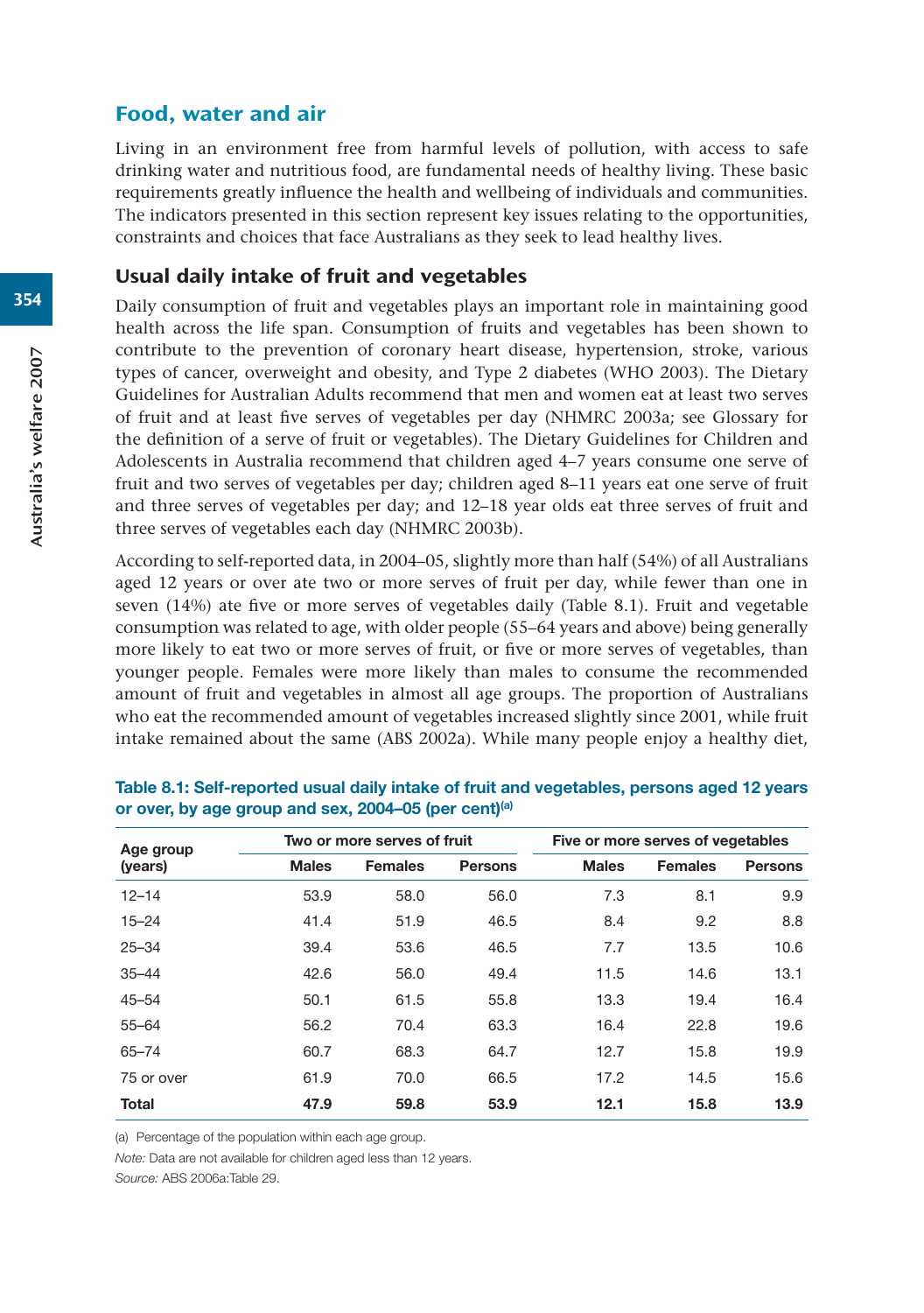a considerable number does not consume sufficient fruit and vegetables. Possible barriers to healthy eating include lack of knowledge, cost and quality of fresh produce, lack of time to prepare vegetables and personal food preferences.

Selected dietary habits of Aboriginal and Torres Strait Islander people were investigated in the 2004–05 National Aboriginal and Torres Strait Islander Health Survey. In non-remote areas, 42% of Aboriginal and Torres Strait Islander people aged 12 years or over usually ate two or more serves of fruit per day and 10% usually ate five or more serves of vegetables. Indigenous people living in non-remote areas generally ate less fruit than non-Indigenous people, but had similar vegetable intake (ABS 2006b). People in remote areas were not asked to specify how many serves of fruit or vegetables they ate most days. However, the survey found that one in five (20%) Indigenous people living in remote areas had no usual daily fruit intake, compared with one in eight (12%) living in non-remote areas. Indigenous people living in remote areas were also less likely to eat vegetables, with 15% reporting no usual daily intake, compared with 2% of Indigenous people in non-remote areas (ABS 2006b).

## Access to potable water

Access to a reliable supply of clean water is essential to good health and is important for the prevention of disease and sickness. The Australian Drinking Water Guidelines indicate acceptable standards for drinking water, in terms of both health-related and aesthetic qualities (NHMRC & NRMMC 2004). Not only should water be free from contaminants (such as bacteria and pesticides) and safe to drink, it should also be clear and taste- and odour-free.

In Australia, the responsibility for implementing water quality guidelines lies with each state and territory. Water authorities in each jurisdiction are required to regularly monitor and report on the quality and safety of the water they distribute. The National Performance Report for Urban Water Facilities found that compliance with the guidelines was high in 2005–06. All major water utilities supplying water to capital cities reported 100% compliance with microbiological and health-related chemical standards (Water Services Association of Australia 2007). Outside capital cities, two major utilities (supplying water to more than 50,000 properties) and six non-major utilities (with between 10,000 and 50,000 connected properties) reported less than 100% (93.2%–99.8%) microbiological compliance, measured in terms of the percentage of the population where microbiological compliance was achieved. A number of utilities reported incomplete chemical compliance in a minority of water supply zones.

The Community Housing and Infrastructure Needs surveys provide data on access to water in Indigenous communities. In 2006, information was collected for 1,187 discrete Indigenous communities with a combined reported usual population of 92,960 (ABS 2007b). Almost all (94%) of these communities were in remote or very remote areas. The majority (58%) of communities reported bore water as their main source of drinking water, while 18% reported a town water supply and 1% (nine communities) had no organised water supply. The number of communities with no organised water supply fell from 21 in 2001. In 2006, 164 communities that were not connected to a town water supply had their drinking water sent away for testing during the year. Of these, water from 48 communities (with a combined population of 12,059 people) failed testing. In 2001, 56 communities (with a combined population of 17,028 people) had water that failed testing, out of 169 communities tested (ABS 2002b).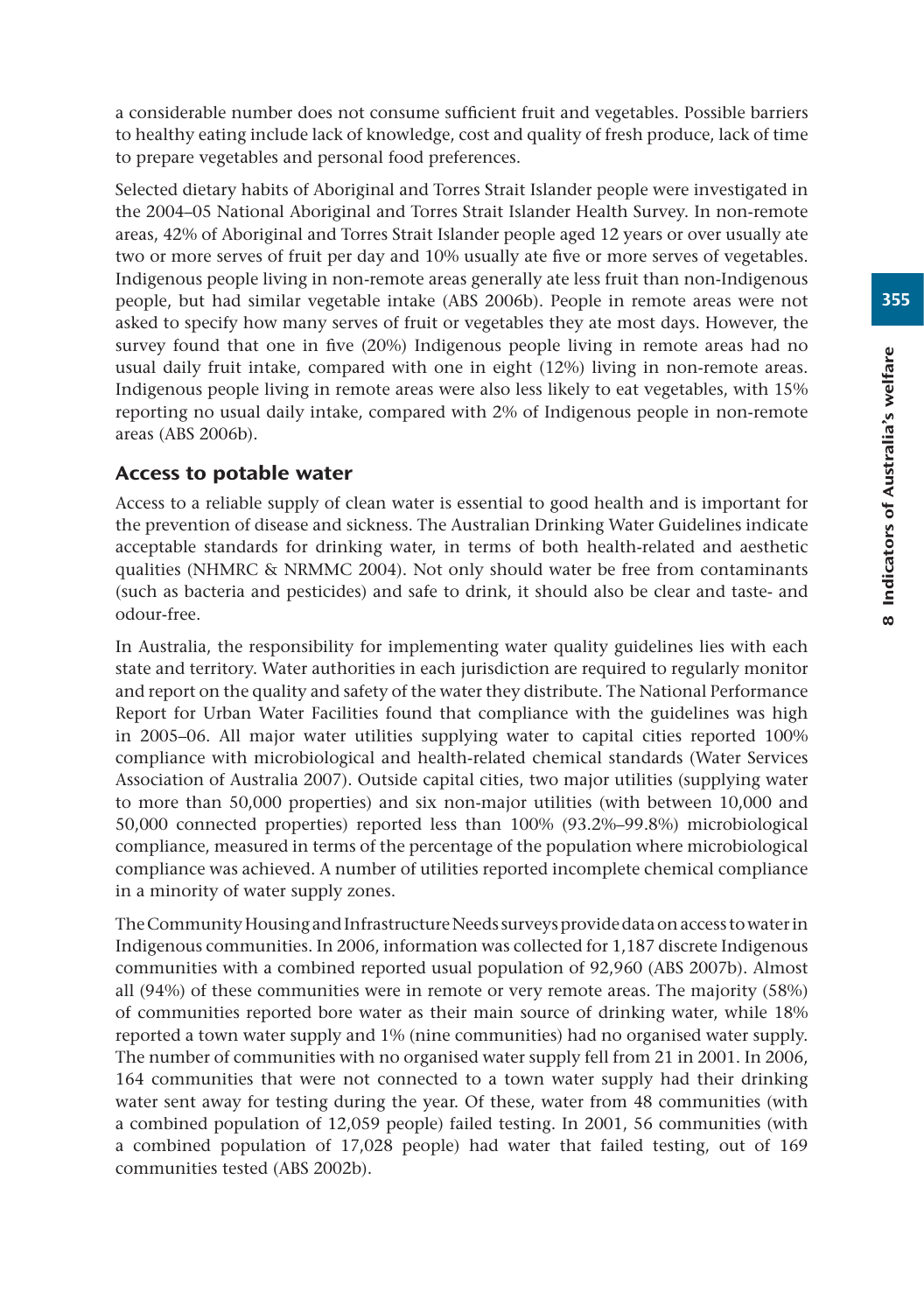#### Urban air quality

Air quality in Australian cities is generally good, although some localised problems still occur as a result of bushfires or industrial pollution (Beeton et al. 2006). While environmental regulations have reduced ambient levels of a number of air pollutants, three pollutants remain of particular concern (DEH 2004). These are airborne particulate matter of 10 μm in diameter or less ( $PM_{10}$ ), particulate matter of 2.5 μm in diameter or less  $(PM<sub>2.5</sub>)$  and photochemical oxidants (as ozone). Levels of these pollutants are measured in terms of the number of days per year that the average concentration exceeded the National Environment Protection (Ambient Air Quality) Measure (AAQ NEPM).

Adverse health effects resulting from air pollution are well established. Exposure to  $PM_{10}$  is associated with increased hospitalisation caused by asthma, chronic obstructive pulmonary disease, and other respiratory illnesses (Brunekreef & Forsberg 2005), and mortality due to lung cancer (Abbey et al. 1999). Finer  $PM<sub>2.5</sub>$  are able to be inhaled deep into lung tissue, and may even penetrate the bloodstream, resulting in increased cardiovascular disease risk, among other effects (Miller et al. 2007). Ground ozone, the main component of smog, is formed when pollutants react with sunlight. Ozone exposure is associated with reduced lung function, airway inflammation, coughing and pain, and exacerbation of symptoms of respiratory diseases such as asthma (Folinsbee 1992).

 $PM_{10}$  concentrations have fluctuated over the period 2000–05 (Table 8.2). Between 2000 and 2003 there was an apparent increase in the number of days where  $PM_{10}$  concentration exceeded 50  $\mu$ g/m<sup>3</sup> in most major capital cities; however, this fell or remained stable in 2004 and 2005. The peaks in Sydney in 2002 and Melbourne in 2003 may have been due to severe bushfires and dust storms (ABS 2005a); even taking these into account particle levels were generally higher in larger cities. Perth was the only major city not to exceed the maximum allowable days of high  $PM_{10}$  concentration (that is, 5 days per year) over the 6-year period.

|                                                                                                             | 2000 | 2001 | 2002 | 2003 | 2004 | 2005         |  |  |  |
|-------------------------------------------------------------------------------------------------------------|------|------|------|------|------|--------------|--|--|--|
| Number of days when concentration of $PM_{10}$ exceeded 50 µg/m <sup>3</sup> (over 24 hours) <sup>(a)</sup> |      |      |      |      |      |              |  |  |  |
| Sydney                                                                                                      |      | 5    | 17   | 10   | 2    | 2            |  |  |  |
| Melbourne                                                                                                   |      |      | 6    | 13   | 11   | 9            |  |  |  |
| <b>Brisbane</b>                                                                                             |      |      |      | 2    | 2    | 2            |  |  |  |
| Perth                                                                                                       |      |      | 2    |      |      | 3            |  |  |  |
| Adelaide                                                                                                    | n.a. | n.a. |      | რ    |      | 6            |  |  |  |
| Number of days when concentration of ozone exceeded 0.10 ppm (over 1 hour)(b)                               |      |      |      |      |      |              |  |  |  |
| Sydney                                                                                                      |      | 9    |      |      |      | 6            |  |  |  |
| Melbourne                                                                                                   |      |      |      |      |      |              |  |  |  |
| <b>Brisbane</b>                                                                                             |      |      | 2    |      |      | $\mathbf{O}$ |  |  |  |
| Perth                                                                                                       |      |      |      |      |      | n            |  |  |  |
| Adelaide                                                                                                    | n.a. | n.a. |      |      |      | O            |  |  |  |

Table 8.2: Number of days per year when concentrations of PM<sub>10</sub> and ozone exceeded **the AAQ NEPM standard levels, in major capital cities, 2000 to 2005**

(a) The maximum allowable exceedence is 5 days per year, to be achieved by 2008.

(b) The maximum allowable exceedence is 1 day per year, to be achieved by 2008.

*Sources:* AIHW 2005a; NEPC 2006, 2007.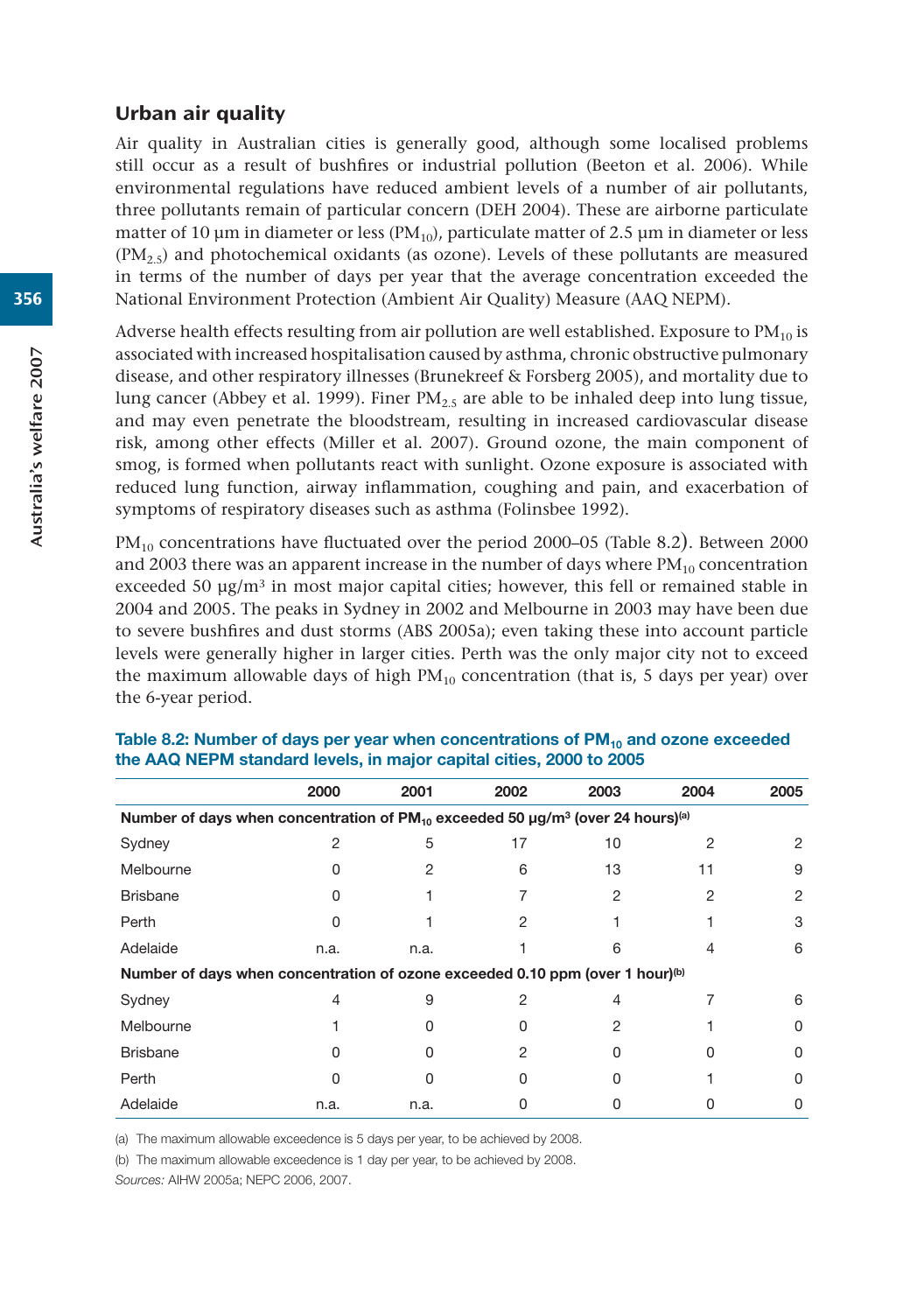In 2005, Sydney was the only capital city to exceed the AAQ NEPM for ozone concentration of 1 day per year over 10 ppm (Table 8.2). It remains the only major capital city that consistently failed to meet this standard. All other recorded capital cities show evidence of maintaining low levels of ozone over the period 2000–05.

In 2003, the AAQ NEPM was amended to include monitoring of  $PM_{2.5}$ . The concentration of these particles in 2005 exceeded 25  $\mu$ g/m<sup>3</sup> in Sydney on 7 days, on 3 days in Melbourne and Perth, and did not exceed this level in Brisbane and Adelaide (NEPC 2007).

# Shelter and housing

Access to adequate shelter and housing is recognised as a basic human need. As well as providing protection from environmental elements and access to facilities such as heating and sanitation, housing gives people a place to enjoy privacy and recreational activities, keep their possessions, spend time with friends and family, and express their identity (ABS 2001a). Housing equity is also a major component of personal wealth (see 'Economic resources and security' in Section 8.3).

In this section, three indicators are presented to describe the housing circumstances of Australians. Housing tenure relates to the issues of security and stability; home ownership also gives autonomy and a form of social insurance to owners. Housing affordability affects the broader economic and social wellbeing of individuals and communities. Homelessness indicates housing deprivation, but as it is influenced by a wide range of social issues (such as mental health and family breakdown) it also provides a gauge of more general social dysfunction (ABS 2001a). For further analysis of housing issues in the welfare context, see Chapter 5.

## Housing tenure

In 2003–04 there were more than 7.7 million households in Australia (Table 8.3). The majority (70%) owned their home, while 21% were private renters and 5% were renting from a public housing authority. Among home owners, there were similar numbers of mortgagees and outright owners (2.7 million households in each category).

Tenure type varied considerably according to household composition. More than half (52%) of couple-only households and 41% of lone-person households owned their homes outright, compared with 18% of households comprising couples with dependent children. This partly reflects age effects—home ownership rates increase with age, and many coupleonly households comprise older couples whose children have left home, while many lone persons who own their home outright are older people whose partners have died.

Trends in housing tenure are driven by a multitude of factors. Some of these include changes in household structure, cost, supply, expectations of future economic security, investment decisions, personal preferences and lifestyle choices. Between 1994–95 and 2003–04, the percentage of households that owned their home (either as outright owners or as mortgagees) was stable, at around 70%–71%, while the proportion of renter households grew from 26% to 28% (ABS 2006c). Over this period the proportion of outright owners fell by 7 percentage points while the proportion of mortgagees rose by 6 points. The trend away from outright home ownership was even more marked for younger age groups. Declining home ownership rates among young people appears to be associated with delayed marriage and family formation (McDonald & Baxter 2005). Another factor in the move away from outright home ownership is the number of recent home buyers. Almost 1.2 million households, accounting for 15% of all households, purchased their dwelling in the 3 years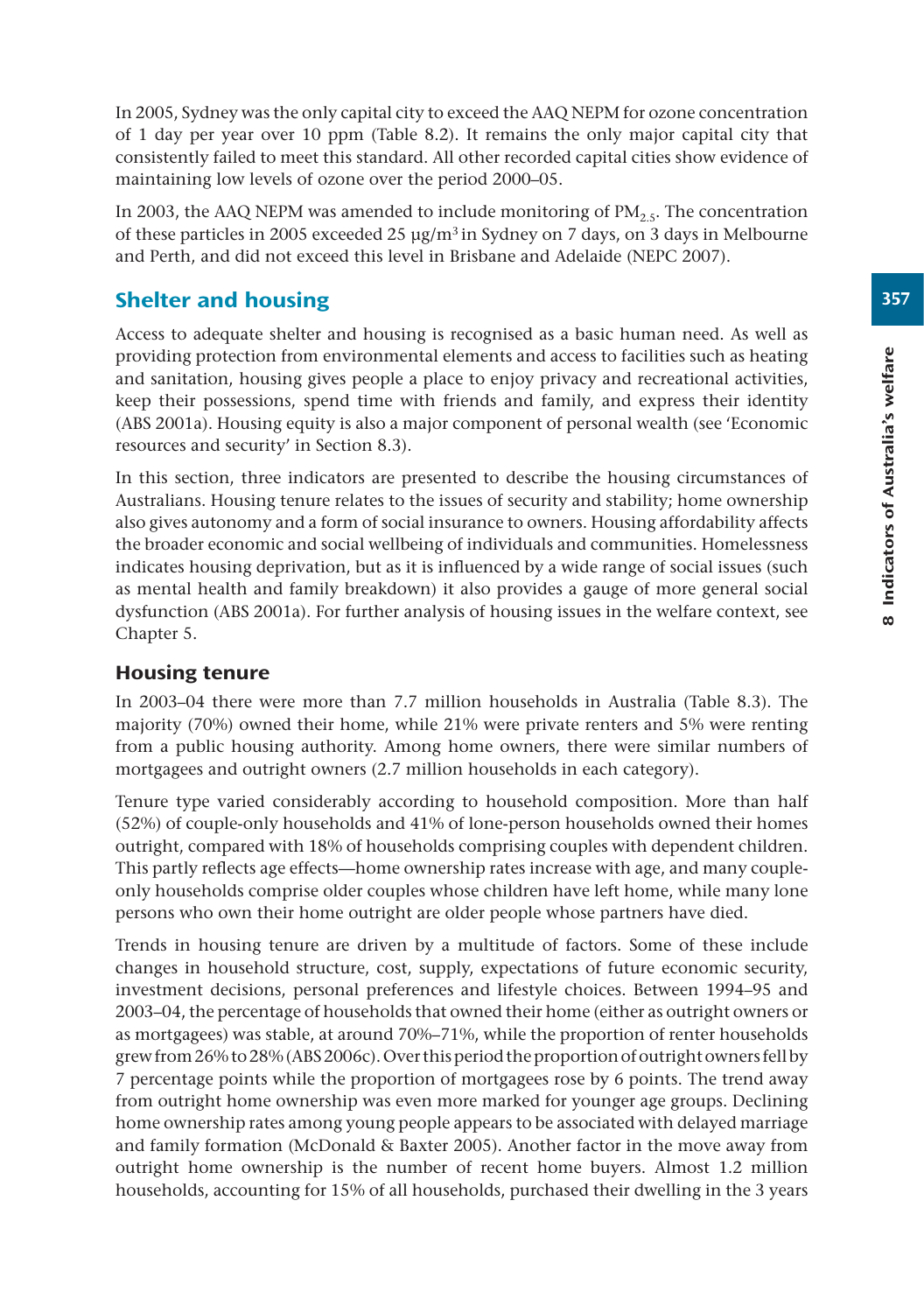before 2003–04. About two-thirds (66%) of these recent home buyers were existing home owners (ABS 2006d). In comparison, 13% of households were recent home buyers in 1994 (ABS 1995). Home owners may also draw on their housing equity to finance the purchase of other assets, fund household expenditure or repay other debt. In 2004, an estimated 7% of households made a net withdrawal of housing equity, excluding those engaged in property transactions (Schwartz et al. 2006).

|                                                              |                       | Owner              |                       | Renter                     |             | Total <sup>(a)</sup> |
|--------------------------------------------------------------|-----------------------|--------------------|-----------------------|----------------------------|-------------|----------------------|
|                                                              | Without a<br>mortgage | With a<br>mortgage | Public <sup>(b)</sup> | <b>Private</b><br>landlord | Per<br>cent | <b>Number</b>        |
| Couple-only households                                       | 52.3                  | 28.5               | 2.2                   | 14.0                       | 100.0       | 2,019,000            |
| Couple family with dependent<br>children households          | 17.8                  | 60.8               | 1.5                   | 16.2                       | 100.0       | 2,096,400            |
| One-parent, one-family households<br>with dependent children | 10.8                  | 28.6               | 17.4                  | 37.8                       | 100.0       | 526,000              |
| Other one-family households                                  | 44.8                  | 33.4               | 3.4                   | 15.8                       | 100.0       | 804,500              |
| Lone person                                                  | 40.8                  | 19.2               | 9.0                   | 25.6                       | 100.0       | 1,964,900            |
| Group households                                             | 11.4                  | 15.4               | $**1.2$               | 67.7                       | 100.0       | 247.500              |
| Total (per cent) <sup>(c)</sup>                              | 34.9                  | 35.1               | 4.9                   | 21.2                       | 100.0       |                      |
| Total (number) <sup>(c)</sup>                                | 2.702.900             | 2,713,800          | 376,400               | 1.638.400                  |             | 7.735.800            |

#### **Table 8.3: Tenure type and composition of households, 2003–04 (per cent)**

(a) Includes other renters and other tenure type.

(b) Renting from a state or territory housing authority.

(c) Includes multiple family households.

*Note:* Columns and rows may not add up to totals due to rounding.

*Source:* ABS 2005b:Table 11.

Changes in the size and nature of housing also affects trends in tenure type. Over the period 1994–95 to 2003–04, the average number of bedrooms per dwelling rose from 2.9 to 3.0 (ABS 2006d). At the same time, average household size decreased from 2.7 to 2.5 persons as the proportion of all households comprising a lone person increased by 3 percentage points—a continuation of a long-term trend.

Indigenous households were less likely than the general population to own their homes. In 2002, 30% of Indigenous households were outright owners or mortgagees (Table 8.4). More than one in five (23%) Indigenous households were renting from a state or territory housing authority, and a further 15% were renting from Indigenous and mainstream community housing organisations. The high rate of public or community housing among Indigenous households may be due, in part, to the prevalence of land tenure arrangements in remote communities, which tend to result in community, rather than individual, ownership of dwellings (ABS & AIHW 2003).

#### **Table 8.4: Tenure type of Indigenous households, 2002**

|          | Home owner/<br>purchaser | State/territory | housing community housing | Indigenous/ Private/other<br>landlord | Other | Total   |
|----------|--------------------------|-----------------|---------------------------|---------------------------------------|-------|---------|
| Number   | 50,400                   | 37.700          | 24,500                    | 46.700                                | 6.200 | 165,700 |
| Per cent | 30.4                     | 22.8            | 14.8                      | 28.2                                  | 3.7   | 100.0   |

*Source:* ABS & AIHW 2005:Table 4.2.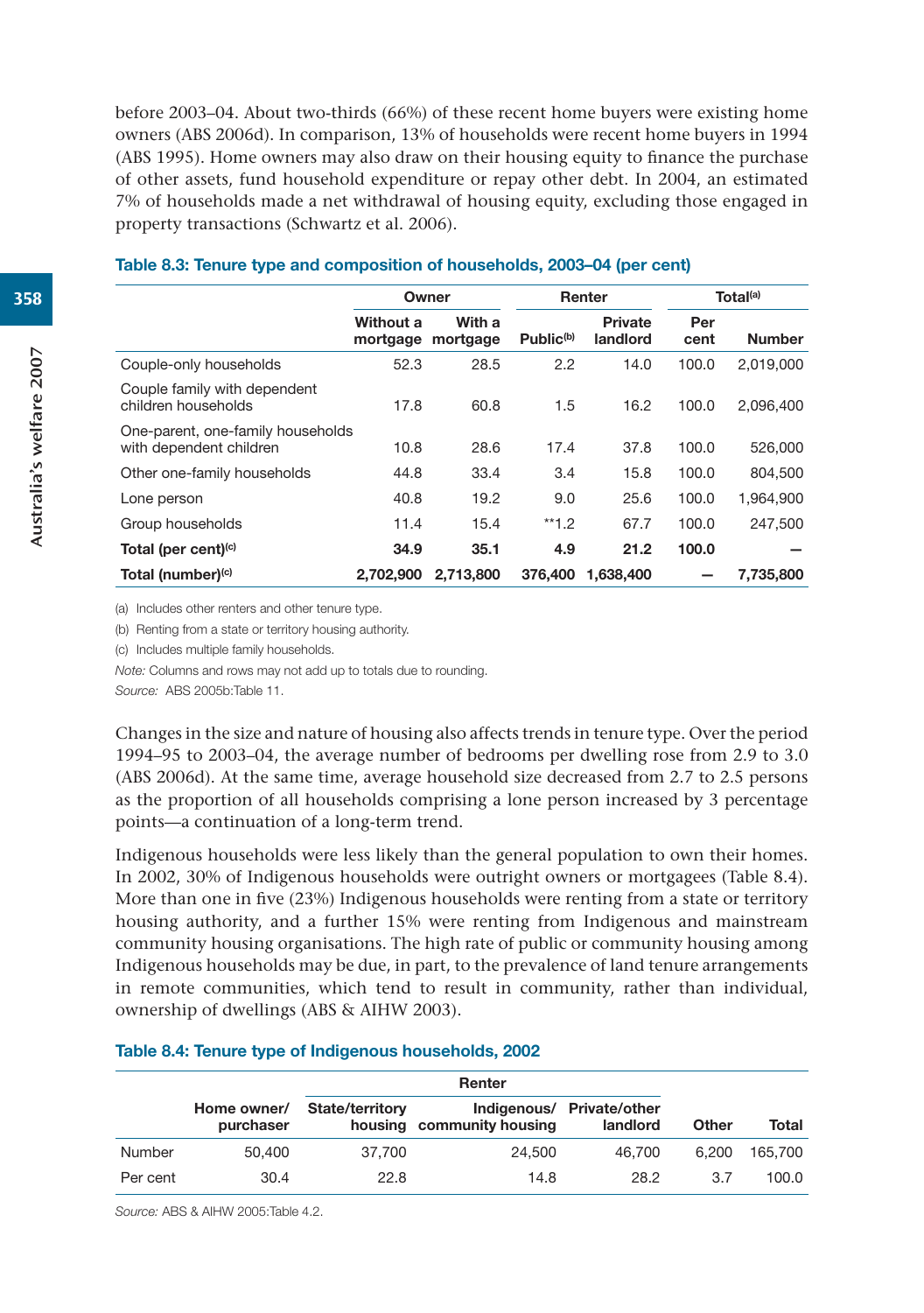# Housing affordability

A widely used indicator of housing affordability is the percentage of households that spends more than 30% of their income on housing costs. Data are also presented on the proportion of households spending more than 50% of their income on housing costs—an indicator of severe risk of housing stress. These measures are restricted to lower income households, that is, households whose equivalised disposable income is ranked between the bottom 10% and bottom 40% of income distribution. The ABS excludes households in the bottom 10% from the lower income household group:

Studies of income and expenditure reported in the 2003–04 ABS Household Expenditure Survey (HES) have shown that [some] households in the bottom income decile and with negative gross incomes tend to have expenditure levels that are comparable to those of households with higher income levels, indicating that these households have access to economic resources, such as wealth or that the instance of low or negative income is temporary, perhaps reflecting business or investment start up (ABS 2006d).

In 2003–04, almost one in five (19%) lower income households would be classified as being in housing stress, including 4% of households that spent more than 50% of their gross income on housing costs (Table 8.5). About one in five lower income households with a mortgage and two in five private renters spent more than 30% to 50% of their income on housing costs; around one in 10 of each household type spent more than 50%. Comparing housing affordability between renters and purchasers is difficult as they represent different measures and are subject to data limitations. In particular, purchasing a house provides an asset to the households, and households may choose to experience higher levels of housing stress than necessary to reduce future expenses. Paying rent does not involve asset accumulation or enable flexibility in meeting current and future housing costs. Some housing costs may be reimbursed, but this information is not collected in the ABS Survey of Income and Housing. For example, recipients of the Commonwealth Rent Assistance scheme tend to be private renters who may also receive other government benefits. Additionally, some housing costs not included in the scope of the survey, including repairs, insurance and body corporate fees, are more likely to be incurred by home owners than renters (ABS 2006d).

|                                            | Proportion of gross income spent on housing costs |               |  |  |  |
|--------------------------------------------|---------------------------------------------------|---------------|--|--|--|
| Tenure type                                | More than $30\%$ to $50\%$                        | More than 50% |  |  |  |
| Owner without a mortgage                   | n.p.                                              |               |  |  |  |
| Owner with a mortgage                      | 20.8                                              | 10.3          |  |  |  |
| Renter-state/territory housing authority   | $*3.6$                                            |               |  |  |  |
| Renter-private landlord                    | 41.8                                              | 8.9           |  |  |  |
| All tenure types (per cent) <sup>(d)</sup> | 14.3                                              | 4.2           |  |  |  |
| All tenure types (number)                  | 328,400                                           | 96,500        |  |  |  |

## Table 8.5: Lower income households<sup>(a)</sup> that spent more than 30% of their gross income **on housing costs(b), by tenure type, 2003–04 (per cent)(c)**

(a) Lower income households are defined as those with an equivalised disposable household income that is between the bottom 10% and bottom 40% of the income distribution.

(b) Housing costs include major cash outlays on housing, that is, mortgage repayments and property rates for owners, and rent. Housing costs here do not include outlays such as repairs, maintenance and dwelling insurance.

(c) Per cent of all lower income households.

(d) Includes other renters.

*Source:* ABS 2006d:Table 5.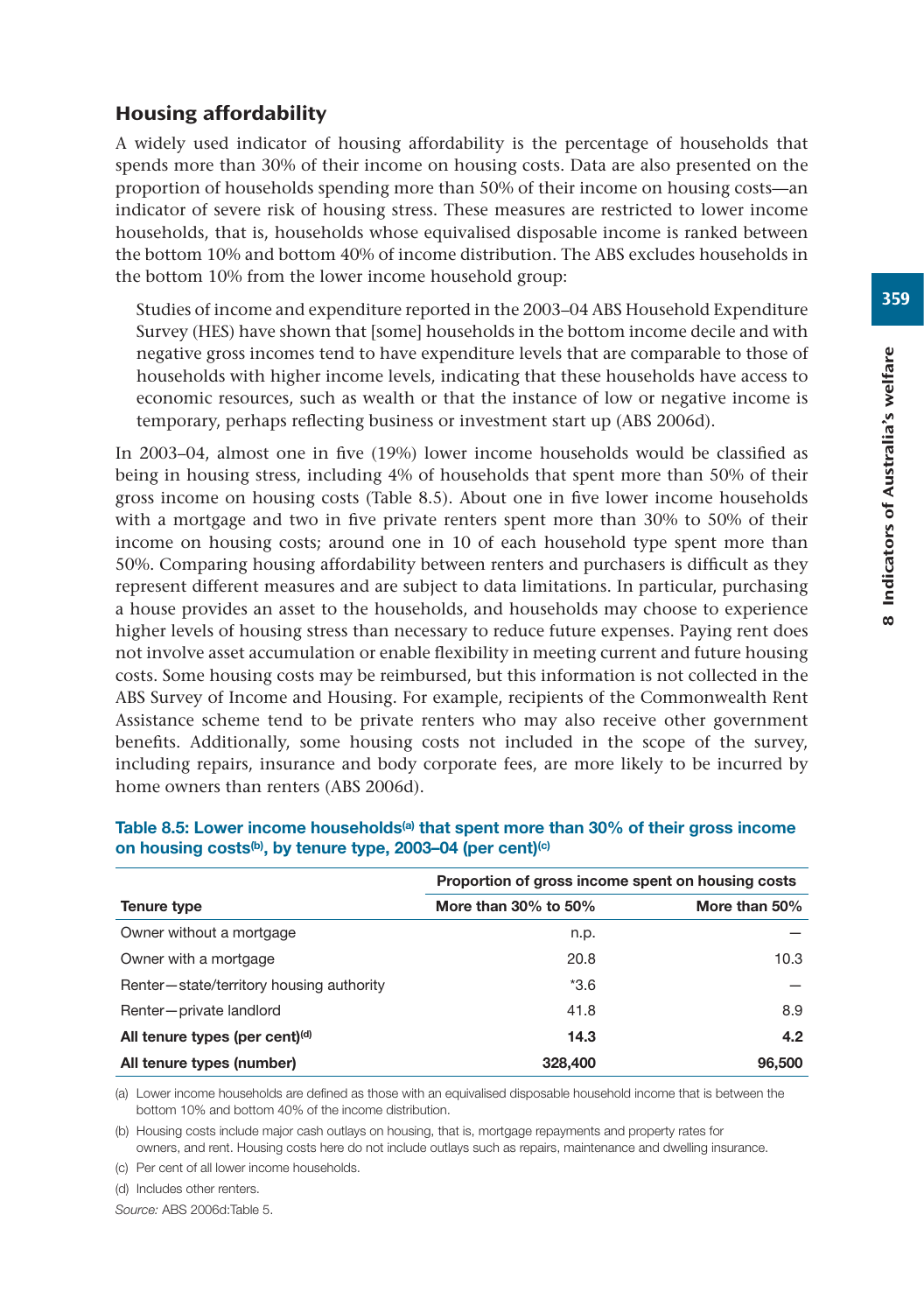Over the period 2000–01 to 2003–04, the proportion of lower income households that spent more than 30% of their gross income on housing costs remained stable, at around 19%. However, there was a notable decline in this measure among lower income households that rent privately, from 59% of households to 51%.

For detailed analyses of factors contributing to housing affordability problems, and housing assistance provided by governments, see *Australia's welfare 2001* (AIHW 2001) and Chapter 5.

## Homelessness

Homelessness refers not only to the absence of conventional accommodation (for instance, people sleeping rough, squatting in derelict buildings or living in cars or makeshift dwellings), but also to people with transient accommodation, such as those staying with friends or relatives, using Supported Accommodation Assistance Program (SAAP) services and living in boarding houses. The measurement of homelessness can vary with different cultural understanding of homelessness, especially in relation to Aboriginal and Torres Strait Islander people. Estimates of homelessness in Australia, derived from the ABS Census of Population and Housing, are based on three groups (Chamberlain & MacKenzie 2003): people without conventional accommodation ('primary homelessness'); people staying with friends or relatives and who have no other usual address, and people in SAAP services ('secondary homelessness'); and people living in boarding houses, both short- and longterm ('tertiary homelessness'). However, these categories are neither straightforward nor uncontested. See Chapter 6 for further discussion about counting the homeless.

On census night in 2001 almost 100,000 people in Australia were estimated to be homeless (Table 8.6). About half (49%) were staying with friends or relatives, almost a quarter (23%) were living in boarding houses and 14% were accessing SAAP services. The number of homeless people in 2001 was smaller than in 1996, largely due to a drop in the number of people who were counted in the primary homelessness category. This is likely to be a result of changes to the counting rules between 1996 and 2001 concerning improvised dwellings in remote Indigenous communities (Chamberlain & MacKenzie 2003).

|                                              | 1996          |          | 2001          |          |
|----------------------------------------------|---------------|----------|---------------|----------|
|                                              | <b>Number</b> | Per cent | <b>Number</b> | Per cent |
| SAAP accommodation <sup>(a)</sup>            | 12.926        | 12       | 14.251        | 14       |
| Boarding house                               | 23,299        | 22       | 22,877        | 23       |
| Friends/relatives                            | 48,500        | 46       | 48.614        | 49       |
| No conventional accommodation <sup>(b)</sup> | 20,579        | 20       | 14.158        | 14       |
| <b>Total homeless</b>                        | 105,304       | 100      | 99,900        | 100      |

#### **Table 8.6: The whereabouts of homeless people on census night, 1996 and 2001**

(a) Provided under the Supported Accommodation Assistance Program.

(b) Includes improvised dwellings, tents and sleepers out. Counting rules in the 1996 Census included any dwelling which did not have a working bath/shower and toilet as an improvised dwelling. This methodological approach was not taken in 2001, to account for those Indigenous households who used bathroom and toilet facilities in properly constructed amenity blocks.

*Sources:* Chamberlain 1999; Chamberlain & MacKenzie 2003.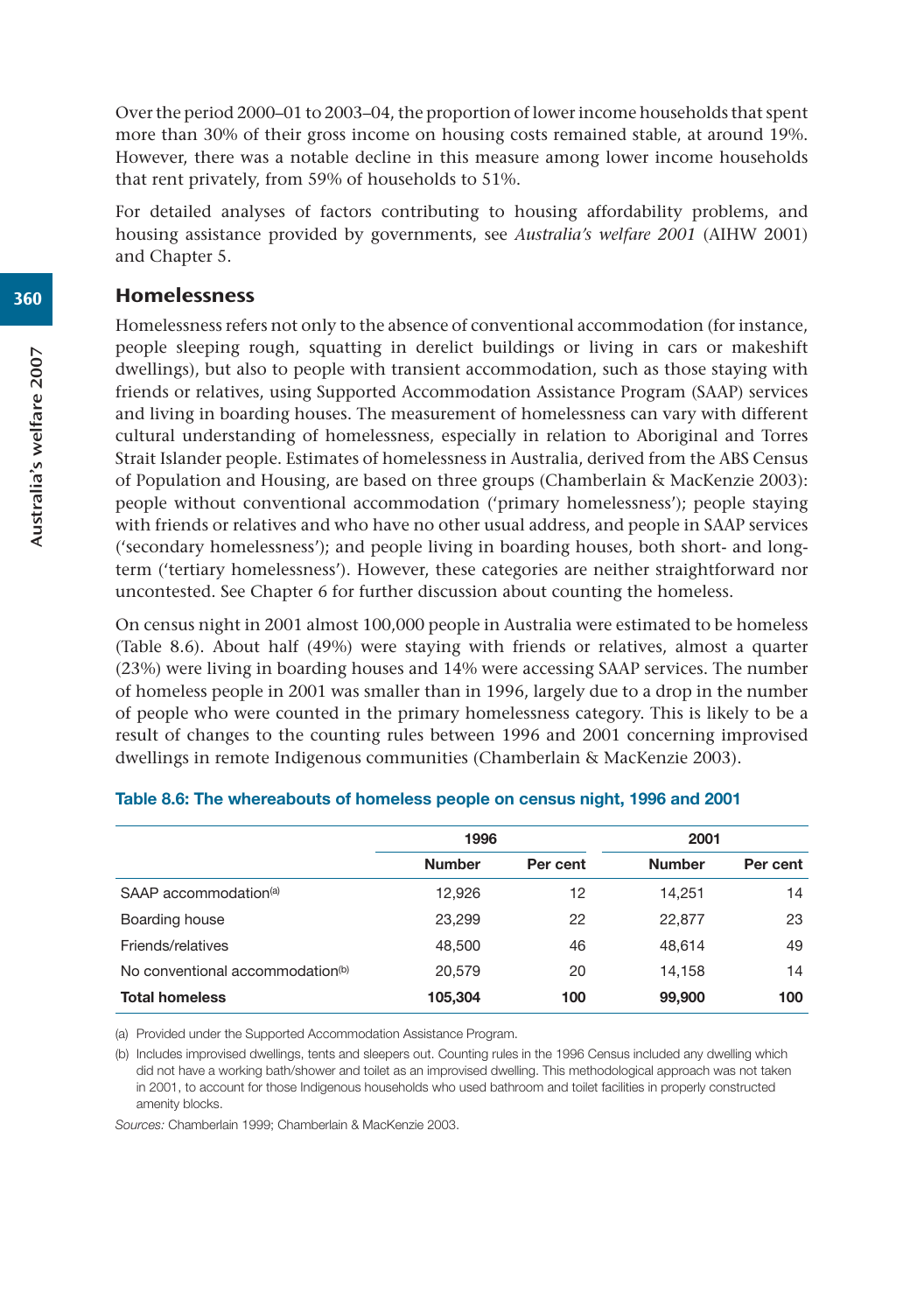For the 2006 Census, the ABS developed the Homeless People Enumeration Strategy, aimed at obtaining more accurate homelessness data by addressing social and cultural barriers to counting homeless people (ABS 2006e). However, the 2006 census-based estimates of homelessness were not available at the time of publication.

# Health

Health has been defined as 'a state of complete physical, mental and social wellbeing and not merely the absence of disease and infirmity' (WHO 1946). As a part of the welfare framework, good health represents quality of life in terms of longevity, functioning and participation, all of which play an important role in everyday living. In this section six indicators are presented that represent different aspects of health. Other indicators of important determinants of health were presented in the 'Food, water and air' section. A more thorough investigation of these indicators and other determinants of health is provided in *Australia's health 2006* (AIHW 2006a).

# Life expectancy

Life expectancy is a well-established and widely accepted indicator of the general health of a population. It is defined as the average number of years of remaining life a person at a given age can expect to live, assuming death rates do not change (AIHW 1996). Life expectancy at birth estimates the average life span of a newborn, providing an indication of population mortality at a given time, while life expectancy at older ages (such as 65 years) is an indicator of mortality among older people.

In 2003–05, the life expectancy at birth in Australia was 78.5 years for males and 83.3 years for females (ABS 2006f). The life expectancy for females was greater than males throughout the 20th century, although the gap is closing. For both sexes, life expectancy in Australia in 2003–05 was the highest in the nation's recorded history.

Aboriginal and Torres Strait Islander people have significantly lower life expectancy than the general population. During the period 1996–2001, Indigenous life expectancy at birth was estimated to be 59.4 years for males and 64.8 years for females—about 17 years less than the corresponding life expectancies for all Australians at a similar time (ABS & AIHW 2005). While unreliable data on Indigenous people in several states means it is not possible to analyse long-term trends at the national level, good quality data spanning four decades in the Northern Territory are available. Between 1967 and 2004, the life expectancy at birth of Aboriginal and Torres Strait Islander people increased by about 8 years for males, and 14 years for females in the Northern Territory (Wilson et al. 2007). Over the same period, life expectancy at birth for the Australian population as a whole rose by about 10 years for males and 9 years for females.

In 2000–05 Australia had the third highest life expectancy in the world for both males (behind Iceland and Hong Kong at 79 years) and females (behind Japan and Hong Kong at 85 years). Global life expectancy at birth is estimated to be 63.9 years for males and 68.3 years for females (UN 2007).

# Expected years of life lived with disability

Indicators of health and functioning provide insight into the quality of life of Australians across the life span. Expected years lived with disability is an estimate of how many years an individual can expect to live, on average, with disability. In this context, disability refers to the presence of one or more impairments, limitations, restrictions or disabling conditions that have lasted, or are expected to last, 6 months or more, and which restrict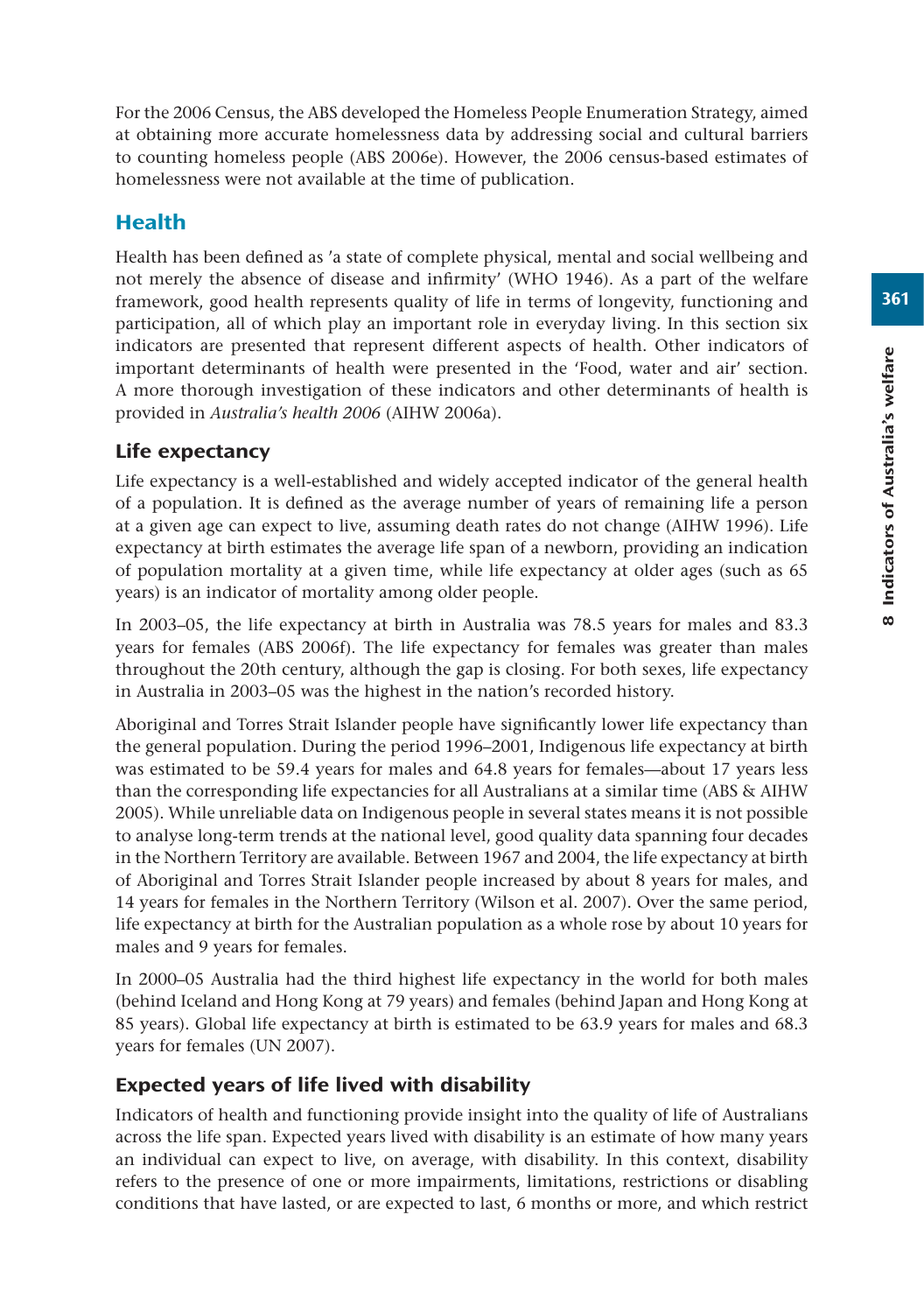everyday activities (see Chapter 4 for further detail about the concept of disability). This indicator is a reflection of the health status of the Australian population, rather than a prediction of any individual's experience.

In 2003, Australians could expect to live about one-quarter of their life with some form of disability—18.6 years (24%) for males, and 20.7 years (25%) for females (AIHW 2006b). Years lived with disability include an average of 5.4 years (males) and 8.3 years (females) with a severe or profound core activity limitation—that is, sometimes or always needing assistance with mobility, self-care or communication. Disability is strongly related to age, so most of the years lived with disability are expected to occur at older ages.

Between 1988 and 2003, life expectancy at birth grew by 4.7 years for males and 3.3 years for females. These gains were accompanied by rises in expected years of life with disability—an extra 3.9 years for males, and 4.7 years for females. Expected years lived with disability increased as a proportion of total life expectancy over this period; however, most of this was due to an increase in the expected number of years lived with less severe disability (AIHW 2006b).

Data on expected years of life lived with disability at age 65 are included in Chapter 3.

# Infant mortality

Most childhood deaths (68%) occur in the first year of life (AIHW 2006a). Infant mortality is defined as the number of deaths of children aged under 1 year in the same calendar year (ABS 2006f). Infant mortality is covered comprehensively in *Australia's health 2006* (AIHW 2006a), with key data provided here.

In 2005 there were 5.0 infant deaths per 1,000 live births—1,300 deaths in total (ABS 2006f). Almost half (43%) occurred within the first day of birth. The mortality rate was slightly higher for boys (5.4 per 1,000) than girls (4.7 per 1,000). The leading cause of infant mortality over the period 1997–2001 was sudden infant death syndrome, accounting for 10% of infant deaths (AIHW National Perinatal Statistics Unit 2004).

The overall infant mortality rate fell dramatically throughout the last century, from 81.8 deaths per 1,000 live births in 1905. More recently, the rate has halved from 9.9 deaths per 1,000 live births in 1985.

While complete and reliable national data on infant mortality among Aboriginal and Torres Strait Islander people are not available, data from three jurisdictions (Western Australia, South Australia and the Northern Territory) show that rates were generally higher for Indigenous than non-Indigenous infants, ranging from 5 to 27 deaths per 1,000 live births over the period 1991–2003. Generally, there has been a reduction in Indigenous infant mortality over recent years (ABS & AIHW 2005).

In 2005, Australia's infant mortality rate ranked 8th highest out of 27 countries in the OECD (Organisation for Economic Co-operation and Development) for which data were available. The lowest rates (2.3 deaths and 2.4 deaths per 1,000 live births) were in Iceland and Sweden, respectively (OECD 2007a). Australia's infant mortality rate was lower than the estimated global average (53.9 in 2006) by a factor of more than 10 (UN 2007).

# Mental health

Mental health problems can cause considerable suffering and may contribute to individuals experiencing social isolation, poor quality of life and higher mortality rates, as well as having negative effects on families and the wider community (WHO 2006a). In 2004–05, there were approximately 2.1 million Australians of all ages living with a long-term (that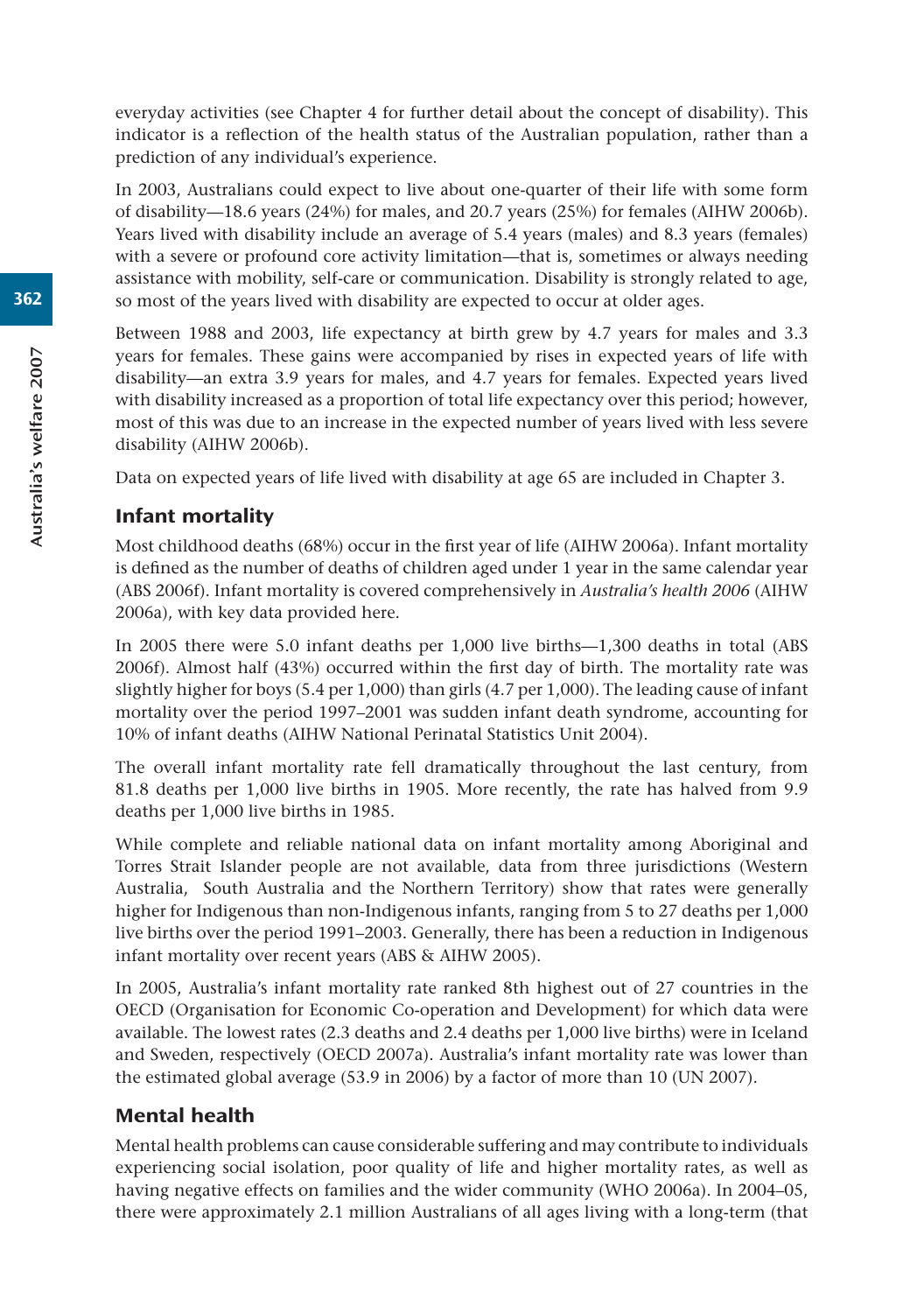is, lasting or expected to last 6 months or more) mental or behavioural condition, based on self-reported survey data—about 11% of the population (ABS 2006a). This percentage had increased from 6% in 1995, perhaps partly due to more people being willing to report mental health problems as the stigma associated with mental illness diminishes.

Complementing data on the prevalence of mental health conditions, levels of psychological distress were determined in the National Health Survey based on respondents' answers to questions about their emotional state over a 4-week period. More than 0.5 million adults in Australia (4%) were considered to have very high levels of psychological distress, while an additional 1.4 million (9%) had high levels of psychological distress. Females were more likely than males to have very high levels of psychological distress in most age groups (Table 8.7). Similar levels of psychological distress were reported in 2001 (ABS 2006g).

Selected questions about emotional wellbeing and psychological distress were included in the 2004–05 National Aboriginal and Torres Strait Islander Health Survey. The majority of Aboriginal and Torres Strait Islander people aged 18 years or over reported generally feeling happy (71%), calm and peaceful (56%) and/or full of life (55%). A small proportion felt nervous (9%), without hope (7%) and/or so sad that nothing could cheer them up (7%) all or most of the time during the 4 weeks before the survey (ABS 2006b).

Additional detailed statistics relating to mental health issues in Australia include data on psychiatric disability (Chapter 4), mental illness among homeless SAAP clients (Chapter 6), hospitalisation and mortality due to mental or behavioural disorders (AIHW 2006a), and mental health care provided by a range of services (AIHW 2007a).

| Age group (years)               | <b>Males</b> | <b>Females</b> | <b>Persons</b> |
|---------------------------------|--------------|----------------|----------------|
| $18 - 24$                       | 3.3          | 3.5            | 3.4            |
| $25 - 34$                       | 2.3          | 3.5            | 2.9            |
| $35 - 44$                       | 3.4          | 5.1            | 4.3            |
| $45 - 54$                       | 4.0          | 5.5            | 4.8            |
| $55 - 64$                       | 4.6          | 4.3            | 4.4            |
| 65 or over                      | 2.9          | 3.5            | 3.2            |
| Total (per cent) <sup>(d)</sup> | 3.3          | 4.3            | 3.8            |
| Total (number)                  | 246,000      | 325,800        | 571,300        |

Table 8.7: Prevalence of very high levels of psychological distress<sup>(a)(b)</sup>, persons aged 18 **years or over, by age group and sex, 2004–05 (per cent)(c)**

(a) Based on the Kessler 10 scale of psychological distress, where persons with scores of 30 to 50 are rated as having very high levels of psychological distress. See ABS 2006a.

(b) Based on self-reported data.

(c) Per cent of the population in each age group

(d) Total is age-standardised and includes 'not stated' responses.

*Source:* ABS 2006a:Table 14.

# Physical activity

Regular physical exercise plays an important role in preventing many chronic diseases including Type 2 diabetes, cardiovascular diseases, obesity, some cancers and musculoskeletal disorders, and can also provide social and mental health benefits (WHO 2006b). The National Physical Activity Guidelines for Australians recommend adults undertake at least 30 minutes of moderate to high intensity physical activity on most, preferably all, days of the week in order to receive health benefits (DoHA 1999).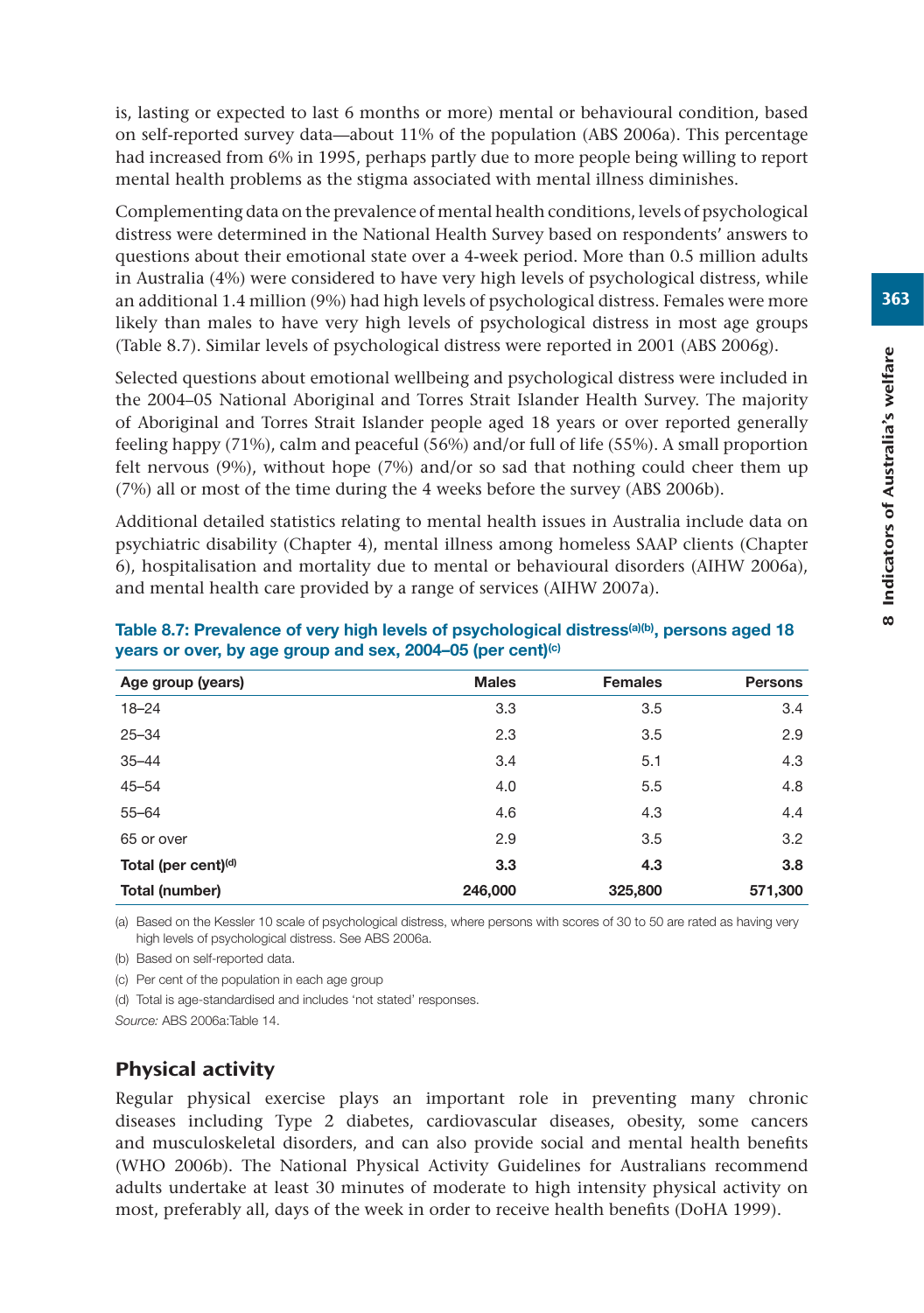Based on reported details of exercise undertaken for recreation, sport or fitness, in 2004–05, an estimated one in three Australians had sedentary levels of exercise—that is, less than 100 minutes over 2 weeks (Table 8.8). Exercise levels varied between age groups, with young people aged 18–24 years least likely to be sedentary (29%) and people aged 75 years or over most likely (56%). Additionally, 33% of men and 39% of women reported low exercise levels (between 100 and 1600 minutes over a 2-week period). The proportions of people reporting sedentary or low levels of exercise were similar between 1995 and 2004–05 (ABS 2006h).

About three out of every four (75%) Indigenous Australians aged 15 years or over who lived in non-remote areas reported sedentary or low exercise levels in 2004–05—an increase of 5 percentage points since 1995 (ABS 2006b).

|                      | <b>Males</b> |         | <b>Females</b> |         | <b>Persons</b> |         |
|----------------------|--------------|---------|----------------|---------|----------------|---------|
| Age group (years)    | 1995         | 2004-05 | 1995           | 2004-05 | 1995           | 2004-05 |
| $18 - 24$            | 24.4         | 24.9    | 28.1           | 32.3    | 26.2           | 28.6    |
| $25 - 34$            | 30.8         | 26.3    | 30.1           | 29.4    | 30.5           | 27.9    |
| $35 - 44$            | 35.8         | 34.4    | 34.1           | 32.1    | 35.0           | 33.3    |
| $45 - 54$            | 38.7         | 36.5    | 34.7           | 32.9    | 36.7           | 34.7    |
| $55 - 64$            | 38.6         | 38.5    | 36.8           | 31.5    | 37.7           | 35.0    |
| $65 - 74$            | 35.6         | 31.9    | 43.7           | 40.5    | 40.0           | 36.3    |
| 75 or over           | 44.9         | 51.5    | 54.0           | 58.6    | 50.5           | 55.6    |
| Total <sup>(c)</sup> | 35.0         | 33.6    | 35.4           | 34.4    | 35.3           | 34.1    |

#### **Table 8.8: Persons aged 18 years or over reporting sedentary levels of exercise(a), by age group and sex, 1995 and 2004–05 (per cent)(b)**

(a) Sedentary exercise level is defined as less than 100 minutes (including no exercise) in the 2 weeks before interview relating to sport, recreation or fitness.

(b) Proportion of the population within each age group.

(c) Total is age-standardised, standardised to the estimate resident population on 30 June 2001.

*Source:* ABS 2006a:Table 23.

# Prevalence of obesity

The health consequences of obesity include increased risk of Type 2 diabetes, cardiovascular disease, high blood pressure and some cancers (WHO 2000). Obesity in adults is defined as having a body mass index (BMI) of 30 or more, while people with a BMI of 25 to less than 30 are classified as overweight but not obese.

In 2004–05, excluding those for whom BMI could not be derived, 18% of the Australian population aged 18 years or over were obese and a further 33% were overweight but not obese, based on self-reported height and weight data (ABS 2006a). Males (19%) were more likely than females (17%) to be obese. Between 1995 and 2004–05 the proportion of the adult population that was obese rose considerably, from 11% to 16% (AIHW 2006a).

In 2004–05, 24% of Aboriginal and Torres Strait Islander people aged 15 years or over were classified as obese, based on self-reported height and weight data (ABS 2006b). A further 23% were overweight but not obese. In non-remote areas, Indigenous people were more likely than non-Indigenous people to be obese across all age groups (Table 8.9). Between 1995 and 2004–05, after adjusting for non-response, the proportion of Indigenous people living in non-remote areas that was overweight or obese rose from 48%to 56%; however, this increase was not statistically significant.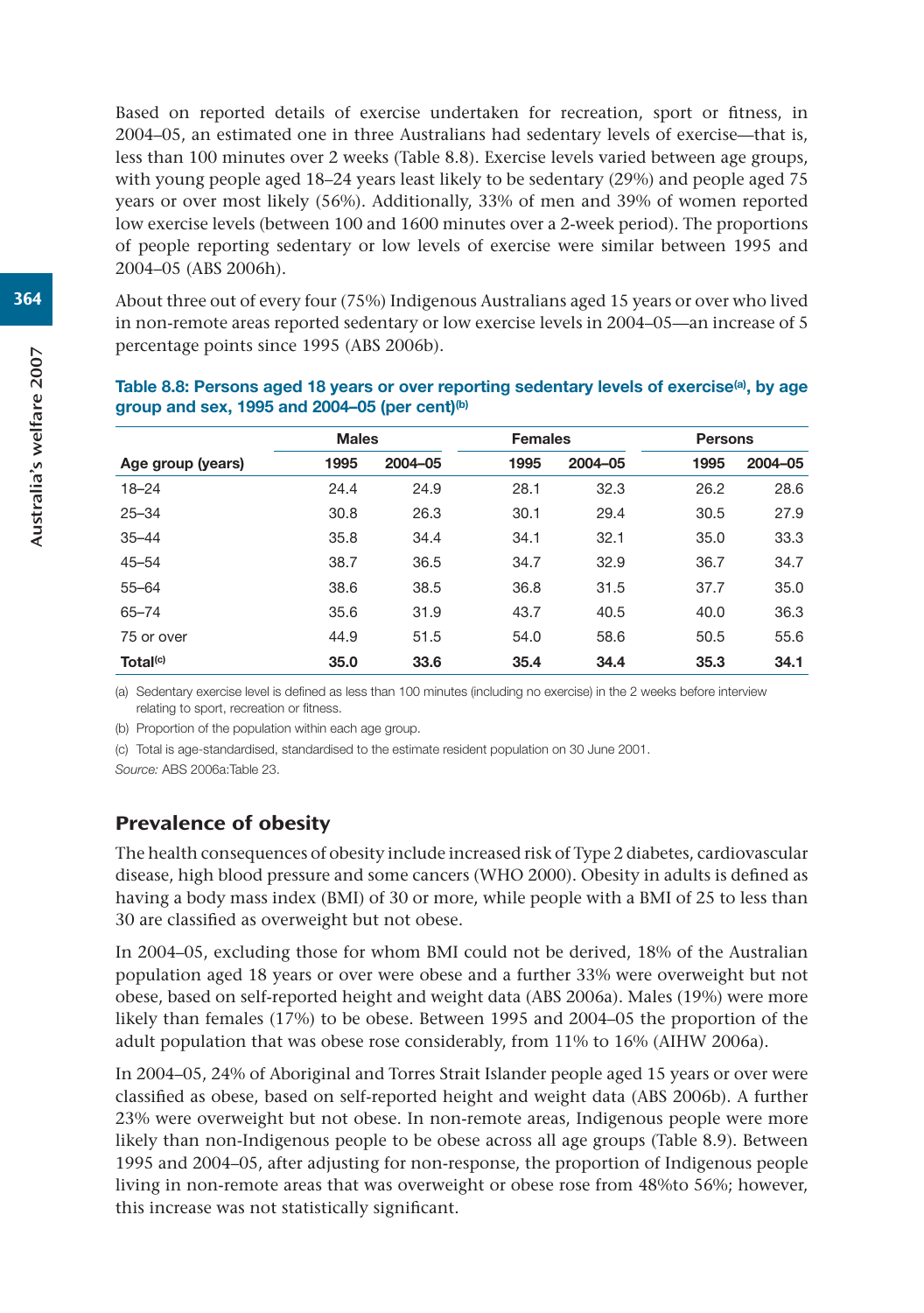|                   |              | Indigenous     |                | Non-Indigenous |                |                |
|-------------------|--------------|----------------|----------------|----------------|----------------|----------------|
| Age group (years) | <b>Males</b> | <b>Females</b> | <b>Persons</b> | <b>Males</b>   | <b>Females</b> | <b>Persons</b> |
| $15 - 24$         | 12           | 12             | 12             | 5              | 6              | 6              |
| $25 - 34$         | 22           | 28             | 25             | 17             | 13             | 15             |
| $35 - 44$         | 33           | 30             | 31             | 21             | 15             | 18             |
| $45 - 54$         | 29           | 34             | 32             | 23             | 18             | 21             |
| 55 or over        | 30           | 33             | 32             | 18             | 18             | 18             |

## **Table 8.9: Prevalence of obesity: persons aged 15 years or over, by Indigenous status, age group and sex, 2004–05 (per cent)**

*Note:* Non-response rates were generally higher for Indigenous persons than non-Indigenous persons. *Source:* ABS 2006b:Table 21.

# **Safety**

Safety is an important component of both physical and mental wellbeing. The idea of safety includes perceptions as well as protection from actual harm. Experiences of crime or injury can be seriously detrimental to feelings of safety, not only for those directly affected but also for those who witness these events or are involved through family, friendship or community ties. In this section, three indicators of safety are presented: perceptions of personal safety, experience of crime and occurrence of injury (including intentional selfharm).

# Feelings of safety

Feelings of safety are commonly measured in terms of whether people feel safe in selected situations when they are alone. In this sense, safety refers to individuals' perceptions of their vulnerability to or protection from personal harm, rather than, for example, national security.

In 2005, most people aged 18 years or over felt safe when at home alone during the evening or night (ABS 2006i). More men (95%) felt safe than women (83%). Almost one in three women (31%) did not walk alone in their local area after dark because they felt unsafe, and one in five (19%) did not use public transport alone after dark because of safety fears. In contrast, around 5% of men avoided these situations because they felt unsafe. Of those men and women who did use public transport alone after dark, or walked in their local area alone after dark, more than two-thirds felt safe when doing so. Between 1996 and 2005, the proportion of women who felt safe in each of these situations increased by 5–8 percentage points. Comparable trend data are not available for men.

Lone parents, people living in capital cities and people aged 65 years or over were less likely than average to feel safe or very safe when at home alone, either after dark or during the day (ABS 2006j).

# Crime

In order to capture an accurate picture of crime statistics in Australia, data are collected from two main sources: household surveys and police reports. This multiple source approach is taken as some crimes are not reported to police, nor are all incidents recorded as actual crimes. Examining data from two different perspectives reflects a more complete account of crime in Australia. It should be noted, however, that nationally consistent data are not yet available for all categories of crime. In particular, drug offences, antisocial behaviour, fraud and cyber crime are not covered here.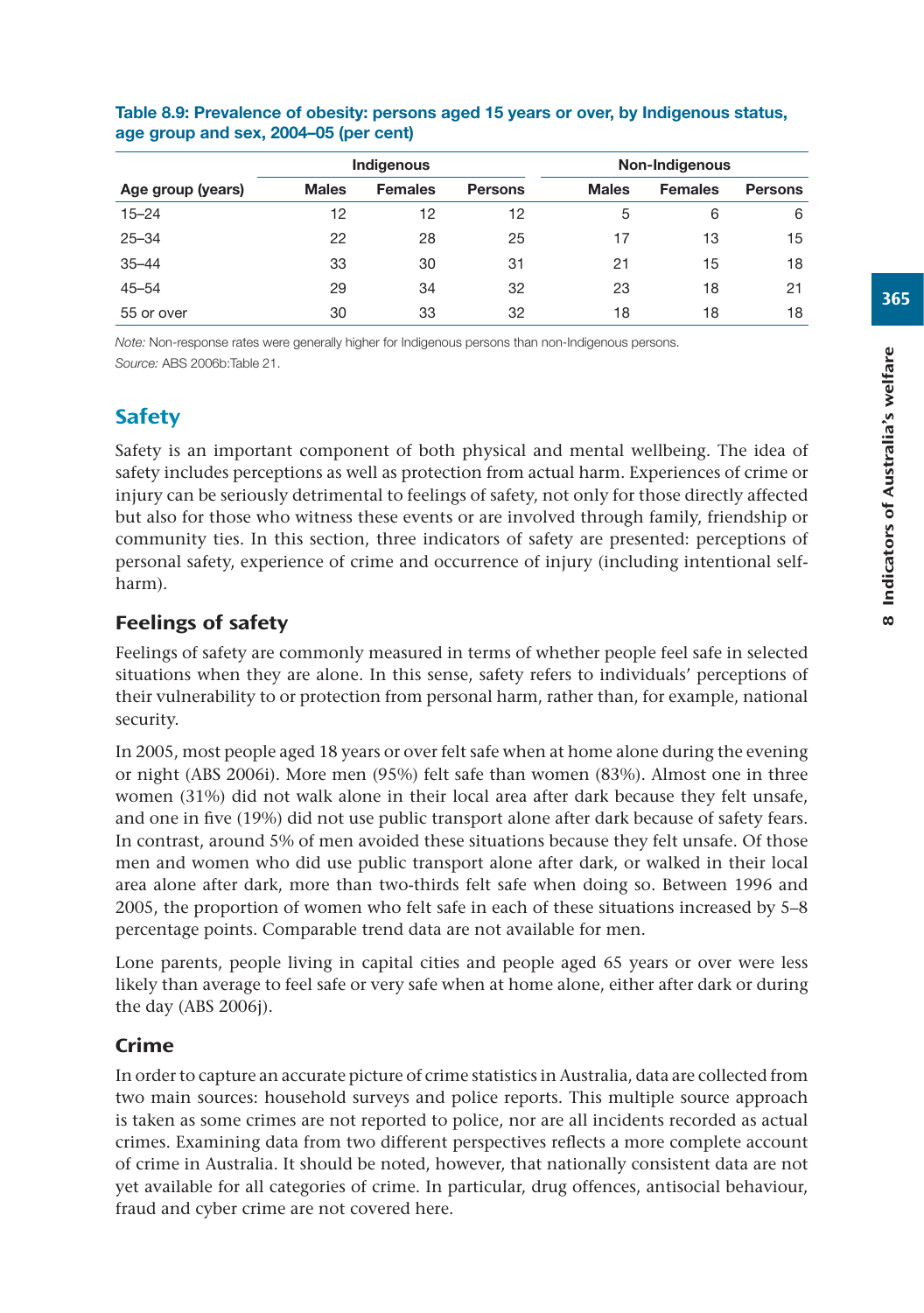An estimated 488,200 households (6%) were victims of a break-in, attempted break-in and/ or motor vehicle theft in 2005 (ABS 2006j). About 259,800 households (3%) experienced at least one break-in, 205,400 households (3%) experienced at least one attempted breakin, and 74,800 households (1%) had at least one motor vehicle stolen. In 2002, 9% of all households experienced one or more of these crimes.

In 2005, 5% of people aged 15 years or over (770,600 people) were victims of an assault crime, while fewer than 1% (58,900 people) were victims of a robbery. Additionally, around 44,100 people aged 18 years or older were victims of sexual assault. Data on children and young people as victims of crime are included in Chapter 2.

Police data on recorded crime show that the highest victimisation rates in 2006 were associated with theft (excluding motor vehicles), unlawful entry with intent, and motor vehicle theft (Table 8.10). Males were more likely than females to be victims of murder, attempted murder, robbery and blackmail/extortion. On the other hand, females were more likely to be victims of kidnapping/abductions (ABS 2007c).

Between 1996 and 2006, the victimisation rates of a number of crimes decreased significantly.

|                            | 1996    | 1998    | 2000    | 2002    | 2004    | 2006    |
|----------------------------|---------|---------|---------|---------|---------|---------|
| Murder                     | 1.7     | 1.5     | 1.6     | 1.6     | 1.3     | 1.4     |
| Attempted murder           | 1.8     | 2.1     | 2.1     | 2.0     | 1.5     | 1.2     |
| Manslaughter               | 0.2     | 0.3     | 0.2     | 0.2     | 0.2     | 0.2     |
| Driving causing death      | 1.9     | 1.5     | 1.4     | 1.1     | 1.2     | n.a.    |
| Kidnapping/abduction       | 2.6     | 3.8     | 3.6     | 3.6     | 3.8     | 3.5     |
| Robbery                    | 89.4    | 127.1   | 121.8   | 106.9   | 82.2    | 83.9    |
| Blackmail/extortion        | 1.5     | 1.5     | 1.3     | 1.8     | 1.9     | 2.1     |
| Unlawful entry with intent | 2,196.2 | 2,319.5 | 2,281.3 | 2.007.9 | 1,536.6 | 1,271.2 |
| Motor vehicle theft        | 671.4   | 702.7   | 725.2   | 577.7   | 437.8   | 364.6   |
| Other theft                | 2.850.0 | 3.008.9 | 3.556.8 | 3.466.7 | 2.731.8 | 2.511.8 |

#### **Table 8.10: Victims of recorded crime by offence category, all ages, 1996–2006 (number per 100,000 persons)**

*Notes*

1. Refers to incidents of victimisation that came to the attention of, and were recorded by, police in each calendar year.

2. The definition of a victims varies according to the offence category. See ABS 2007c for more information, including differences in categorisation of crimes between jurisdictions.

3. National data on assault and sexual assault are not available due to differences between jurisdictions in recording practices for these offences.

4. Robbery includes armed and unarmed robbery. Unlawful entry with intent includes both incidents where property was taken and where no property was taken.

*Sources:* ABS 2006k, 2007c:Table 1.

The rates of motor vehicle theft and other theft fell to their lowest level since national reporting for these crimes began, in 1993 and 1995, respectively (ABS 2007c). The victimisation rate of unlawful entry with intent was at its lowest in a decade. National data on assault and sexual assault were not available due to differences in recording practices between jurisdictions. In 2006, assault victimisation rates were higher than in 2005 in most states and territories, which may in part be related to new police reporting procedures related to domestic violence, while there was no clear trend in victimisation rates of reported sexual assault across jurisdictions.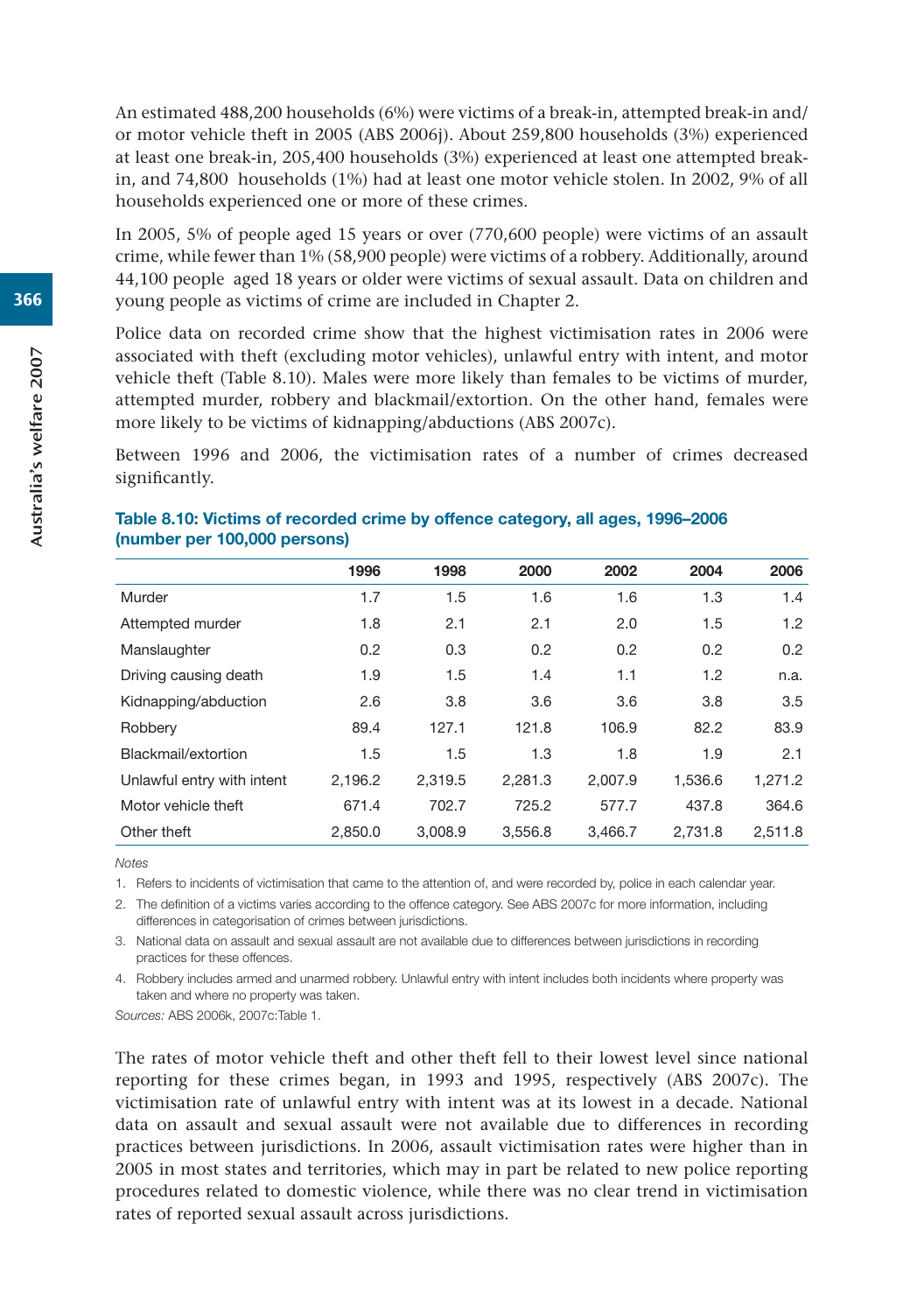The most recent available data on crime victimisation rates among Aboriginal and Torres Strait Islander people are from 2002, when 24% of Indigenous Australians aged 15 years or over reported having been the victim of a violent crime (ABS 2004). The age-standardised rate of crime victimisation was twice as high for Indigenous persons (20%) aged 18 years or over than for non-Indigenous persons (9%).

Further information about individuals' experience of violence, harassment and stalking is contained in the 2005 Personal Safety Survey (ABS 2006i). In 2005, 11% of men and 6% of women aged 18 years or over had experienced one or more incidents of violence in the past year. Males were more likely than females to experience physical violence (threat or assault), but less likely to experience sexual violence (Table 8.11). Almost one in five women (19%) and 12% of men experienced some form of harassment, such as obscene phone calls, indecent exposure, unwanted sexual touching or inappropriate comments about their body or sexual life. Additionally, as many as 3.7 million men (50%) and 3.1 million women (40%) had experienced physical and/or sexual violence at some time since the age of 15, and more than half of all women (56%) had experienced harassment (ABS 2006i).

|                                | <b>Males</b>  |          | <b>Females</b> |          | <b>Persons</b> |          |  |
|--------------------------------|---------------|----------|----------------|----------|----------------|----------|--|
|                                | <b>Number</b> | Per cent | <b>Number</b>  | Per cent | <b>Number</b>  | Per cent |  |
| Harassment                     | 864.300       | 11.6     | 1.459.500      | 19.0     | 2.323.800      | 15.3     |  |
| Stalking                       | 110.700       | 1.5      | 195.400        | 2.5      | 306,100        | 2.0      |  |
| Physical threat and/or assault | 779,800       | 10.4     | 363,000        | 4.7      | 1.142.700      | 7.5      |  |
| Sexual threat and/or assault   | 46.700        | 0.6      | 126.100        | 1.6      | 172.800        | 1.1      |  |

## **Table 8.11: Individuals' experience of harassment, stalking or violence in the past 12 months, persons aged 18 years or over, by sex, 2005**

*Source:* ABS 2006i:Tables 1 & 6.

# Injury

This section presents data on 'community injury'— that is, injuries due to complications of surgical or medical care are excluded (Berry & Harrison 2006). This definition of injury includes poisoning and drowning as well as 'intentional injury'—homicide and intentional self-harm. There is some relationship between injury and other indicators in the welfare framework. For example, homicide rates affect peoples' feelings of safety, and intentional self-harm can be viewed as an indicator of social detachment or exclusion.

Injuries are responsible for a great deal of suffering and economic cost in Australia. In 2003–04, there were more than 370,000 hospital stays due to injury, accounting for 5% of all inpatient episodes (Berry & Harrison 2006). More than one in three (36%) were due to unintentional falls; 14% were associated with transport-related injuries. Injuries resulted in 1.4 million patient days at an average of 4.1 days per episode. Injury has chronic as well as acute dimensions. Many people experience permanent disability as a result of injury. An estimated 16% of the population aged 15 years or over (2.1 million people) had a longterm condition resulting from injury in 2004–05 (ABS 2006a). Furthermore, chronic health conditions such as osteoporosis are risk factors for injury.

Injuries accounted for 9,924 deaths (7% of all deaths) in 2003–04 (Henley et al. 2007). After adjusting for differences due to age, males (66.8 deaths per 100,000 population) were 2.1 times as likely as females (31.6 per 100,000) to die as a result of injury. One-quarter of all people who died from injuries were aged 20–39 years. Injury is the most common cause of death in the age group 1–44 years (AIHW 2006a).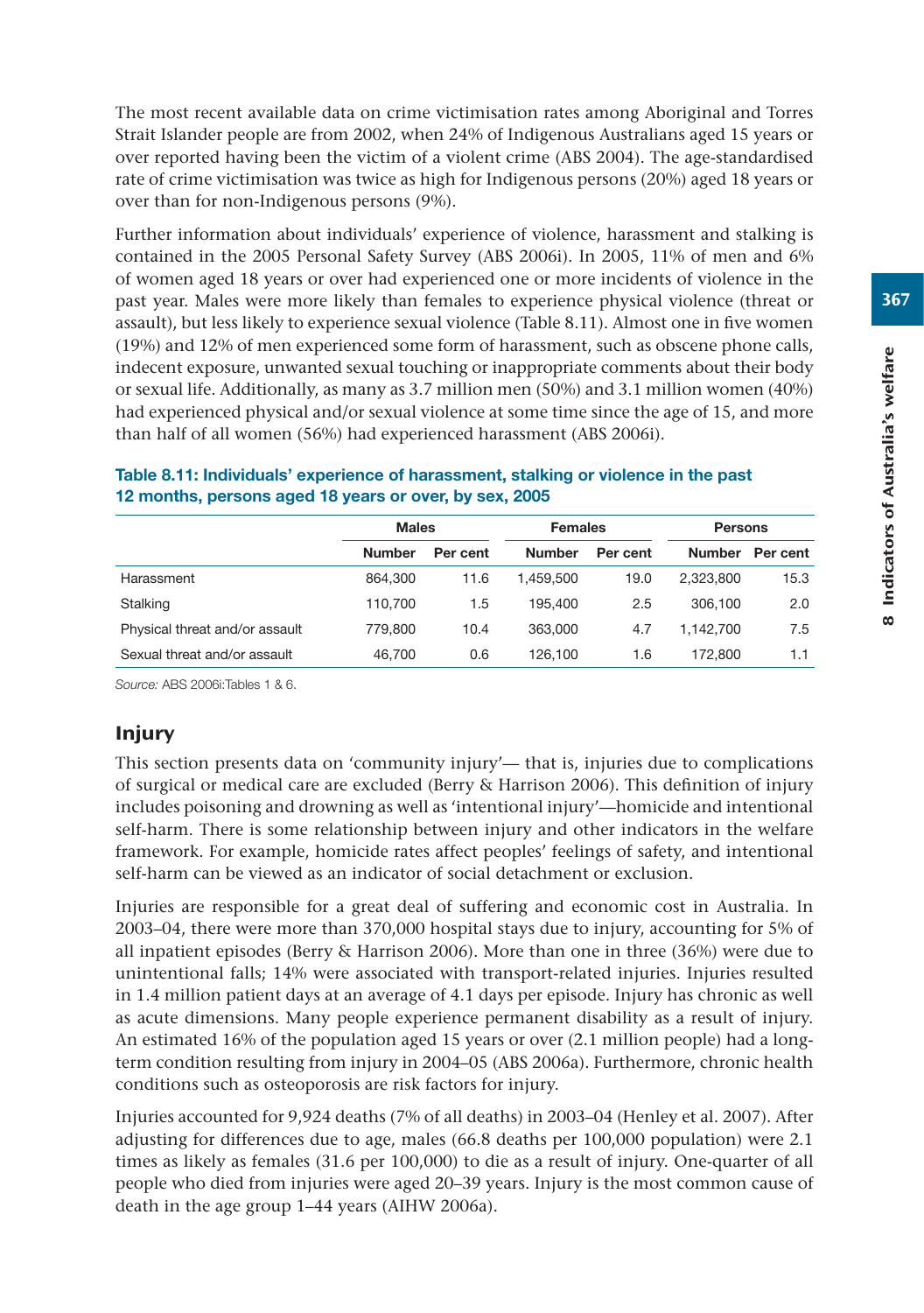The most common causes of injury death in 2003–04 were unintentional falls (30%), intentional self-harm (22%) and transport-related injuries (17%) (Henley et al. 2007). Falls were strongly age-related, with mortality rates of less than 2 per 100,000 under the age of 50 years, less than 10 per 100,000 in the age range 50–69 years and thereafter rising rapidly to about 550 deaths per 100,000 people aged 85 years or over. The mortality rates were not significantly different for males and females. The age-adjusted death rate due to intentional self-harm in 2003–04 was 10.8 per 100,000. The rate among males (17.4 per 100,000) was almost 4 times the female rate (4.6 per 100,000). Intentional self-harm rates peaked around 16–17 deaths per 100,000 in the age group 25–44 years and declined in middle age before rising to 13–14 deaths per 100,000 among people aged 75 years or over (Henley et al. 2007).

Mortality rates due to injury and poisoning halved between 1955 and 2004 (AIHW 2006a). More recently, age-adjusted mortality rates fell for both males (by 19%) and females (by 17%) over the period 1997–98 to 2003–04; however, it is not clear to what extent this may have been affected by data quality issues related to possible undercounting of injury deaths (Henley et al. 2007).

Injury mortality rates are generally higher for Aboriginal and Torres Strait Islander people than other Australians. Over the period 1997–2000, Indigenous people living in Western Australia, South Australia, Queensland and the Northern Territory were 2.8 times as likely to die from injury-related causes as other people in these jurisdictions, after adjusting for age differences (Helps & Harrison 2004). Indigenous mortality rates due to intentional selfharm and transport-related injuries were 1.6 times and 2.3 times as high as those for the rest for the population.

# 8.3 Autonomy and participation

Autonomy and participation are considered to be essential indicators of welfare, and reflect the very human and personal aspects of individuality, and workplace and community interactions that are vital to positive wellbeing. Data relating to autonomy—the capacity to have freedom of opportunity and choice in daily living—and participation in the community provide information on personal and environmental factors that make up welfare.

This section presents five facets of autonomy and participation: education and knowledge, economic resources, employment, transport and communication, and recreational use of time. These indicators not only identify our individual resources and our national employment patterns, but also reflect the ways in which Australians interact within society.

# Education and knowledge

Education and knowledge help to empower individuals and allow them to become more autonomous within society. Education is increasingly viewed as a lifelong process by which both individuals and their communities benefit from the acquisition of new knowledge and skills. Education relates to many other facets of society, including employment, health and participation in the civic, cultural and social life of communities.

Data concerning three major indicators of education and knowledge are presented here: participation, attainment and literacy. The focus is largely on non-school education, as education of children and youth, including pre-school education, is described in detail in Chapter 2.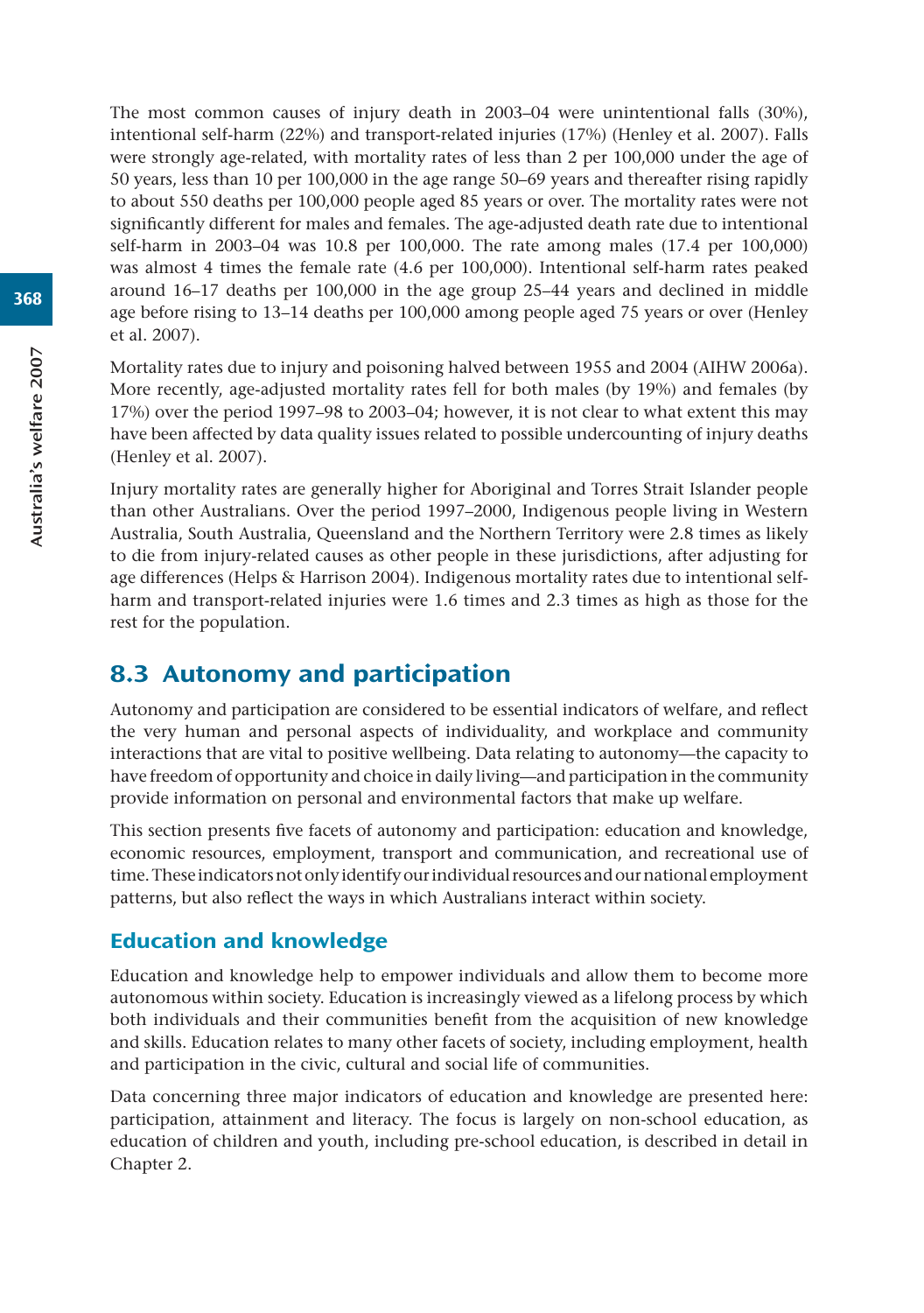

# Participation in education

## Apparent retention rates at school

Students who stay in secondary school until the final year are more likely to continue their education and training. Higher levels of education are positively correlated with labour market participation and employment prospects, future earnings and other social advantages (Fullarton et al. 2003).

Apparent retention rates reflect the proportion of students in a given cohort considered to be continuing students. For the data presented here, this represents students who remain at school until Year 12. The retention rates are considered 'apparent' as the figures do not account for mature-age, part-time or repeating students, or students who move to a different schooling jurisdiction. It should also be noted that retention to Year 12 does not indicate successful completion of secondary schooling.

In 2006, the national apparent retention rate to Year 12 was 75%—higher for females (81%) than males (69%). Retention rates more than doubled throughout the 1980s and early 1990s, peaking at 77% in 1992 (Figure 8.4). However, there has been little change since. Changes in apparent retention rates over time are driven by a number of factors.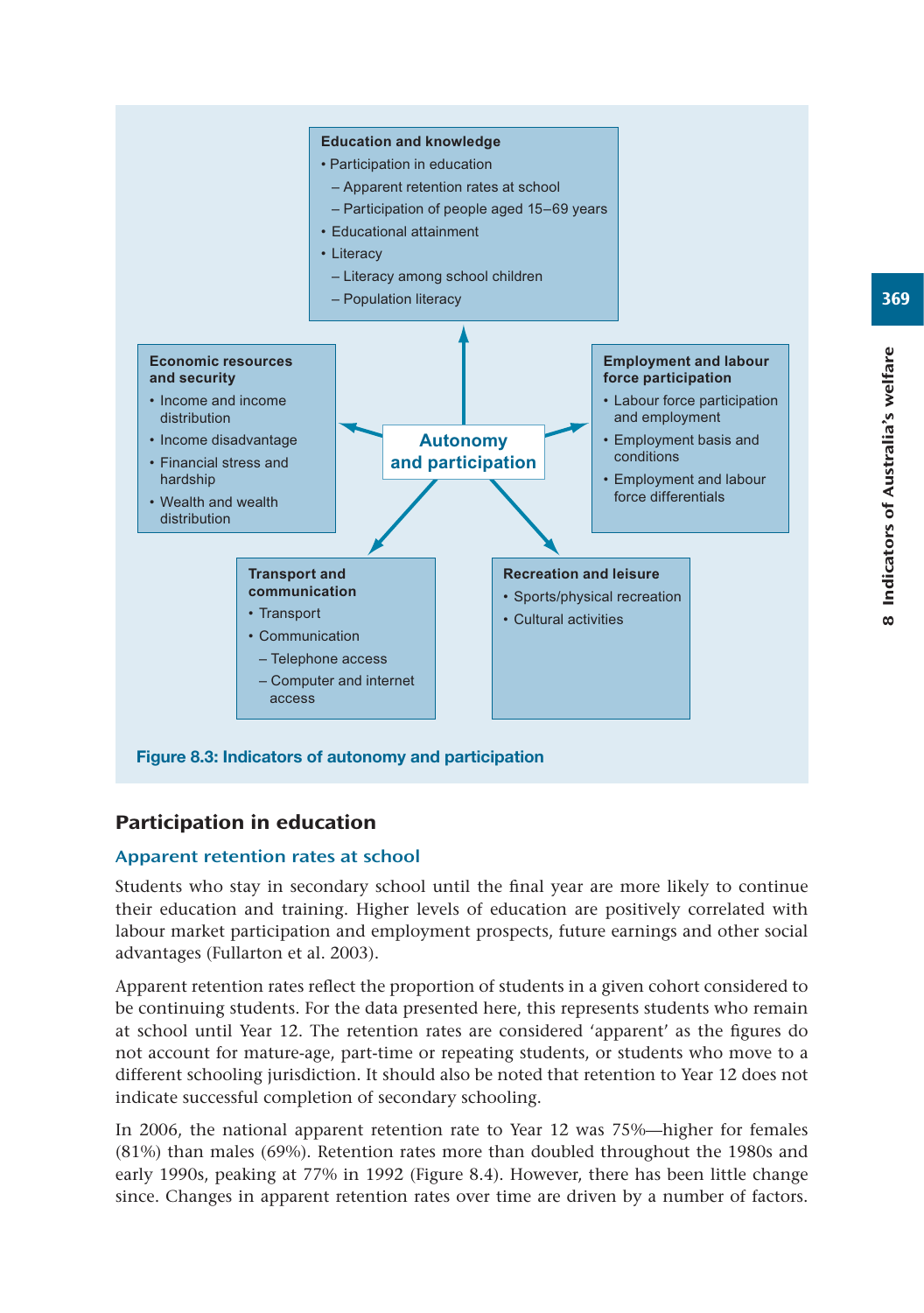Chief among these are labour market conditions, particularly the availability of full-time jobs for teenagers (Ryan & Watson 2003)—the peak in national retention rates occurred at a time of high unemployment.

National data are available on apparent retention rates of Aboriginal and Torres Strait Islander students from 1995, when 31% remained in school until Year 12, compared to 73% of the Australian cohort as a whole (Figure 8.4). In 2006, Indigenous students (apparent retention rate 40%) were about half as likely as students in the wider population to remain in school until Year 12, but the gap appears to be narrowing. Patterns of retention among Indigenous students are affected by a number of interrelated factors. Some of these are comparatively low literacy and numeracy skills, high levels of absenteeism, family and household structure including crowding and poorly maintained housing, involvement with the juvenile justice system, and cultural and historical experiences shaping Indigenous people's perceptions of and attitudes to education (Schwab 1999).

#### Participation of people aged 15–69 years

In 2005, about 2.7 million people aged 15–69 years, or 19% of the population in this age group, were studying for a qualification (ABS 2006l). An additional 0.4 million people (3% of the population) were enrolled in courses that did not lead to a qualification as their only course of study, such as bridging, recreational and personal enrichment courses. Females (24%) were more likely than males (21%) to participate in education. More than one in four people studying for a qualification (26%, or 0.7 million people) were enrolled at Year 12 level or below, while 37% were studying for a diploma, advanced diploma or certificate, 24% were studying for a bachelor degree, and 9% were enrolled in a postgraduate course.



*Note:* The apparent retention rate to Year 12 is the percentage of students who remain in secondary education from the start of secondary schooling to Year 12. To calculate the apparent retention rate in Year 12 in 2006, the total number of full-time students enrolled in Year 12 in 2006 is divided by the number of full-time students who were in the base year—Year 7 in NSW, Vic, Tas and the ACT in 2001, and Year 8 in Qld, SA, WA and the NT in 2002. *Source:* Table A8.1.

#### **Figure 8.4: Year 12 apparent retention rate, by sex and Indigenous status, 1980 to 2006**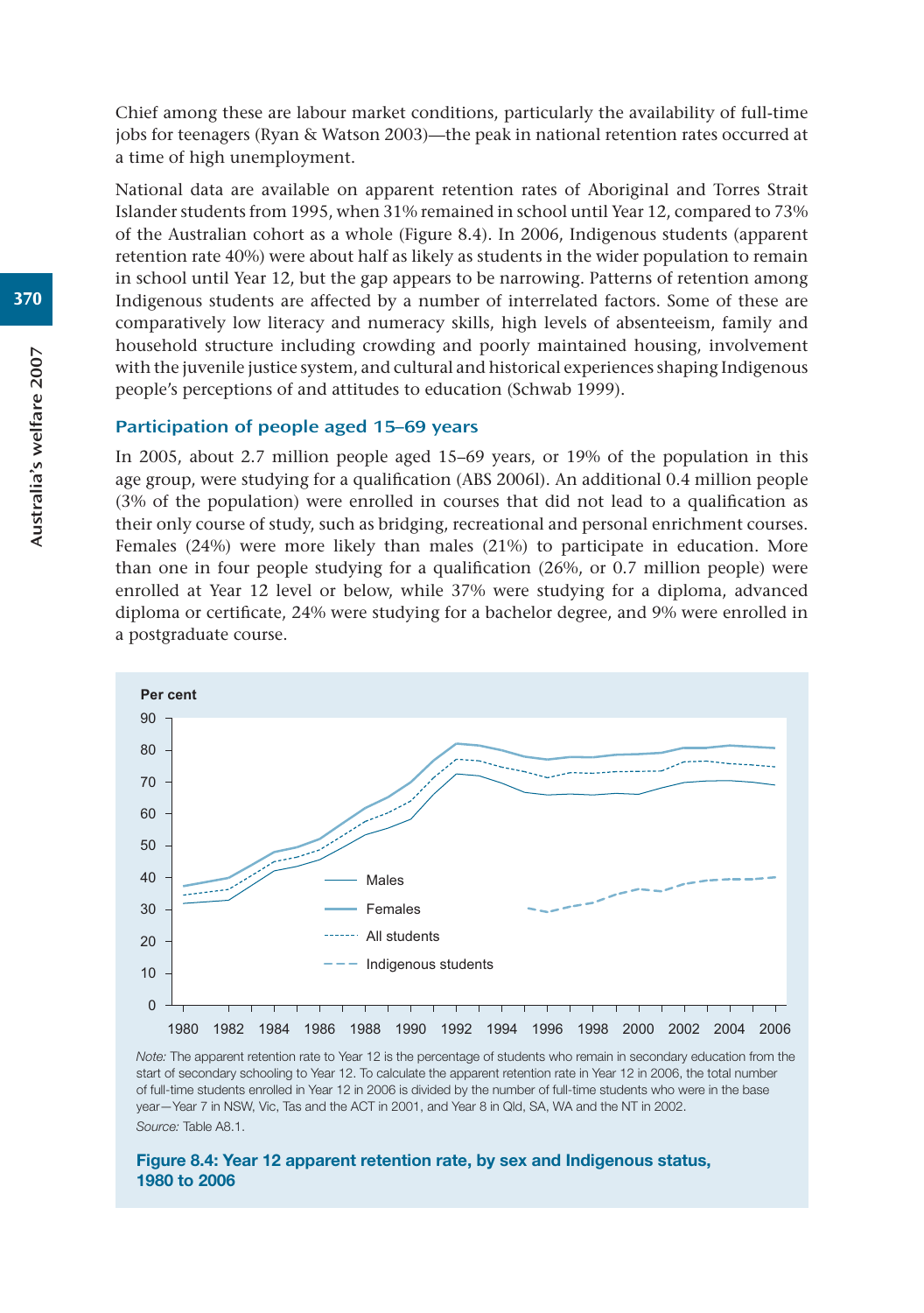Participation in education was highest among people aged 15–24 years, largely due to the strong retention rate to Year 12. Around 61% of people in this age group were studying for a qualification, including 26% enrolled in Year 12 or below and 17% enrolled in a bachelor degree (ABS 2006l). The proportion of the population studying for a qualification fell with each successive age group, from 17% of 25–34 year olds to 3% of those aged 55–69 years. People aged 55–69 years were most likely of all age groups to be enrolled only in a course that did not lead to a qualification (4%, or 122,000 people).

The educational experience of people aged 65–69 years was included in the ABS Survey of Education and Work for the first time in 2005. As a result, trend data are not available for the broad 15–69 years age group. However, between 1995 and 2005, there was no statistically significant change in the proportion of people aged 15–64 years participating in education (ABS 2005c).

In 2004–05, 19% of Aboriginal and Torres Strait Islander Australians aged 15 years or over were enrolled in an educational institution (Australian Institute of Health and Welfare (AIHW) analysis of 2004–05 National Aboriginal and Torres Strait Islander Health Survey). The broad participation rate is similar to that of the overall Australian population; however, this is related to the younger age structure of the Indigenous population—43% of Indigenous students aged 15 years or over were enrolled at school. Aboriginal and Torres Strait Islander people living in non-remote areas were more likely than those in remote areas to be enrolled at all types of educational institutions in 2004–05. Between 2002 and 2004–05 there was a small increase in the percentage of Indigenous persons enrolled in educational institutions (from 18% to 19% of those aged 15 years or over), due to higher rates of participation in secondary school.

# Educational attainment

Attainment of non-school qualifications (see Glossary) improves employment prospects and potential earning capacity. People who graduate from higher education institutions have higher rates of labour force participation and lower rates of unemployment than people with no non-school qualifications (Lamb 2001). Completion of vocational and other training courses increases the rate of full-time employment among former students, and employees are more likely to receive a pay rise and/or permanent employment after completing a course (Ryan 2002).

This section presents data on the highest level of formal education completed by Australians. Since many people aged 15–24 years have not yet completed their formal education, the main focus here is on the 25–64 years age group. See Chapter 2 for detailed analysis of the 15–24 years age group.

In 2006, almost one in four (24%) Australians aged 25–64 years had a bachelor or higher degree (Table 8.12), while slightly more (28%) reported a certificate or diploma as their highest educational attainment. Generally, educational achievement was negatively correlated with age. People in the 25–34 years age group were most likely to have a bachelor or higher degree (29%), whereas people aged 55–64 years were least likely (18%). The proportion of people aged 55–64 years whose highest reported educational attainment was Year 10 (40%) was almost 3 times as high as those aged 25–34 years (14%). This indicates that educational attainment has increased over successive age cohorts. The trend has continued in recent years. Between 1996 and 2006 the proportion of Australians aged 15–64 years with a bachelor or higher degree rose by 8 percentage points, from 13% to 21%, while the proportion with no non-school qualifications fell 9 percentage points, from 58% to 49% (Figure 8.5).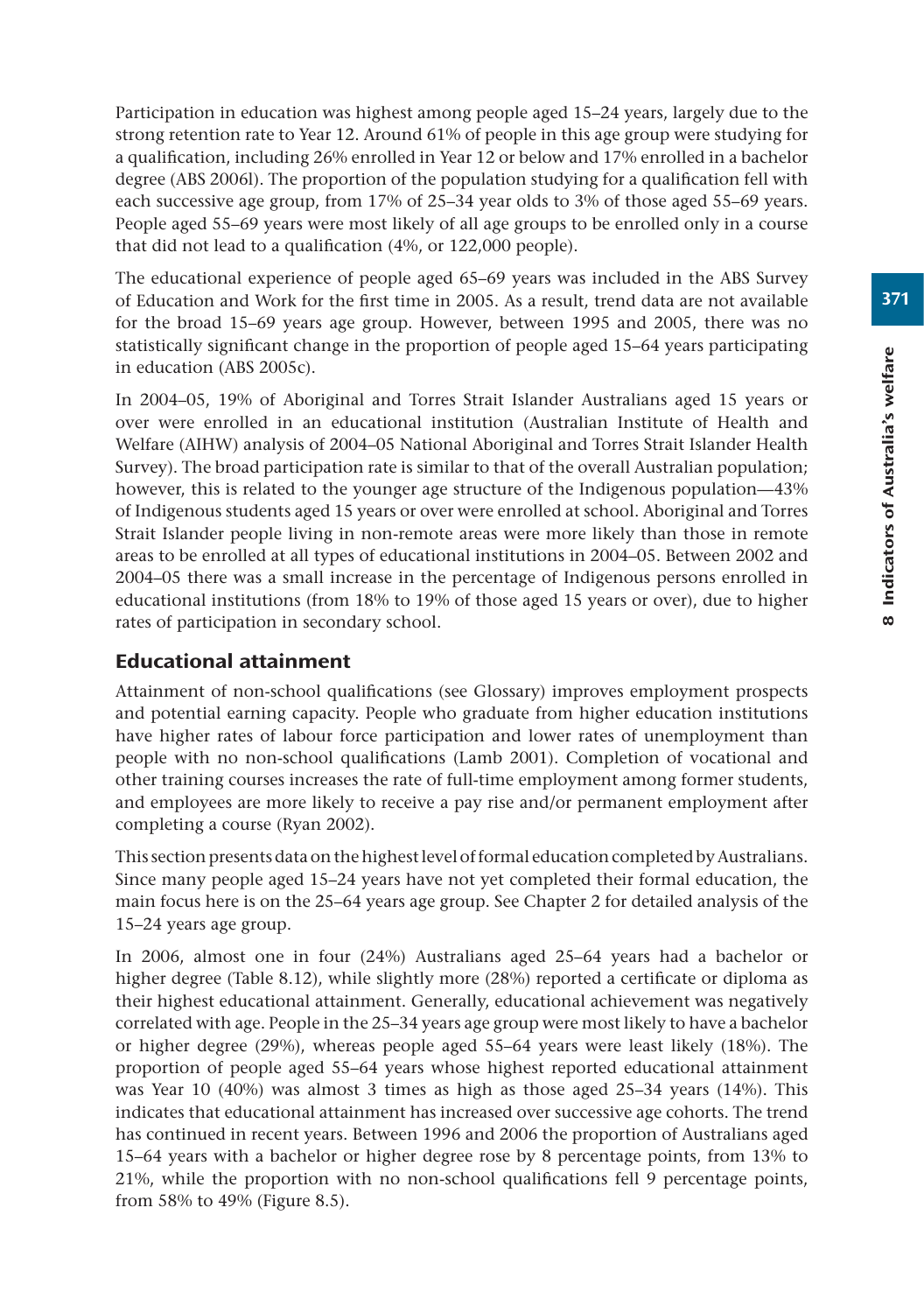| Age group (years)            | <b>Bachelor</b><br>degree<br>or above <sup>(c)</sup> | <b>Certificate</b><br>or<br>diploma <sup>(d)</sup> | Year 12   | Year 11 | Year 10<br>or below |
|------------------------------|------------------------------------------------------|----------------------------------------------------|-----------|---------|---------------------|
| $25 - 34$                    | 29.2                                                 | 27.5                                               | 23.3      | 5.2     | 13.7                |
| $35 - 44$                    | 24.1                                                 | 28.6                                               | 15.1      | 7.5     | 23.4                |
| $45 - 54$                    | 22.6                                                 | 28.5                                               | 13.0      | 6.3     | 28.3                |
| $55 - 64$                    | 17.9                                                 | 25.3                                               | 10.7      | 4.9     | 39.5                |
| Total 25-64 years (per cent) | 23.8                                                 | 27.6                                               | 15.8      | 6.1     | 25.4                |
| Total 25-64 years (number)   | 2,523,100                                            | 2.924.300                                          | 1,675,000 | 641.900 | 2,686,900           |

#### Table 8.12: Level of highest educational attainment<sup>(a)</sup>, persons aged 25–64 years, by age **group, 2006 (per cent)(b)**

(a) The levels of education are not necessarily listed in order from highest to lowest.

(b) Percentage of the population within each age group.

(c) Includes bachelor degree, graduate diploma or graduate certificate, and postgraduate degree.

(d) Includes Certificate I, II, III or IV, certificate not further defined, diploma and advanced diploma.

*Note:* Categories do not add to 100% as the level of highest educational attainment could not be determined for some people, and some people never attended school.

*Source:* ABS 2006m:Table 14.



*Source:* Table A8.2.

**Figure 8.5: Highest non-school qualification of persons aged 15–64 years, 1996–2006)**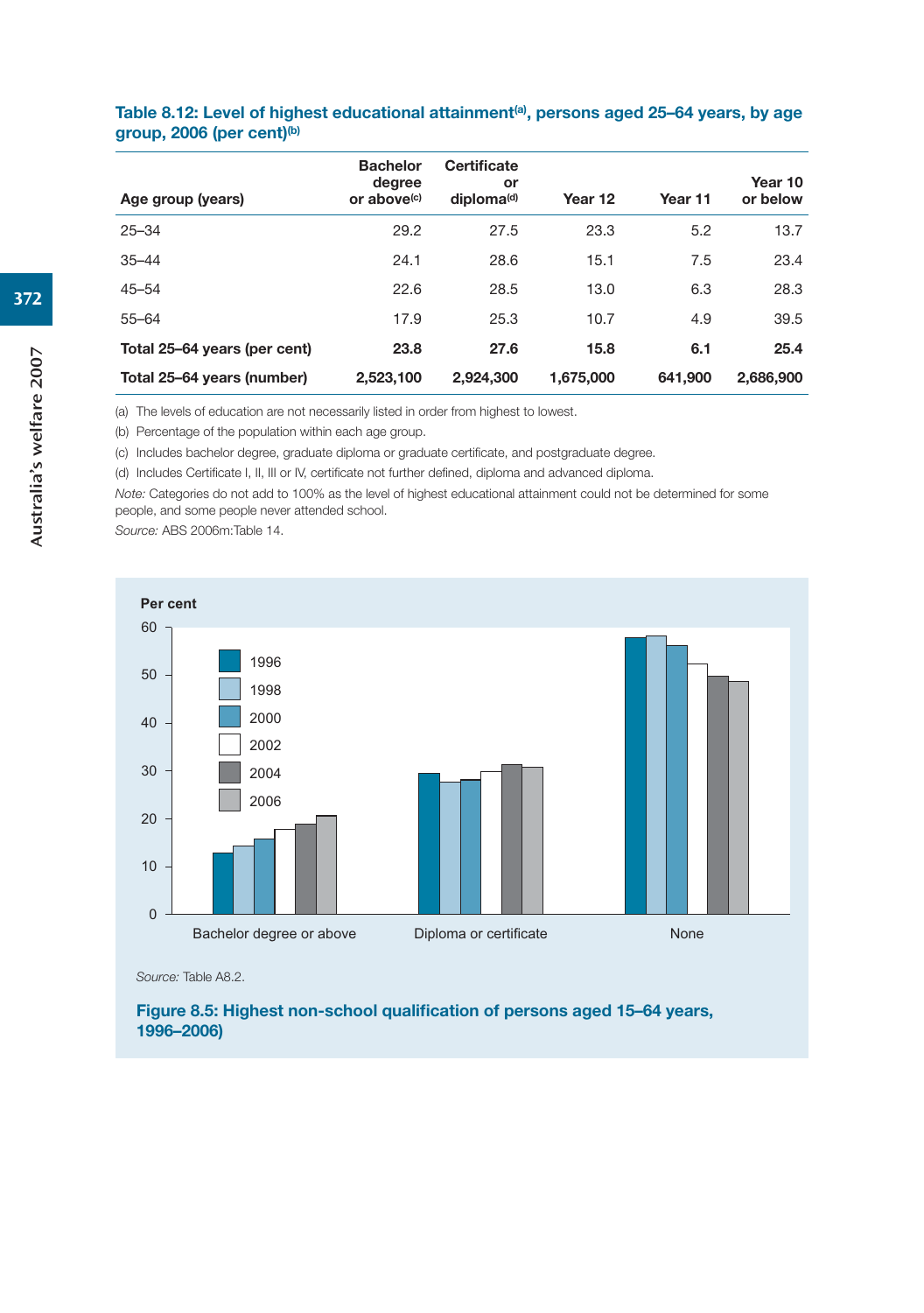Educational attainment among Aboriginal and Torres Strait Islander people has historically been lower than the general Australian population. This is due to a number of factors, including comparatively low retention to Year 12 (see above), literacy and numeracy skills, attitudes to education, lack of access to educational institutions in some areas, and financial disadvantage (ABS & AIHW 2005). In 2004–05, 21% of Indigenous persons aged 18 years or over had a non-school qualification at the Certificate III level or above, compared with 44% of non-Indigenous persons (SCRGSP 2007:Table 3A.4.15). Educational attainment is related to age, and the Aboriginal and Torres Strait Islander population has a younger age structure than the non-Indigenous population. However, even among the age groups 18–24 years and 25–34 years, the proportion of non-Indigenous persons with a Certificate III or above was more than twice that of Indigenous persons.

## **Literacy**

## Literacy among school children

In 1999, the Ministerial Council on Education, Employment, Training and Youth Affairs (MCEETYA) endorsed a set of national educational goals for schooling. A key goal was that 'every student should be numerate, able to read, write, spell and communicate at an appropriate level' (MCEETYA 1999). To monitor progress towards this goal, students in Years 3, 5 and 7 have been assessed annually against a set of national benchmarks that represent nationally agreed minimum acceptable standards of reading, writing and numeracy (MCEETYA 2007).

The majority of Year 3, 5 and 7 students have consistently met the benchmarks in each of the three areas tested. Of the three skill areas, more students fail to meet the numeracy benchmarks than reading or writing. Across all three grades, slightly higher proportions of girls than boys met the reading and writing benchmarks, while no sex difference was apparent in numeracy skills.

In 2005, 90% of Year 7 students met the national reading benchmarks and 92% met the writing benchmarks. Significantly fewer (82%) met the numeracy benchmarks. There have been only marginal changes in the proportion of students meeting each of the benchmarks since 2001 (Figure 8.6).

Low literacy levels have been identified as a key barrier to overcome in order to improve the health and welfare of Aboriginal and Torres Strait Islander people (Schwab & Sutherland 2004). The percentage of Indigenous students meeting the benchmarks in 2005 was significantly lower than the national rate for all three subject areas and in each grade. In the area of reading, the gap between Indigenous students and all students increased from 15 percentage points in Year 3 to 26 points in Year 7. Similarly, the difference in proportions of students meeting the numeracy benchmark was significantly higher among Year 7 students (33 points) than Year 3 students (14 points). In the area of writing, the gap (19–20 points) was similar for students in all grades. Between 2001 and 2005 there was no obvious trend towards greater proportions of Indigenous students meeting the benchmarks (Figure 8.6).

For further analysis, including detailed results for students in Year 3 and Year 5, and international comparisons of student performance in key learning areas, see Chapter 2.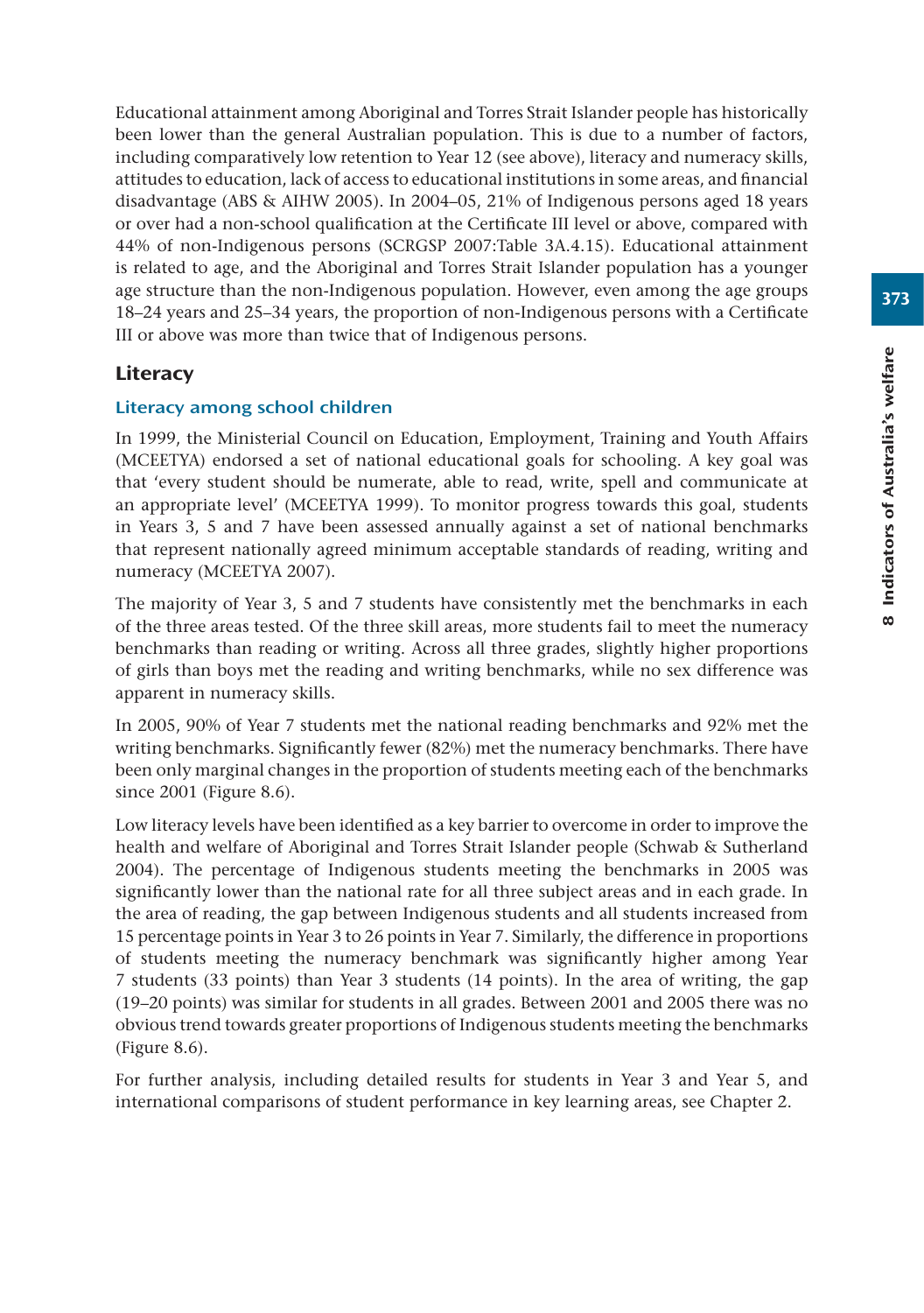

*Note:* The data represent students who have achieved the benchmark as a percentage of the students participating in the state and territory testing, including students who were formally exempted (these students are reported as below the benchmark). Students who were absent or withdrawn by parents/caregivers from the testing, and students attending a school not participating in the testing, are not included in the data. *Source:* Table A8.3.

**Figure 8.6: Year 7 students achieving national educational benchmarks, by Indigenous status, 2001 to 2005**

#### Population literacy

The concept of literacy in developed countries has evolved from a threshold of basic reading ability to a term that describes how people use various forms of written information to function in society. The findings of the International Adult Literacy Survey, bringing together data collected in 23 countries throughout the 1990s, reported that literacy 'is a necessary ingredient for citizenship, community participation and a sense of belonging' (OECD 2000).

The literacy skills of Australians were measured in the 1996 Survey of Aspects of Literacy, conducted as part of the International Adult Literacy Survey. Among Australians aged 15–74 years, the pattern of distribution of skills on the prose, document and quantitative literacy scales were similar (ABS 1997a). Fewer than one in five (16%–18%) people had good or very good skills as measured against each of the three scales. Between 46% and 48% of Australian adults did not attain Skill Level 3 on each of the three scales, the level considered by most experts as a suitable minimum level for coping with the demands of the emerging knowledge society and information economy. These adults could be expected to experience at least some difficulty in using printed materials found in daily life and work. Young people tended to have higher levels of literacy than older people, and females generally had higher skill levels than males. Indigenous Australians, and people whose first language was not English, had significantly lower levels of literacy than the general population.

Literacy skills among the Australian population were in the mid-range of countries participating in the International Adult Literacy Survey. Australia was ranked (by average score) 9th out of 23 on the prose scale, 11th on the document scale, and 12th on the quantitative literacy scale (OECD 2000).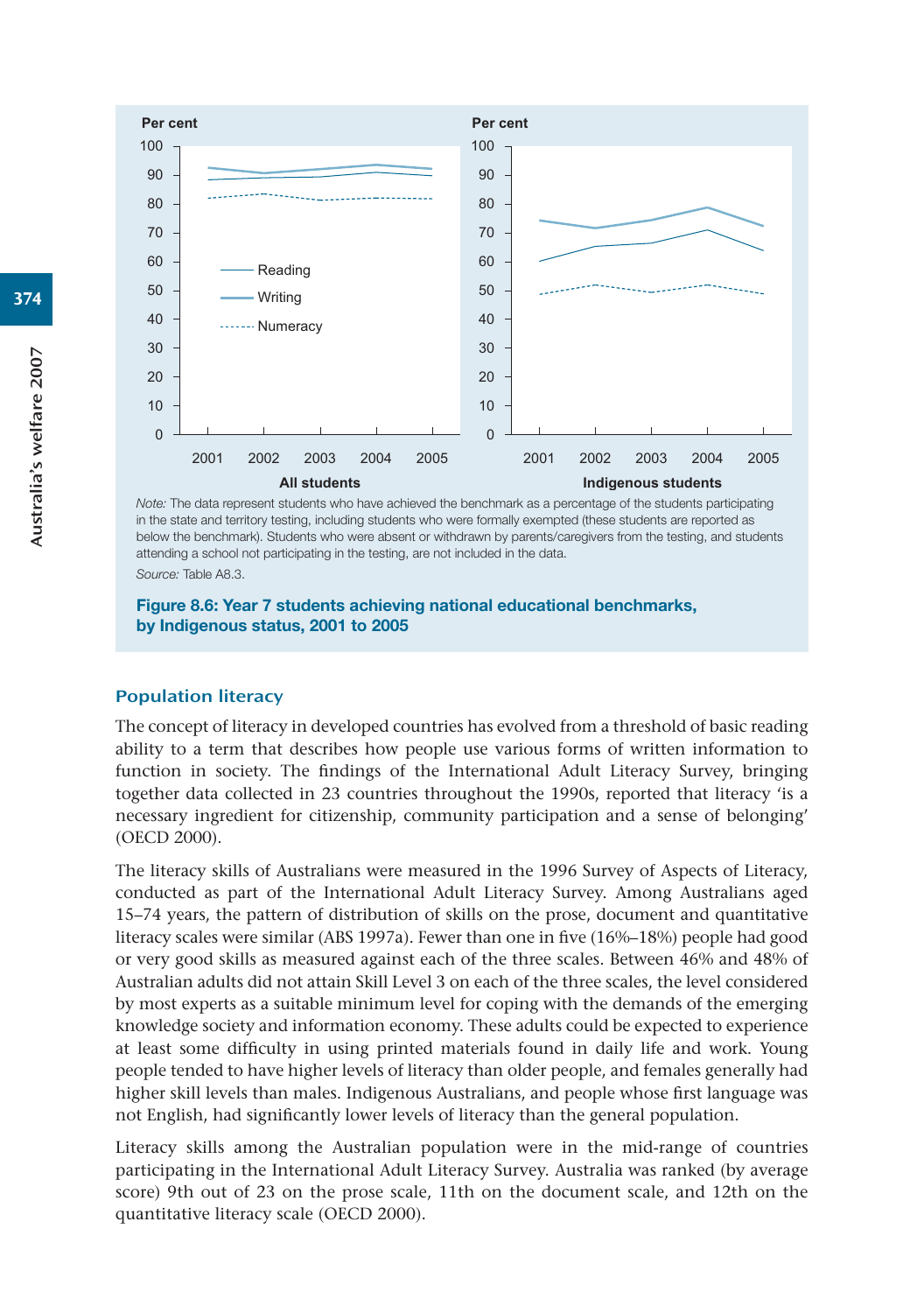More recent information on the literacy of Australian adults is expected to be available in late 2007, based on the results of the Adult Literacy and Life Skills Survey conducted in 2006.

## Economic resources and security

The material standard of living enjoyed by individual Australians primarily depends on their command of economic resources, both in the immediate and long term. Economic factors are related to all aspects of the welfare framework, including health, education, employment and social networks. In this section, a number of indicators are presented to describe the economic wellbeing of Australians. While income data are the most commonly reported measures of economic status, an individual's income can fluctuate dramatically across different life stages, and alone does not determine material quality of life. Other factors are the extent to which income is 'buffered' by accumulated wealth, and the amount of economic resources needed to fulfil different financial commitments. Therefore indicators of wealth and financial hardship are included alongside income data. As there is some degree of relativity by which material standard of living is judged within societies, indicators of income and wealth distribution are also presented.

## Income and income distribution

The indicators presented here in relation to income are based on equivalised disposable household income. Disposable income is gross income minus income tax and the Medicare levy (where applicable). Income data are reported at the household level because, while income is usually received by individuals, it is generally shared between co-resident family members and, to a lesser extent, other household members who benefit from economies of scale. Equivalence scales are applied to account for different income levels required by households of different size to achieve a similar standard of living. Data presented here are standardised to the equivalent income requirements of a single-person household (ABS 2007e:Appendix 2).

In 2005–06, the median weekly equivalised disposable household income was \$563 (Table 8.13). Real median income increased by 34% between 1995–96 and 2005–06; the relative increase was 31% for low-income households (those in the second and third income deciles) and 40% for high-income households (those in the top income quintile). The mean equivalised household income in 2005–06 was \$644. The mean was higher than the median due to the asymmetrical nature of household income distribution—most households report low or middle incomes, while a relatively small number report high incomes.

|               | All    |        |       |               |                |            |
|---------------|--------|--------|-------|---------------|----------------|------------|
|               | Lowest | Second | Third | <b>Fourth</b> | <b>Highest</b> | households |
| Median income | 274    | 415    | 563   | 743           | 1.073          | 563        |
| Mean income   | 255    | 414    | 565   | 746           | 1.239          | 644        |

#### **Table 8.13: Weekly equivalised disposable household income(a), by quintile, 2005–06 (dollars)**

(a) In 2005–06 dollars, adjusted using changes in the Consumer Price Index.

(b) The modified OECD equivalence scale has been used to facilitate comparisons of income levels across different household types. Data have been standardised to the income requirements of a single-person household.

(c) Quintiles have been calculated by ranking persons on the basis of weekly equivalised disposable household income and allocating an equal number of persons to each quintile.

*Source:* ABS 2007f:Table 6.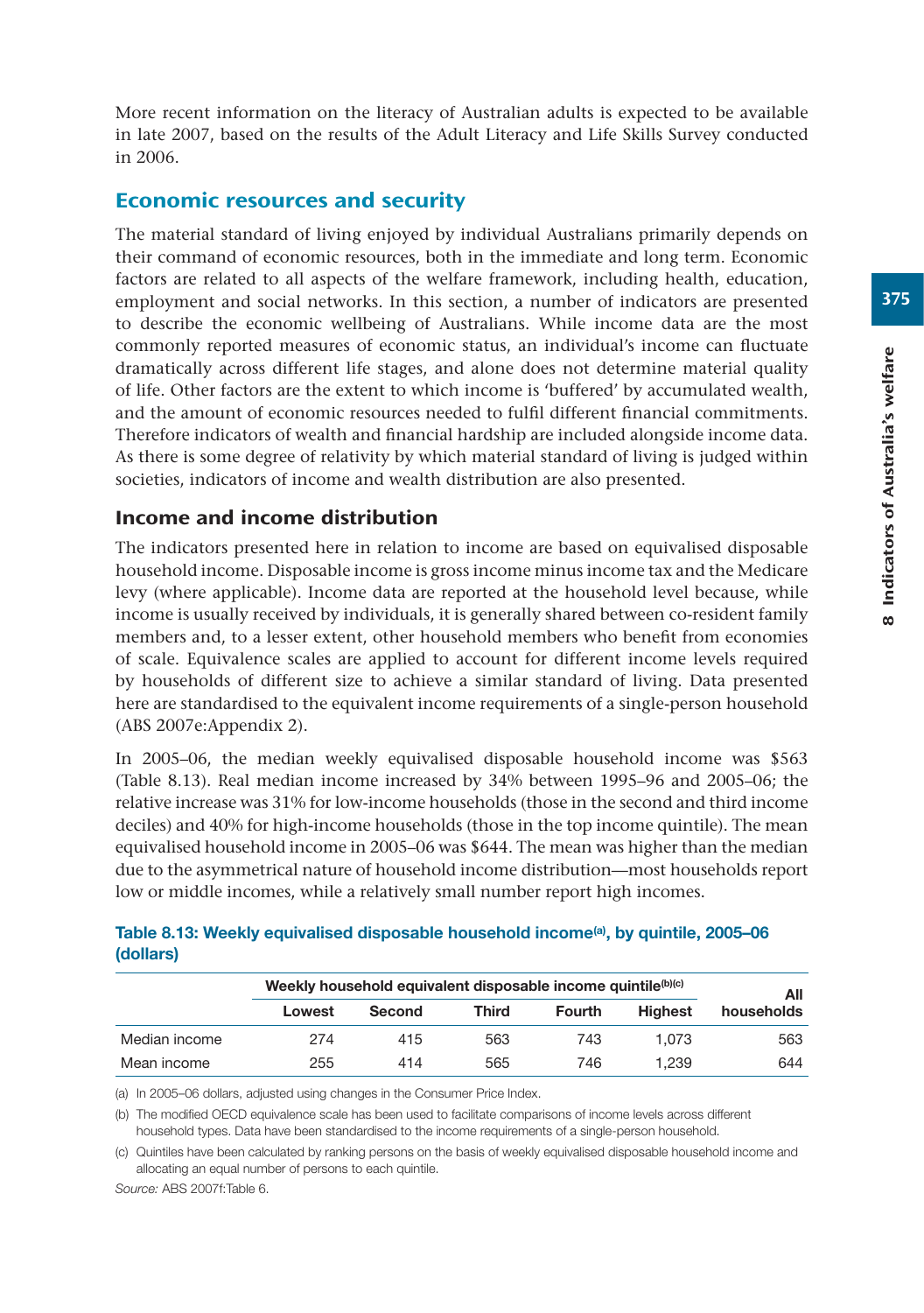Income distribution may be assessed by various different measures. Some of the most widely used indicators are illustrated in Table 8.14. A number of methodological improvements were introduced to the ABS Survey of Income and Housing in 2003–04, making it difficult to identify long-term trends. However, the extent of income inequality in 2005–06 does not appear to be significantly different to that in 1995–96.

|                                                                                               | 1995-96 | 1997-98 | $2000 - 01$ | $2002 - 03$ | $2003 - 04(a)$ | 2005-06 |
|-----------------------------------------------------------------------------------------------|---------|---------|-------------|-------------|----------------|---------|
| Share of total income received by persons in low-income and high-income households (per cent) |         |         |             |             |                |         |
| Low income <sup>(b)</sup>                                                                     | 11.0    | 10.8    | 10.5        | 10.6        | 10.8           | 10.6    |
| High income $(c)$                                                                             | 37.3    | 37.9    | 38.5        | 38.3        | 37.6           | 38.5    |
| Income ratio                                                                                  |         |         |             |             |                |         |
| P80/P20 <sup>(d)</sup>                                                                        | 2.58    | 2.56    | 2.63        | 2.63        | 2.50           | 2.55    |
| P90/P10 <sup>(e)</sup>                                                                        | 3.74    | 3.77    | 3.98        | 4.00        | 3.75           | 3.92    |
| <b>Summary measure</b>                                                                        |         |         |             |             |                |         |
| Gini coefficient <sup>(f)</sup>                                                               | 0.296   | 0.303   | 0.311       | 0.309       | 0.297          | 0.307   |

#### **Table 8.14: Trends in income inequality measures, 1995–96 to 2005–06**

(a) A number of changes were introduced to the survey methodology in 2003–04. See ABS 2006m for details.

(b) Persons in the second and third income deciles after being ranked by their equivalised disposable household incomes.

(c) Persons in the top income quintile after being ranked by their equivalised disposable household incomes.

(d) The income at the top of the 80th percentile divided by the income at the top of the 20th percentile.

(e) The income at the top of the 90th percentile divided by the income at the top of the 10th percentile.

(f) The Gini coefficient provides a measure of the distribution of income. A value of 0 represents absolute equality, that is, all persons have the same income. A value of 1 represents absolute inequality—one person has all the income.

*Source:* ABS 2007f:Table S5.

Aboriginal and Torres Strait Islander people tend to have lower incomes than non-Indigenous Australians. In 2004–05, Indigenous adults were twice as likely as non-Indigenous adults to be in the lowest gross equivalised household income quintile (41% compared with 20%), and almost one-quarter as likely to be in the highest quintile (6% compared with 23%) (SCRGSP 2007: Figure 3.6.3). Between 1994 and 2004–05 the median equivalised gross household income of Aboriginal and Torres Strait Islander people aged 18 years or over rose by 6% in real terms, while the mean rose by 16%. The household circumstances of Indigenous people may be affected by a number of differences between family size and composition between Indigenous and non-Indigenous populations; however, Aboriginal and Torres Strait Islander people were also disproportionately represented in the lower quintiles of the gross individual income distribution (SCRGSP 2007: Figure 3.6.5).

#### Income disadvantage

Income disadvantage can be thought of in absolute or relative terms. Measures of absolute income disadvantage define an income level below which the basic necessities of life (such as food, clothing and housing) may be unaffordable. However, the placement of such a 'poverty line' is controversial, as beliefs about what constitutes material necessity vary widely. Alternatively, measures can focus on people or households whose incomes are relatively low, compared with the overall population, and who may therefore experience comparatively lower material living standards than society's norm. A commonly used measure is the proportion of households whose equivalised disposable income is below 50% of the national median. As this figure may be particularly sensitive to small changes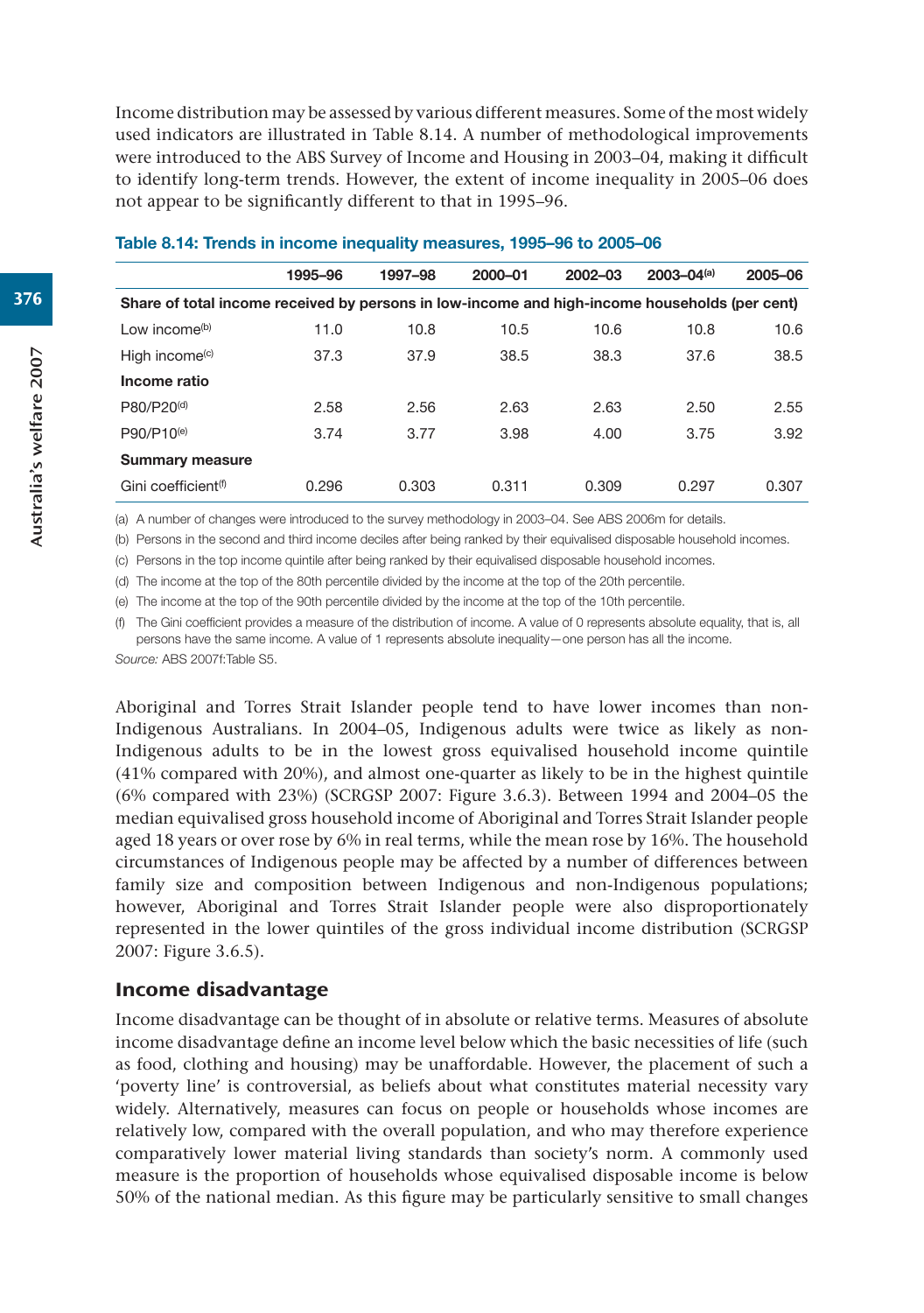in income support payments, two additional measures are presented here—one based on a broader definition of relatively low incomes (below 60% of the median), and one more narrowly defined (below 40% of the median).

In 2005–06, more than 2.2 million Australians (11% of all persons) lived in households with a reported equivalised weekly disposable income below 50% of the national median—that is, about \$282 per week or less (Table 8.15). According to other measures of relatively low income, 20% of Australians (3.9 million people) lived in households with a reported equivalised weekly disposable income below 60% of the median (about \$338 per week), and 4% of the population (0.9 million people) lived in households with reported equivalised weekly disposable income below 40% of the median (about \$225 per week).

Between 1995–96 and 2005–06, there was a statistically significant increase in the percentage of Australians living in households with weekly equivalised disposable income below 50%, or below 60%, of the median (Table 8.15). However, due to methodological changes introduced to the ABS Survey of Income and Housing in 2003–04, it is not possible to ascertain whether these differences represent a real increase in relative income disadvantage over the past decade.

#### **Table 8.15: Australians living in households with reported weekly equivalised disposable income below 40%, 50% and 60% of the median for all households, 1995–96 to 2005–06(a)**

|                     | 1995-96   | 1997-98   | 2000-01       | 2002-03   | $2003 - 04(b)$ | 2005-06   |
|---------------------|-----------|-----------|---------------|-----------|----------------|-----------|
|                     |           |           | <b>Number</b> |           |                |           |
| Below 40% of median | 856.200   | 856,900   | 989.700       | 988,600   | 816,600        | 868,000   |
| Below 50% of median | 1.580.200 | 1.549.400 | 2,062,100     | 2.178.500 | 1.969.900      | 2.246.500 |
| Below 60% of median | 3.334.400 | 3.427.600 | 3.883.400     | 3.912.400 | 3.854.600      | 3,947,400 |
|                     |           |           | Per cent      |           |                |           |
| Below 40% of median | 4.8       | 4.7       | 5.2           | 5.1       | 4.2            | 4.4       |
| Below 50% of median | 8.8       | 8.5       | 10.9          | 11.3      | 10.0           | 11.3      |
| Below 60% of median | 18.7      | 18.8      | 20.6          | 20.3      | 19.7           | 19.8      |
| Median income $(c)$ | 421       | 442       | 475           | 485       | 522            | 563       |

(a) A number of methodological changes were introduced to the Survey of Income and Housing in 2003–04, which may impact on the comparability with estimates from previous years. See ABS 2006m for details.

(b) Estimates for 2003–04 have been revised to include salary sacrificed income not already included in wages and salaries, in line with 2005–06 estimates. As a result, revised data may differ slightly from that published in ABS 2005b.

(c) In 2005–06 dollars, adjusted using changes in the Consumer Price Index.

*Sources:* ABS Surveys of Income and Housing, 1995–96, 1997–98, 2000–01, 2002–03, 2003–04 and 2005–06 (unpublished data).

# Financial stress and hardship

Measures of economic wellbeing may also examine whether individuals experience material deprivation or hardship due to shortage of money. The General Social Survey collects information on the incidence of certain cash flow problems, such as being unable to pay particular bills on time, having pawned or sold a possession because cash was needed, seeking financial assistance, and going without meals. In 2006, most people (82%) aged 18 years or over reported that they did not experience cash flow problems in the previous 12 months (ABS 2007g). Almost 6% had experienced three or more cash flow problems in the last 12 months. The most common cash flow problem was an inability to pay electricity, gas or telephone bills on time, reported by 11% of people surveyed.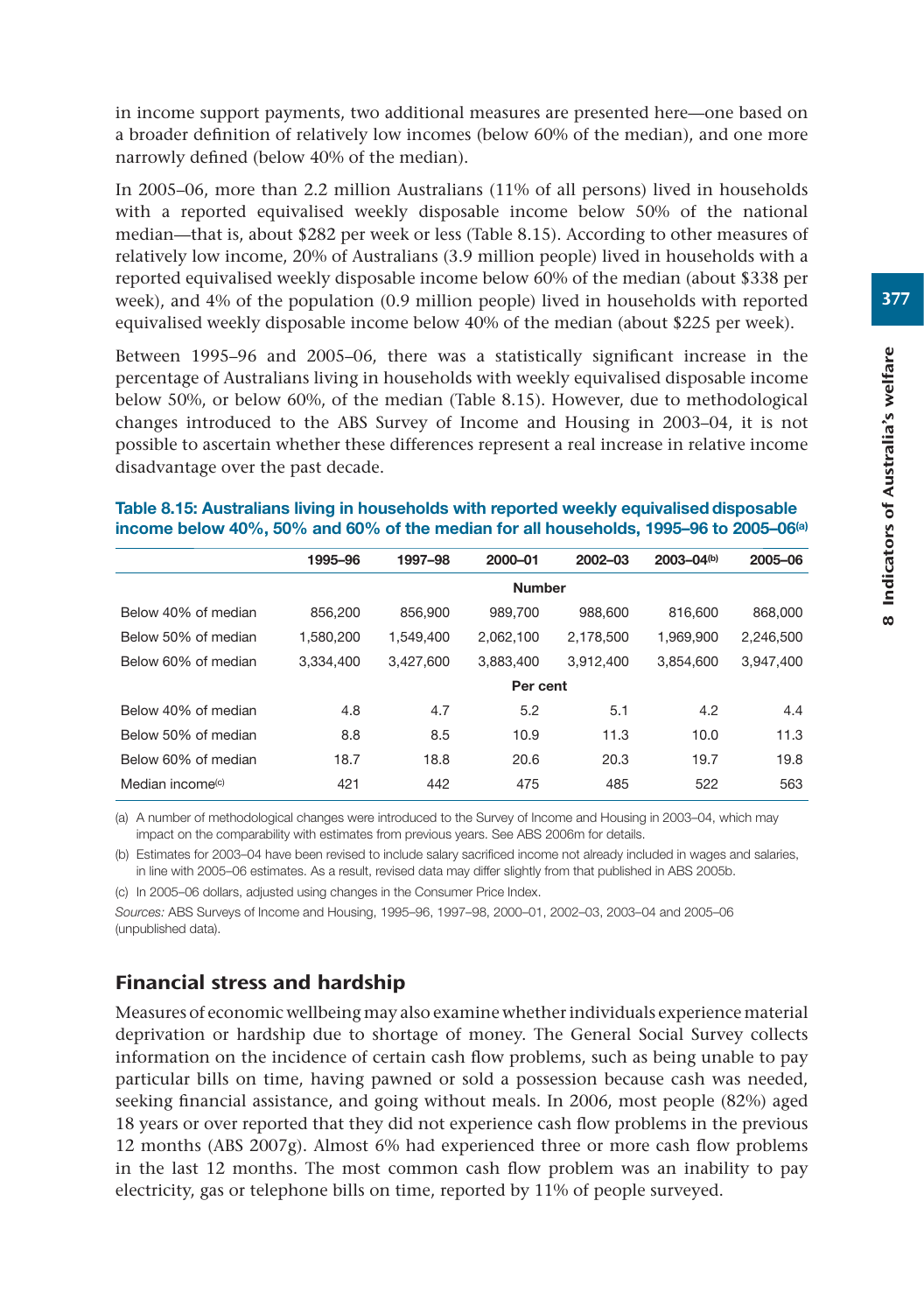Experiences of cash flow problems varied with different household types. Of selected household types, one-parent households with dependent children were most likely to report having experienced three or more different types of cash flow problems in the last 12 months, followed by lone persons aged less than 35 years (Table 8.16). More than one in three (34%) one-parent families and one in four (26%) young lone-person households reported being unable to pay a utility bill on time. In addition, many people in these households experienced frequent difficulty in paying bills—9% of one-parent families and 8% of lone persons aged less than 35 years reported having difficulty paying bills 10 or more times in the last 12 months (ABS 2007g). See Chapter 2 for further details of financial stress in families.

In 2002, more than half (54%) of all Indigenous persons aged 15 years or over were living in households where the household spokesperson reported that they would be unable to raise \$2,000 in a week for something important (ABS 2004a). This is 4 times as high as for non-Indigenous persons (14%).

It is important to note that measures of income disadvantage do not strongly correlate to financial stress. Cash flow problems were reported by about one in four households whose equivalised gross household income were in the two lowest quintiles in 2006; conversely, many households in the highest income quintile (around 8%) reported one or more cash flow problems in the last 12 months (ABS 2007g). This reflects the reality that, to some extent, the experience of financial stress is a function of spending and money management habits, and not just income received.

|                                                             | 2002          |          | 2006          |          |
|-------------------------------------------------------------|---------------|----------|---------------|----------|
| <b>Household composition</b>                                | <b>Number</b> | Per cent | <b>Number</b> | Per cent |
| Couple-only household (reference person<br>aged under 35)   | 45.500        | 5.7      | 53,400        | 5.9      |
| Couple-only household (reference person<br>aged 65 or over) | 1.200         | $*$ 0.1  | n.p.          | n.p.     |
| Couple-family household with dependent children             | 292,600       | 6.3      | 297,300       | 6.5      |
| One-parent household with dependent children                | 137,300       | 21.8     | 124,600       | 20.0     |
| Lone person (aged under 35)                                 | 52,800        | 15.4     | 48,800        | 16.9     |
| Lone person (aged 65 or over)                               | 5.200         | $*0.8$   | 6.300         | $*0.9$   |

## **Table 8.16: Proportion of households reporting three or more different types of cash flow problems in last 12 months, by household composition, 2002 and 2006**

*Sources:* ABS 2003:Table 31; ABS 2007g:Table 38.

## Wealth and wealth distribution

In 2003–04, Australian households had an average of \$537,100 each in assets (Figure 8.7)— 25% of which were financial assets (including shares, superannuation, and savings), and 75% non-financial assets (including property and the value of vehicles and home contents). Property (60%) and superannuation (12%) comprised the largest asset components. The average household debt was \$69,400, resulting in a mean net worth of \$467,600. The median net worth of Australian households was \$294,700 (ABS 2006n). The large difference between the mean and median net worth indicates an uneven distribution of wealth throughout the population. The wealthiest 20% of households (that is, those in the highest net worth quintile) had assets valued at 42 times those of the least wealthy 20%, and liabilities 10 times as high.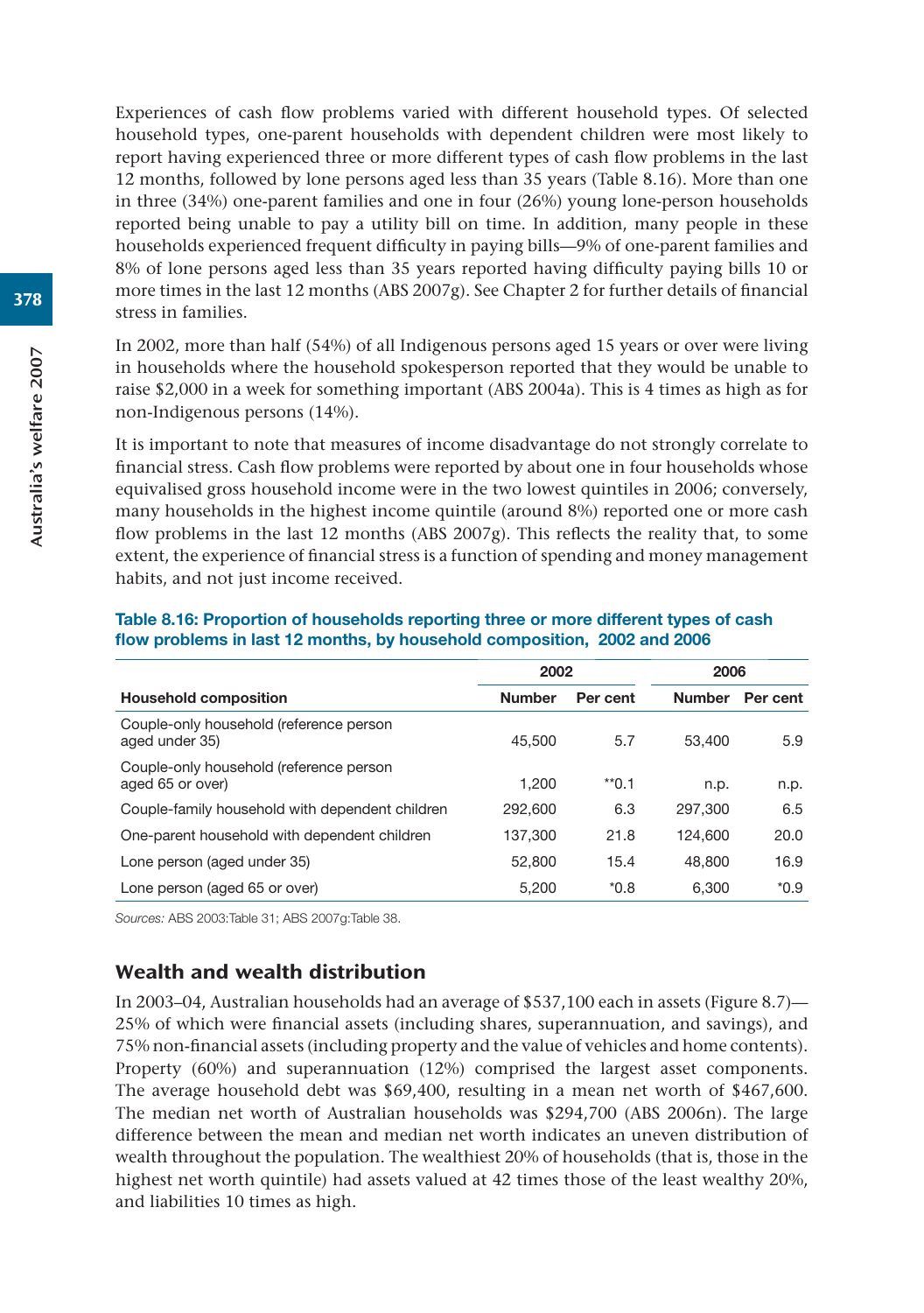

*Note:* Financial assets include the value of children's assets and loans to persons not in the same household. *Source:* Table A8.4.

#### **Figure 8.7: Components of household wealth, by net household worth quintile, 2003–04**

The distribution of wealth among Australian households in 2003–04 was less equitable than income distribution. The wealthiest 20% of households accounted for 59% of total household net worth, while the least wealthy 20% owned 1% of national household net worth. By comparison, the shares of total income received by the households with the highest and lowest disposable income quintile were 37% and 8%, respectively (ABS 2005b, 2006n).

Distribution of wealth is not directly correlated with income. Many households, particularly those comprising younger people, had high incomes but relatively little wealth, while some of the wealthiest households had very low or nil income. This observation reflects the way in which wealth is usually acquired over an individual's working life, and then drawn upon in retirement (ABS 2006n). It also reinforces the point, made above in the discussion of financial hardship, that income alone is not necessarily a sufficient indicator of economic wellbeing.

Components of wealth varied substantially between net worth quintiles. The wealthiest 20% of households were more likely than the average to have assets in their own incorporated businesses (12%), shares (5%) and trusts (3%). The least wealthy 20% of households, on the other hand, had a greater than average percentage of their assets in home contents (46%) and vehicles (16%), and a much lower ownership of property (16%) of total asset value, compared with the national average of 60%).

# Employment and labour force participation

Employment provides avenues for income and as such is a major factor influencing material wellbeing. In addition, employment is strongly related to other aspects of the welfare framework. It is recognised as an integral part of adult participation in society, providing individuals with opportunities for personal development and social interaction.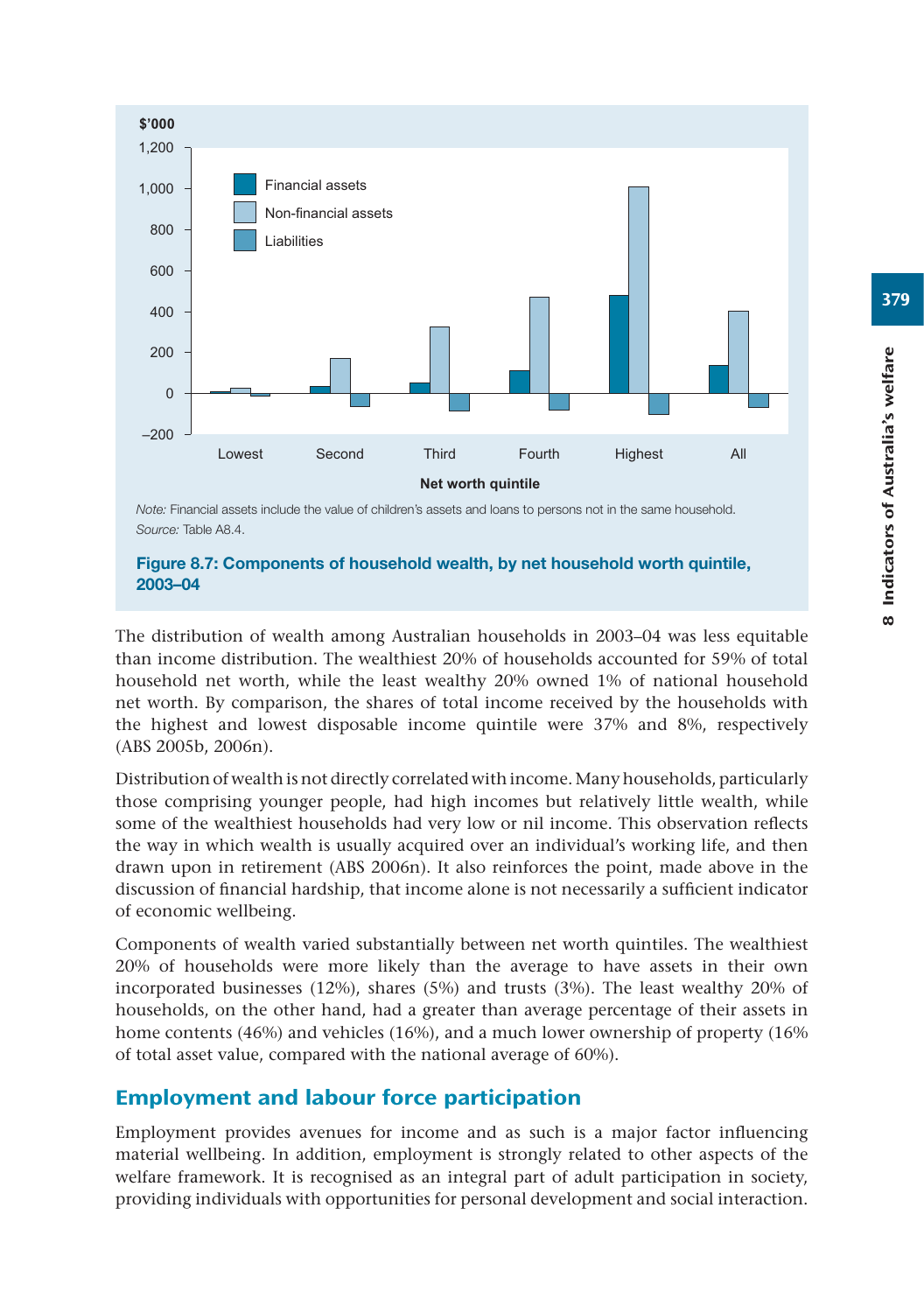Lack of work is associated with crime, poor health, and decreased social cohesion, in addition to reduced financial wellbeing (Borland and Kennedy 1998 cited in ABS 2006o). The relationships between these factors are complex, as is the extent and direction of causality.

In the context of the welfare framework, describing employment is not simply a matter of counting the number of people participating in paid work. Stability of employment, the basis and conditions under which people are employed and hours worked all affect the way in which work relates to Australians' sense of autonomy and participation.

## Box 8.1: Labour force terms

**Employed person** Person aged 15 years or more who, during the reference week of the labour force survey, worked for one hour or more for pay, profit or commission.

**Labour force underutilisation rate** The unemployed plus the underemployed, as a percentage of the labour force.

**Labour force** All employed and unemployed persons.

Part-time worker Employed person who usually worked more than one but less than 35 hours per week.

**Underemployed person** Employed person working less than 35 hours per week who is willing and available to work more hours.

**Unemployed person** Person aged 15 years or more who was not employed during the reference week but who had actively looked for work or was currently available for work.

*Source:* ABS 2007h.

## Labour force participation and employment

The labour force comprises all people who are employed as well as all people who are looking for work and available to start work in the reference week, whether or not they receive unemployment benefits. In 2006–07, the labour force participation rate (that is, the proportion of all persons aged 15 years or over that was in the labour force) was 65% (Table 8.17). The rate was higher for males (72%) than females (58%). The overall participation rate rose only marginally over the last decade, from 63% in 1996–97. However, trends in participation rates are affected by changes in the age structure of the population, as population ageing results in increasing numbers of older people who have retired from the workforce. When persons aged 65 years or over are excluded, there has been considerable growth in labour force participation among the working age population (15–64 years), from 71% in 1996–97 to 76% in 2006–07 (ABS 2007i).

Between 1996–97 and 2006–07, men's participation in the labour force fell by 1 percentage point overall. Participation rates decreased for all age groups up to 44 years, but increased among men aged 45 years or over. Over the same period, the participation rate among women rose by 4 percentage points, with increases observed in all age groups. The trend towards greater participation of women in the labour force has been ongoing for more than 25 years, with the most rapid increase occurring in the mid- to late 1980s (ABS 2007i).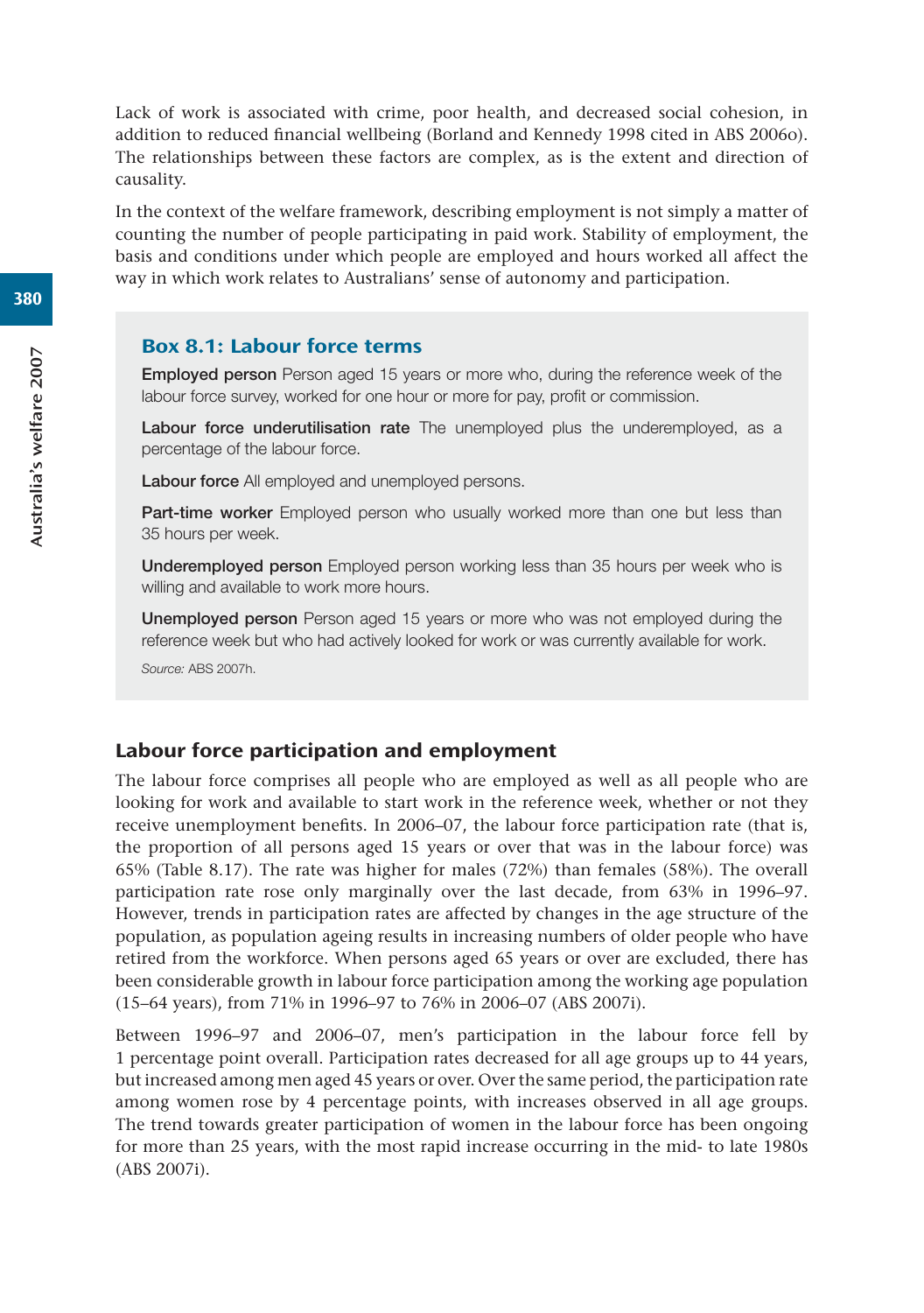In 2005, Australia's labour force participation rate (64%) ranked 10th highest in the OECD, well above the average of 60%. International comparisons are confounded by differing statistical practices across countries, such as the treatment of defence force personnel and people in institutions, paid maternity leave and missing data for some age brackets. The Productivity Commission has calculated that, after adjusting for some key differences in statistical practices, Australia's overall participation rate ranked 5th highest in the OECD in 2005 (Abhayaratna & Lattimore 2006). However, the participation rate of some population groups—particularly males aged 25–54 years, females of child-bearing age and persons nearing retirement—remained lower than in countries with broadly similar social, cultural and institutional characteristics to Australia.

In 2006–07, 4.5% of the labour force was unemployed (Table 8.17). Unemployment had fallen substantially since 1996–97, when the rate was 8.3%. The proportion of the labour force who were unemployed for 12 months or more (defined as long-term unemployed) had also fallen significantly over the preceding decade, from 2.3% in 1996–97 to 0.8% in 2006–07. Unemployment rates fell in more than two-thirds of OECD countries between 1996 and 2006. Australia experienced one of the largest declines, both in absolute and relative terms. In 2006, Australia's standardised unemployment rate (4.8%), was 12th lowest out of 27 OECD countries, well below the OECD average of 6.0% (OECD 2007b).

|                                                             | 1996-97 | 1998-99       | 2000-01      | 2002-03 | 2004-05 | 2006-07 |  |  |  |
|-------------------------------------------------------------|---------|---------------|--------------|---------|---------|---------|--|--|--|
|                                                             |         | Number ('000) |              |         |         |         |  |  |  |
| Labour force size                                           | 9,169   | 9,379         | 9,674        | 10,004  | 10,367  | 10,824  |  |  |  |
|                                                             |         |               | Per cent     |         |         |         |  |  |  |
| Participation rate <sup>(a)</sup>                           | 63.4    | 63.1          | 63.4         | 63.6    | 63.9    | 64.8    |  |  |  |
| Employed persons <sup>(a)</sup>                             | 58.1    | 58.4          | 59.3         | 59.7    | 60.6    | 61.9    |  |  |  |
| Unemployment rate <sup>(b)</sup>                            | 8.3     | 7.4           | 6.4          | 6.1     | 5.2     | 4.5     |  |  |  |
| Long-term unemployment rate <sup>(b)</sup>                  | 2.3     | 2.2           | 1.5          | 1.3     | 1.0     | 0.8     |  |  |  |
| Labour force underutilisation rate                          | 13.8    | 13.0          | 10.9         | 12.1    | 11.1    | 9.8     |  |  |  |
| Part-time workers <sup>(c)</sup>                            | 25.2    | 26.1          | 26.8         | 28.6    | 28.4    | 28.5    |  |  |  |
| Employees without leave<br>entitlements <sup>(c)</sup>      | 26.1    | 26.9          | 27.3         | 27.3    | 27.7    | 26.9    |  |  |  |
| Persons working 50 hours or<br>more per week <sup>(d)</sup> | 24.3    | 24.9          | 24.0         | 24.4    | 23.8    | 21.6    |  |  |  |
|                                                             |         |               | <b>Hours</b> |         |         |         |  |  |  |
| Average hours worked<br>(full-time workers)                 | 41.0    | 41.1          | 40.6         | 41.0    | 40.6    | 39.4    |  |  |  |

#### **Table 8.17: Employment and labour force indicators, persons aged 15 years or over, 1996–97 to 2006–07**

(a) Per cent of the total population aged 15 years or over.

(b) Per cent of the labour force.

(c) Per cent of all employed persons.

(d) Per cent of full-time workers.

*Note:* Reference periods are annual averages for the year ending 30 June, except for employees without leave entitlements (August) and labour force underutilisation (September).

*Source:* ABS 2006c, 2007j, 2007i:Data cubes LM8, EM1 and UM2.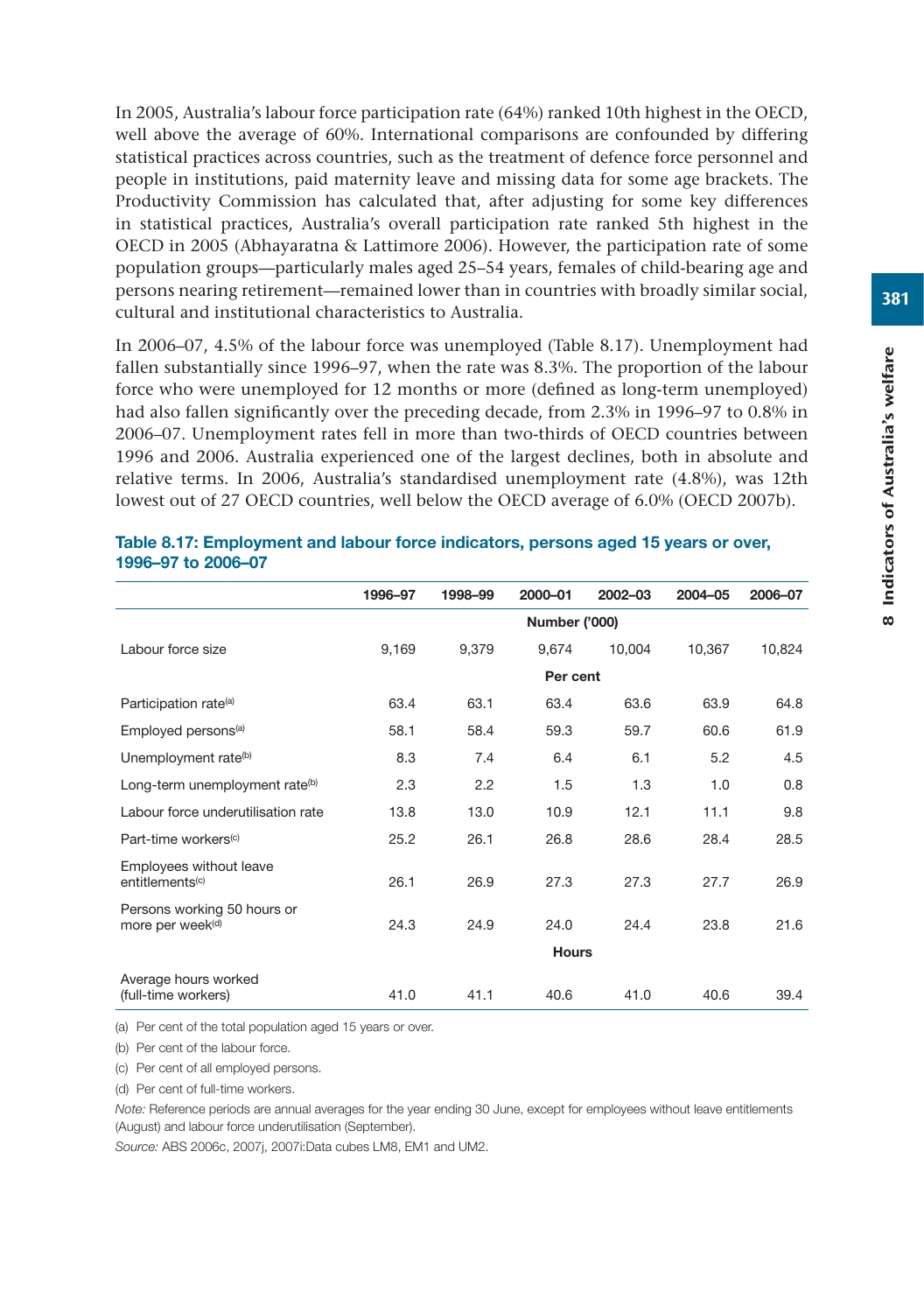## Employment basis and conditions

In 2006–07, 29% of all workers were employed on a part-time basis (Table 8.17). A higher percentage of females (45%) worked part time than males (15%). Part-time employment rates are strongly related to age, with two-thirds (67%) of employees aged 15–19 years and half (52%) of employees aged 65 years or over working part time in 2006–07 (ABS 2007i). In contrast, one-quarter (25%) of workers aged 20–64 years were employed on a part-time basis. Over the past decade, the part-time workforce has grown from 25% of all employees in 1996–97 to 29% in 2006–07. The increase in take-up of part-time work was seen in both sexes, albeit at a greater rate among males than females, and in all age groups, most markedly among people aged 20–24 years and 60–64 years. Recent trends in employment of young people (15–24 years) are discussed in detail in Chapter 2, while Chapter 3 covers work patterns of older people and the transition to retirement.

For the purpose of international comparisons, part-time workers are considered to be employees aged 15 years or over who usually work less than 30 hours per week. Using this definition, Australia's part-time workforce in 2005 was 27%, the second highest in the OECD behind the Netherlands (OECD 2007c). The OECD average was 16%.

In 2006–07, 27% of all employees were not entitled to paid sick leave or holiday leave, and are considered to be casual workers for statistical purposes (Table 8.17). Females (29%) were more likely than males (20%) not to have paid leave entitlements, which is largely related to the higher proportion of females in part-time employment. More than half (56%) of all part-time employees did not have paid leave entitlements, compared with one in ten (11%) full-time employees. The proportion of the workforce without leave entitlements has remained at slightly more than one-quarter (26%–28%) over the past decade.

Average weekly hours worked by full-time employees in 2006–07 was 39.4 hours per week (Table 8.17). More than one in five (22%) full-time employees worked 50 or more hours per week, with men (26%) being more likely than women (14%) to work very long hours (ABS 2007i). Among full-time employees, average hours worked and the proportion of people working very long hours had both fallen slightly since 1996–97.

Part-time employees worked an average of 16 hours per week in 2006–07, compared with 15 hours per week in 1996–97 (ABS 2007i). According to the 2006 Underemployed Workers Survey, about one in five (20%) part-time employees preferred to work more hours (ABS 2007j). Many of these are considered to be underemployed workers (see Glossary). The labour force underutilisation rate (combining unemployed and underemployed persons) provides a broader measure of extra labour force capacity. In September 2006 the rate was 10% of the labour force, down from 14% a decade earlier (Table 8.17). Since individuals differ in the number of hours, or extra hours, they would like to work, another measure of labour force underutilisation quantifies the hours of available labour that are unutilised. A discussion of 'volume measures' of labour force underutilisation is provided in ABS 2007h.

# Employment and labour force differentials

Labour force participation is strongly related to life cycle. In 2006–07, 60% of young people aged 15–19 years were in the labour force—similar proportions of males and females (ABS 2007i). Participation rates rose sharply after the age of 20, in line with the transition of a large cohort from mainly educational settings to the workforce. For males between 20 and 54 years of age, participation rates were 85% or higher. Female participation rates in this age range were somewhat lower, between 73% and 78%, with a dip in the 30–34 years age group associated with child bearing. An ongoing trend over recent years has seen this dip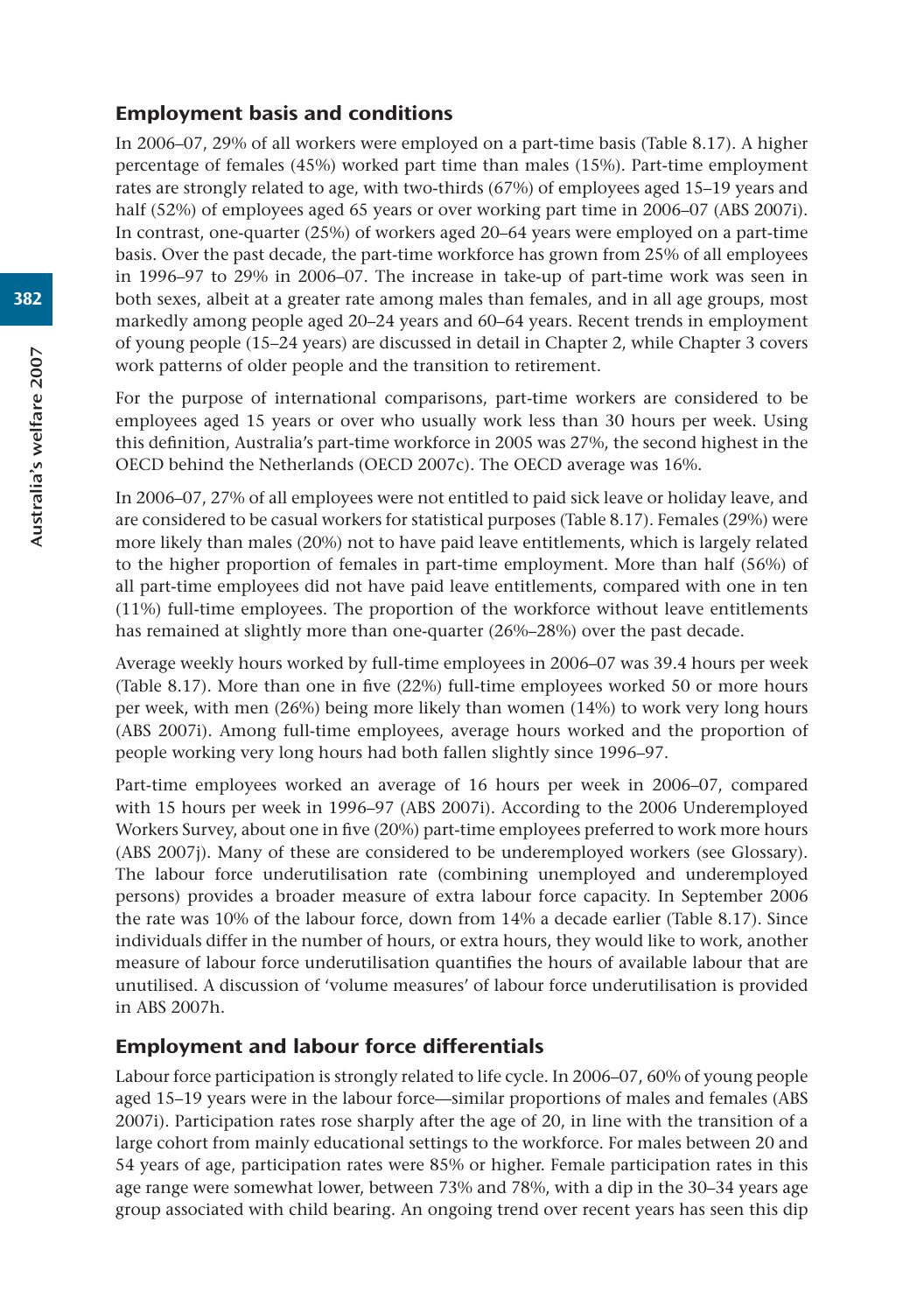in female participation rates become shallower, but broader (Figure 8.8). This reflects the greater likelihood of women with children remaining in the workforce, or returning to the workforce sooner, than in the past, as well as the increase in average maternal age. In 2006–07, the female participation rate peaked in the 45–49 years age group, whereas in the past participation was highest among women aged 20–24 years. Patterns of employment among women with children are discussed in more detail in Chapter 2. Labour force participation rates for both sexes fell with each age group after 55 years, although as many as 8% of people aged 65 years or over remained in the workforce in 2006–07. A key trend over the last 10 years has been a strong rise in participation rates of people aged 55–64 years. This is discussed in detail in Chapter 3.

Unemployment rates also varied with age. At all age groups above 24 years, the unemployment rate was less than 5% in 2006–07 (ABS 2007i). About 6.3% of people aged 20–24 years who were in the labour force were unemployed. The unemployment rate of the 15–19 years age group (13.9%) was almost 3 times as high as the overall rate (4.5%). Due to the combination of high rates of unemployment and relatively low labour force participation, just over half (51%) of young people aged 15–19 years were employed in 2006–07, compared with around 80% of people aged 20–54 years. The experiences of young people in the labour force are examined in more detail in Chapter 2.

Aboriginal and Torres Strait Islander people generally have lower rates of labour force participation, and higher rates of unemployment, than non-Indigenous Australians. After adjusting for differences in the age structure of the two populations, 59% of Indigenous persons aged 15–64 years participated in the labour force in 2004–05 compared with 78% of non-Indigenous persons (SCRGSP 2007). Further, the age-standardised unemployment rate among Aboriginal and Torres Strait Islander people (12.9% of the labour force) was almost 3 times as high as for non-Indigenous people (4.4%). Nationally, about one in ten Indigenous people were participants in the Community Development Employment



*Source.* Table A8.5.

**Figure 8.8: Labour force participation rates, all females aged 15 years or over, by age group, 1986–87, 1996–97 and 2006–07**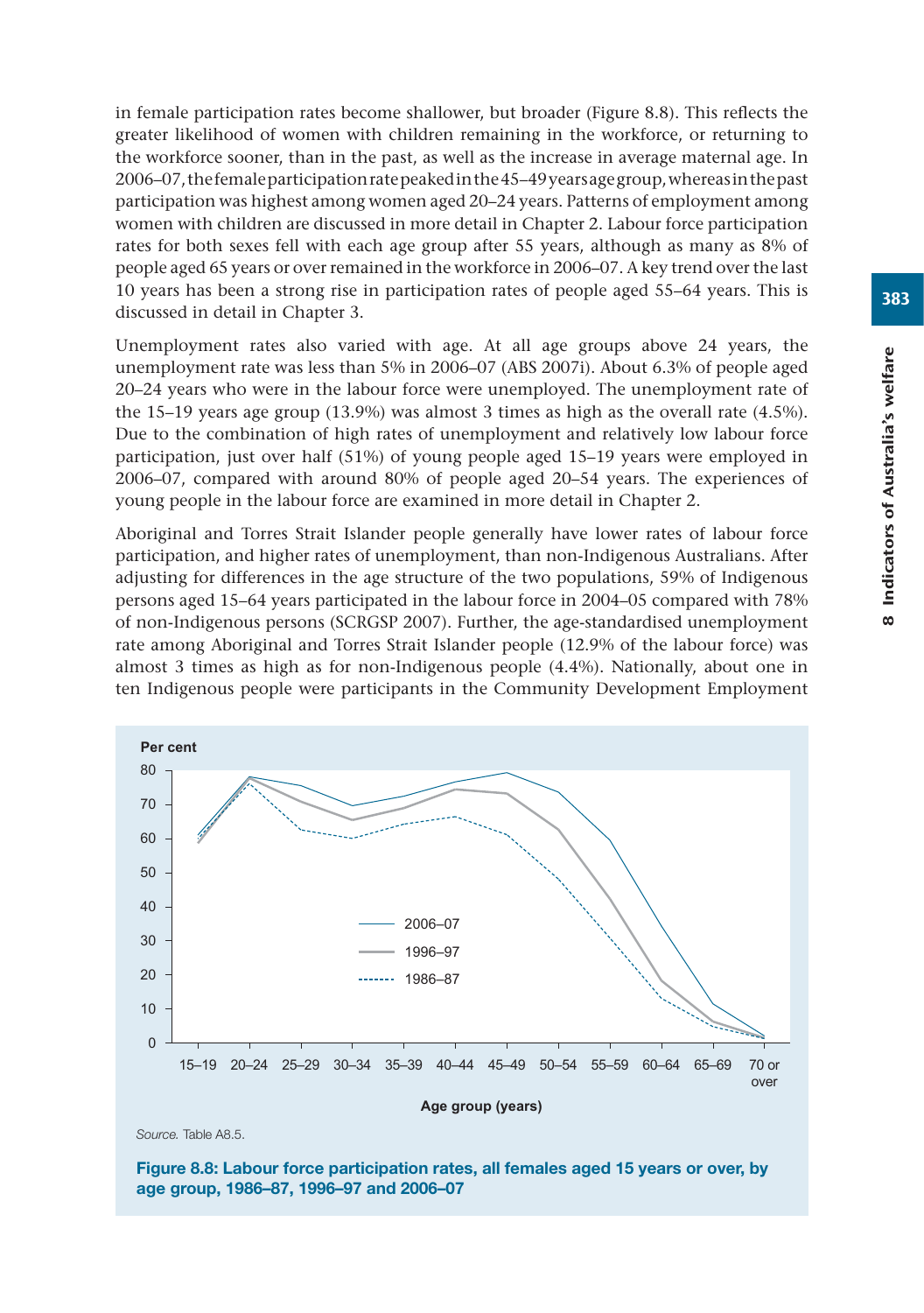Projects (CDEP) program, accounting for one-fifth of all Indigenous people classified as employed (Table 8.18). This Australian Government-funded program provides opportunities for Indigenous people to develop work skills and move into employment. CDEP participants are classified as employed for statistical purposes (SCRGSP 2007).

Employment rates and CDEP participation of Aboriginal and Torres Strait Islander persons varied considerably with remoteness, although labour force participation rates were similar (Table 8.18). In 2004–05, the unemployment rate was lower for Indigenous people living in remote areas than those in non-remote areas, while CDEP participation was much greater in remote areas. More than one-quarter of Indigenous people aged 15–64 years living in remote areas participated in the CDEP program, compared with 4% in non-remote areas. Overall employment rates were similar between remote and non-remote areas due to a greater involvement in non-CDEP employment in non-remote areas. Between 2002 and 2004–05 the unemployment rate fell from 23% to 16% nationally while among employed people there was a shift towards greater participation in non-CDEP employment (Table 8.18).

It is noted that these data trends will be affected by recent policy changes, including the phasing out of CDEP in the Northern Territory from September 2007.

|                                   |        | 2002                     |                         | 2004-05 |                          |              |  |
|-----------------------------------|--------|--------------------------|-------------------------|---------|--------------------------|--------------|--|
|                                   |        | <b>Remote Non-remote</b> | <b>Total</b>            |         | <b>Remote Non-remote</b> | <b>Total</b> |  |
|                                   |        |                          | <b>Number</b>           |         |                          |              |  |
| Labour force size                 | 44.200 | 124.400                  | 168,600                 | 44,300  | 124.500                  | 168,800      |  |
|                                   |        |                          | Per cent <sup>(a)</sup> |         |                          |              |  |
| Participation rate <sup>(b)</sup> | 60.6   | 63.3                     | 62.6                    | 58.4    | 60.6                     | 60.0         |  |
| Employed persons <sup>(b)</sup>   |        |                          |                         |         |                          |              |  |
| <b>CDEP</b>                       | 34.2   | 4.7                      | 12.7                    | 28.8    | 4.3                      | 10.9         |  |
| Non-CDEP                          | 20.2   | 41.2                     | 35.5                    | 22.7    | 46.2                     | 39.8         |  |
| Total employed                    | 54.5   | 45.9                     | 48.2                    | 51.4    | 50.4                     | 50.7         |  |
| Unemployment rate <sup>(c)</sup>  | 10.2   | 27.6                     | 23.0                    | 12.0    | 16.8                     | 15.5         |  |

#### **Table 8.18: Labour force indicators, Aboriginal and Torres Strait Islander persons aged 15–64 years, by remoteness, 2002 and 2004–05**

(a) Percentages are not age-standardised—differences between data presented here and elsewhere in the text may be due to the younger age structure of the Indigenous population compared with the non-Indigenous population.

(b) Per cent of the Aboriginal and Torres Strait Islander population aged 15–64 years.

(c) Per cent of the labour force.

*Source:* Unpublished analysis of 2002 National Aboriginal and Torres Strait Islander Social Survey and 2004–05 National Aboriginal and Torres Strait Islander Health Survey provided to the AIHW by the ABS.

## Transport and communication

Transport and communication are fundamental to autonomy and participation. Having access to reliable transport allows people to participate and interact with the community. Reliable transport can not only enhance social wellbeing but can also broaden access to jobs, which in turn may increase financial security.

Access to means of communication is also beneficial to many aspects of welfare. The rapid increase in communication technologies is making interpersonal communication more accessible through mobile phones and over the Internet. This enables greater access to many more educational and social resources.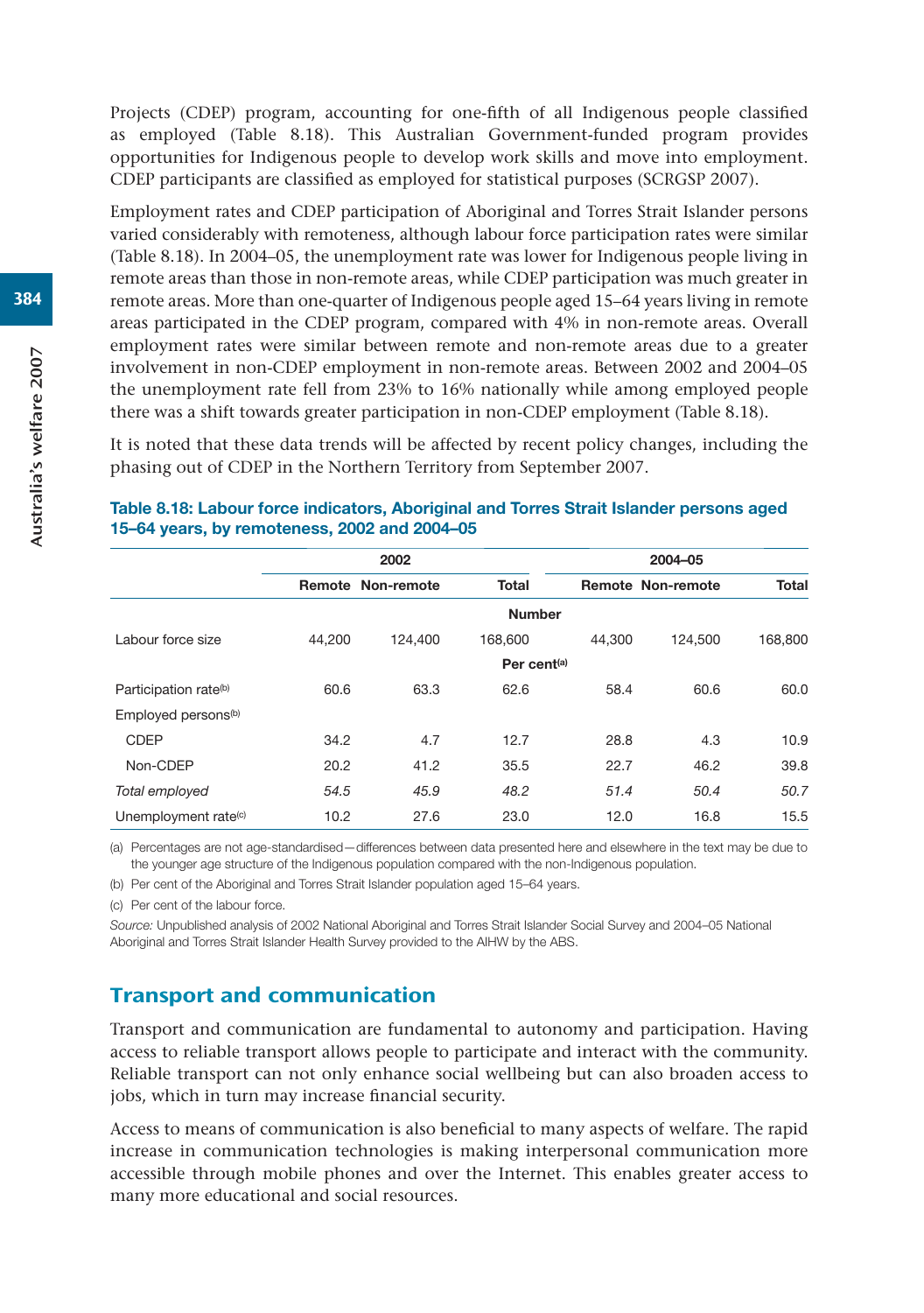# **Transport**

Most Australians use private motor vehicles to get around. In 2006, 80% of people aged 18 years or over mainly used a private vehicle to travel to work or study, while 14% took public transport and 6% walked or cycled (ABS 2006p). Fewer than one in five (18%) drivers took passengers. A slightly higher proportion of people used public transport to get to work or study than in 1996 (12%).

Among those people who did not take public transport to work or study, the most commonly given reasons for their choice were that no service was available (28%) or that no service was available at the right/convenient time (25%). The most common reason given for not walking or cycling was that the distance was too far (70%).

Private motor vehicles were also strongly favoured in day-to-day trips—92% of trips other than to work or study involved a private vehicle, 20% involved walking or cycling and 15% involved public transport.

In 2006, 86% of people aged 18 years or over reported having access to a motor vehicle to drive (Table 8.19)—a similar proportion to 2002 (85%). Access was higher for males than females at all ages, and peaked in the age group 35–44 years. Fewer than one-third (32%) of all people aged 85 years or over had access to a motor vehicle to drive, with females in this age group much less likely than males to have access.

|         | Age group (years) |           |           |           |           |       |       |            |       |  |  |
|---------|-------------------|-----------|-----------|-----------|-----------|-------|-------|------------|-------|--|--|
|         | $18 - 24$         | $25 - 34$ | $35 - 44$ | $45 - 54$ | $55 - 64$ | 65-74 | 75-84 | 85 or over | Total |  |  |
| Male    | 82.3              | 89.8      | 93.4      | 93.1      | 93.1      | 92.5  | 83.2  | 63.7       | 90.2  |  |  |
| Female  | 73.7              | 87.6      | 91.2      | 89.8      | 87.9      | 71.9  | 55.3  | $*14.2$    | 82.2  |  |  |
| Persons | 78.1              | 88.7      | 92.3      | 91.4      | 90.5      | 82.0  | 67.8  | 32.0       | 86.1  |  |  |

## **Table 8.19: Persons aged 18 years or over with access to motor vehicles to drive, by age group and sex, 2006 (per cent)**

*Source:* ABS 2007g:Tables 2–4.

Most Australians are able to travel around the community with little trouble (Table 8.20). In 2006, 84% of people reported being able to get to places needed easily. People aged 35–44 years were most able to get around easily (89%), compared with about three-quarters of people aged 18–24 years (77%) or those aged 75–84 years (76%), and less than two-thirds (65%) of people aged 85 years or over. Ease of travel was related to income—people in the lowest quintile of the equivalised gross household income distribution were most likely to have difficulty often, or be unable to get where they needed to go (10%), compared with 1% of people in the highest quintile (ABS 2007g). Similar patterns were observed in 2002.

## **Table 8.20: Ease of getting to places needed, persons aged 18 years or over, by age group and sex, 2006 (per cent)**

|                                                                         | Age group (years) |           |           |       |       |       |       |            |       |  |
|-------------------------------------------------------------------------|-------------------|-----------|-----------|-------|-------|-------|-------|------------|-------|--|
|                                                                         | $18 - 24$         | $25 - 34$ | $35 - 44$ | 45–54 | 55-64 | 65–74 | 75-84 | 85 or over | Total |  |
| Can easily get to the<br>places needed                                  | 77.3              | 84.1      | 88.5      | 86.2  | 86.2  | 84.6  | 75.5  | 65.1       | 84.1  |  |
| Cannot get, or often has<br>difficulty getting, to the<br>places needed | 4.0               | 3.5       | 2.7       | 4.5   | 3.7   | 4.4   | 9.9   | $*16.7$    | 4.3   |  |

*Note:* Not all categories are shown. *Source:* ABS 2007g:Tables 2–4.

385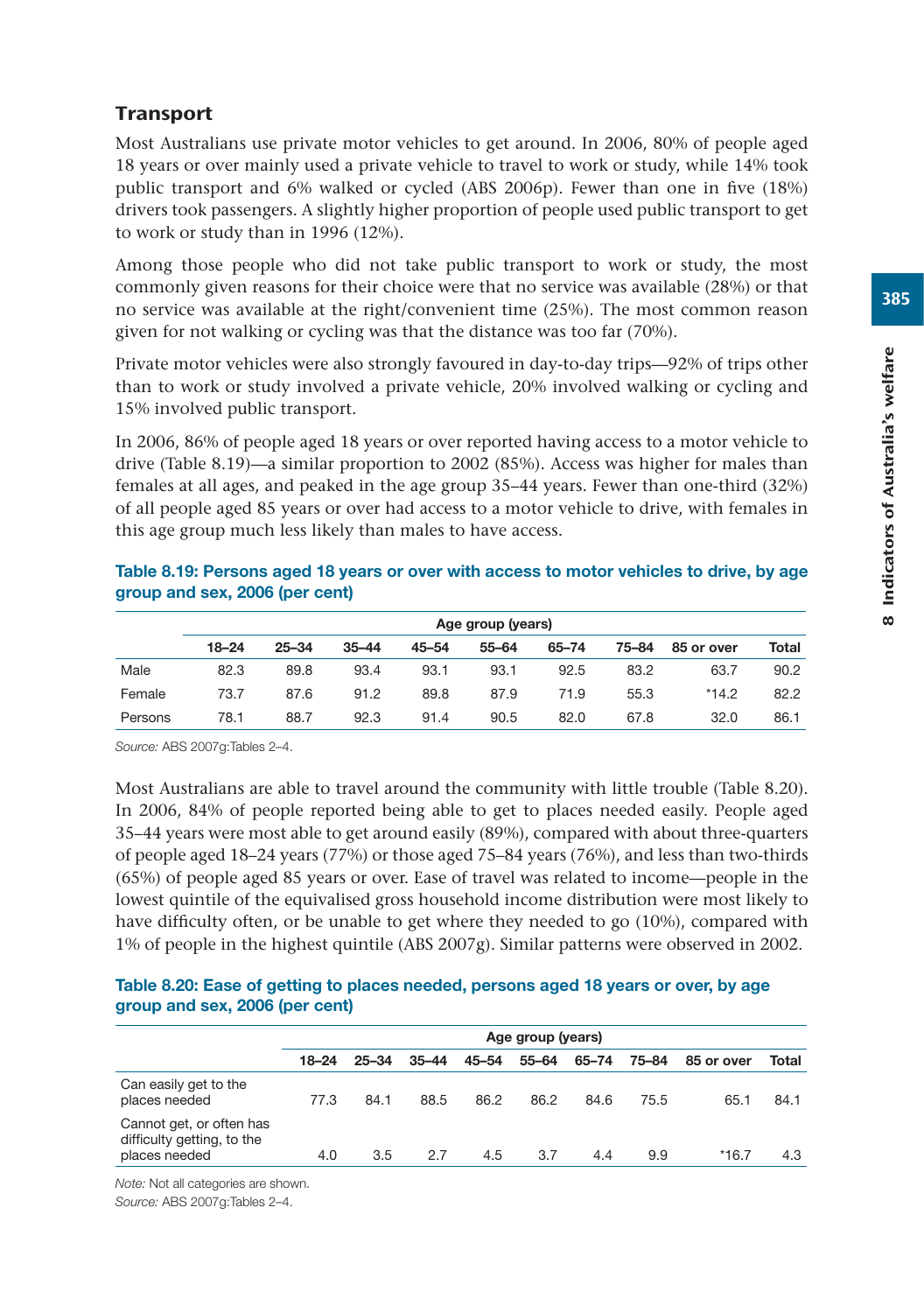Taking different age structures of the populations into account, Aboriginal and Torres Strait Islander people experienced more transport difficulties than non-Indigenous people. In 2002, 71% of Indigenous people could easily get where they needed, and 12% often had difficulty or could not get to places needed (ABS 2004). Indigenous people living in remote areas were almost twice as likely as those in non-remote areas to report being unable to get to places they needed to go. This may be related to greater access to motor vehicles in nonremote areas—48% of Indigenous people in remote areas aged 18 years or over, compared with 64% in non-remote areas, had access to a motor vehicle to drive.

## Communication

Communication involves sharing knowledge and information, and developing and maintaining social ties. Advances in communication technologies allow people to maintain independence while still remaining in contact with families and the community. Computers and Internet technology are becoming an increasingly important means of finding information and staying informed.

## Telephone access

In June 2005, there were approximately 11.5 million fixed line services in Australia, down from 11.7 million 1 year earlier (ACMA 2005). In contrast, the use of mobile phones continued to grow. There were 18.4 million mobile phone services in June 2005, compared with 16.5 million in June 2004. The number of services more than doubled between 2000 and 2005.

Both the number of payphones in operation and the number of sites where payphones were provided decreased by 5% in the 12 months to 30 June 2005 (ACMA 2005). In June 2005 there were about 23,500 Telstra-operated payphone sites remaining nationwide.

Australia's mobile phone coverage in 2005—90 phone subscribers per 100 people—was higher than the OECD average of 80, but 21st overall out of 30 countries. Luxembourg, with 157 subscribers per 100 people, had the highest mobile phone usage in the OECD (OECD 2007d).

In 2002, 71% of Indigenous Australians had access to a working telephone in the home— 82% in non-remote areas and 43% in remote areas (ABS 2004). In remote areas, public telephone access may substitute for telephone connections in the home. About 53% of discrete Aboriginal and Torres Strait Islander communities (630 communities) reported public telephone access in 2006, up from 49% in 2001 (ABS 2007b). Government initiatives aimed at improving telecommunications access to remote Indigenous communities include the Community Phones Program of the Telecommunications Action Plan for Remote Indigenous Communities, which began in 2004–05, and the Extended Mobile Phone Coverage in Regional Australia program, targeting new or improved mobile phone coverage to 17 remote Indigenous communities (ACMA 2005).

## Computer and internet access

Internet use, both for social and business communication purposes, has increased rapidly over recent years. In 1998, 44% of households had a home computer, and 16% had Internet access at home. By 2005–06 these proportions were 70% and 60%, respectively (ABS 2006q).

Having a computer and/or Internet access at home was strongly related to household income. Among households in the lowest equivalised income quintile, fewer than half (44%) had a home computer and one-third (33%) had an internet connection in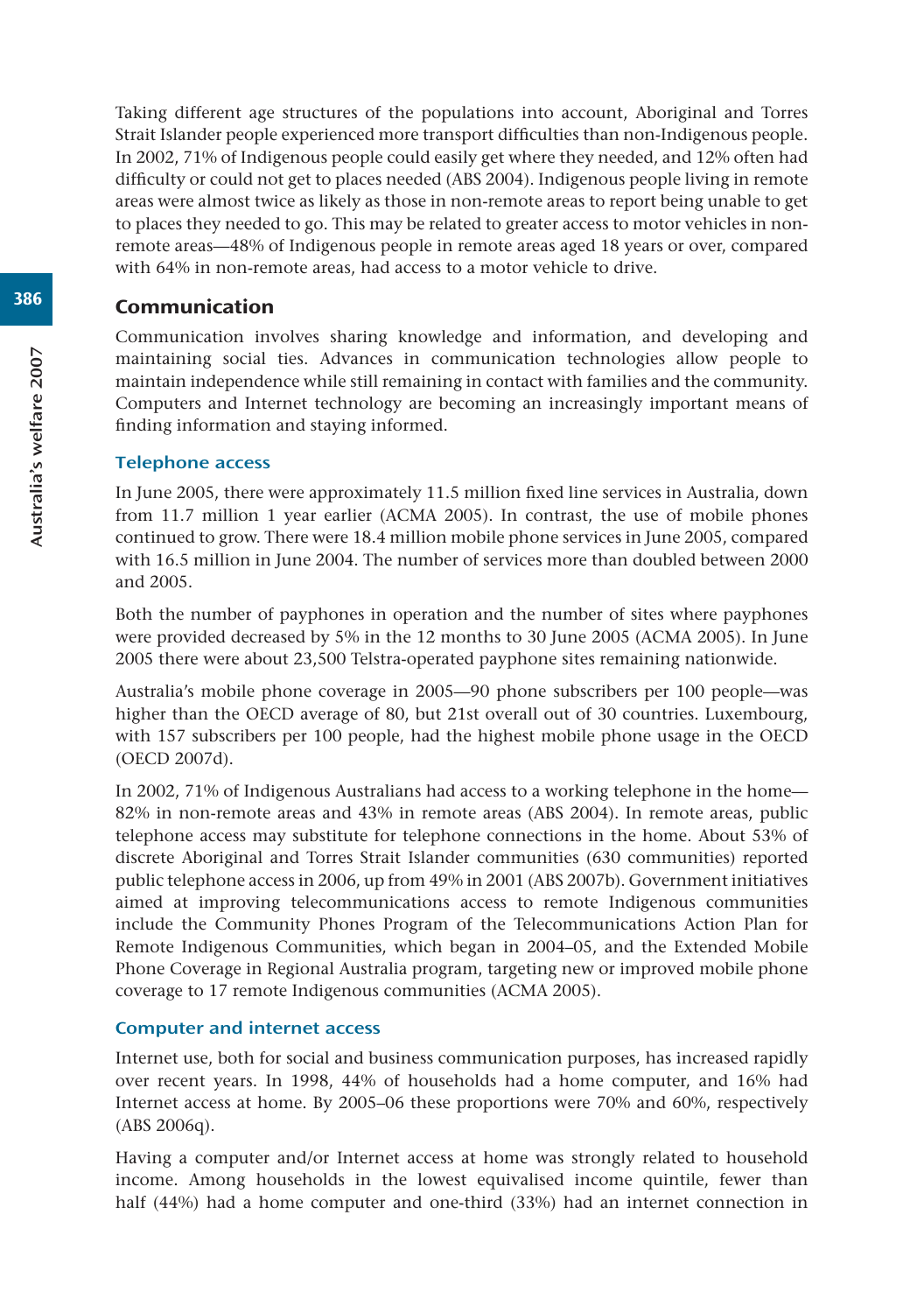2005–06. In comparison, 87% of households in the highest equivalised income quintile had a computer and 81% had Internet access. Households in metropolitan areas (63%) were more likely to have access to the Internet at home than households outside metropolitan areas (54%). About half (51%) of all people aged 15 years or over who had access to the Internet at home reported having broadband service, while 47% had dial-up service, and 2% had both or didn't know what type of access they had. The proportion of households with broadband internet access was considerably higher in metropolitan areas (58%) than non-metropolitan areas (37%).

Almost all (97%) people aged 15 years or over who accessed the Internet at home in 2005–06 reported using it for personal or private purposes (ABS 2006q). Additionally, almost half accessed the Internet for work or business purposes (49%) or educational/study purposes (48%). Between 2004–05 and 2005–06 the proportion of people aged 18 years or over who accessed the Internet for work or study purposes increased slightly. (People aged 15–17 years were not included in the 2004–05 survey.) Almost 1.5 million children aged 5–14 years accessed the Internet at home in 2006. The most common reported purposes for children accessing the Internet were for school or educational activities (82%), playing online or Internet-based games (51%), emailing or messaging (48%) and leisure (46%).

Home internet use among Aboriginal and Torres Strait Islander people was lower than for the Australian population generally. In 2005–06, 31% of Indigenous people aged 15 years or over reported using the Internet at home, compared with 57% of non-Indigenous people (ABS 2006vq).

In 2005, Australia ranked 10th highest out of 30 countries in the OECD in terms of the proportion of households with access to a home computer, and 11th in terms of home internet access (ABS 2006q). Australia's use of broadband internet technology (19.2 subscribers per 100 people in December 2006) was higher than the OECD average (16.9 subscribers per 100 people) (OECD 2007e). Proportionally more of Australia's broadband subscriptions were to DSL (digital subscriber line) connections (78%, compared with the OECD average of 62%). Denmark, with 31.9 subscribers per 100 people, has the highest broadband internet use in the OECD.

# Recreation and leisure

Participation in recreational and leisure activities contributes to overall wellbeing through benefits to physical and mental health, and by providing opportunities for social interaction and community engagement. The importance of leisure time is recognised by the United Nations Universal Declaration of Human Rights, which states that 'Everyone has the right to rest and leisure, including reasonable limitation of working hours and periodic holidays without pay' (UN 1948).

Previous volumes of *Australia's welfare* have presented information from the ABS Time Use surveys, which showed that Australians spent an average of 268 minutes per day on recreational and leisure activities in 1997. As the most recent data on the daily allocation of time are 10 years old, this section will instead present new data concerning the numbers of Australians who participate in various recreational and leisure activities. These are broadly divided into sports/physical recreation and cultural activities.

# Sports/physical recreation

In 2005–06, about 10.5 million Australians aged 15 years or over (66%) participated in sports and other physical recreation, excluding time spent coaching, refereeing and performing other official roles (ABS 2007k). Of these, 4.7 million people (29% of the population aged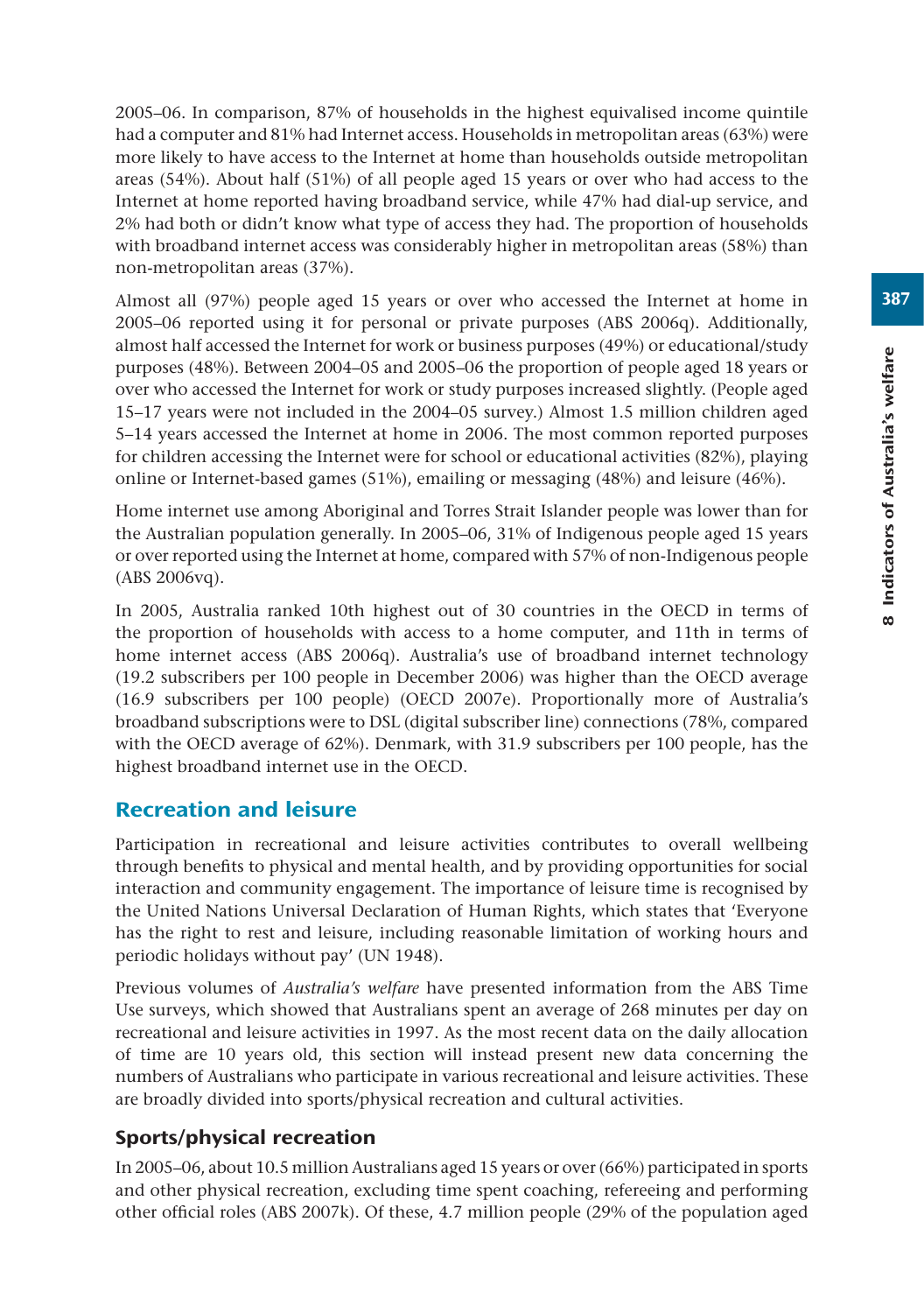15 years or over) participated at least twice per week throughout the year—hereafter referred to as 'regularly participating'. More than one-quarter of the population (28%) had been involved in physical recreational activities organised by a club, association or some other group (4.4 million people).

While males and females were equally likely to participate in physical activities over the year, more females (32%) than males (27%) were regular participants (Table 8.21). Participation rates also varied by age group. People aged 15–17 years (75%) and 25–34 years (75%) had the highest rates of overall participation, while people aged 65 years or over had the lowest (49%). However, regular participation was most commonly reported by people aged 55–64 years (32%).

|                   | Regularly participating <sup>(b)</sup> |                |                |              | <b>Total participating</b> |                |  |
|-------------------|----------------------------------------|----------------|----------------|--------------|----------------------------|----------------|--|
| Age group (years) | <b>Males</b>                           | <b>Females</b> | <b>Persons</b> | <b>Males</b> | <b>Females</b>             | <b>Persons</b> |  |
| $15 - 17$         | 33.4                                   | 23.5           | 28.3           | 77.3         | 72.1                       | 74.6           |  |
| $18 - 24$         | 26.9                                   | 26.1           | 26.5           | 78.3         | 71.8                       | 72.6           |  |
| $25 - 34$         | 26.3                                   | 33.0           | 29.7           | 76.3         | 74.0                       | 75.1           |  |
| $35 - 44$         | 26.4                                   | 35.0           | 30.7           | 66.7         | 69.1                       | 68.0           |  |
| $45 - 54$         | 27.1                                   | 33.9           | 30.6           | 63.5         | 65.7                       | 64.6           |  |
| $55 - 64$         | 27.1                                   | 37.1           | 32.1           | 60.4         | 64.6                       | 62.5           |  |
| 65 years or over  | 26.6                                   | 26.4           | 26.5           | 50.8         | 48.2                       | 49.4           |  |
| Total (per cent)  | 27.1                                   | 31.7           | 29.4           | 66.0         | 65.7                       | 65.9           |  |
| Total (number)    | 2,134,200                              | 2,573,100      | 4,707,300      | 5,205,700    | 5.336.400                  | 10.542.100     |  |

| Table 8.21: Participation in sports and physical recreation, persons aged 15 years or |
|---------------------------------------------------------------------------------------|
| over, by age group and sex, 2005–06 (per cent)(a)                                     |

(a) Percentage of the population within each sex and age group.

(b) Regular participation is defined as more than twice a week.

*Source:* ABS 2007k:Table 5.

There may be a number of motivators for participating in sports and physical recreation. The most commonly reported reasons for participating were health and fitness (reported by 82% of people who participated in activities 13 times or more in a year), enjoyment (54%) and wellbeing (41%). People who did not participate in any activity, or participated 12 or fewer times over a year, cited insufficient time due to work or study (23%), lack of interest (19%) and age (17%) as the most common reasons for non-participation or low-level participation (ABS 2007k).

## Cultural activities

In the 12 months prior to survey in 2005–06, 85% of Australians aged 15 years or over (13.6 million people) attended at least one cultural venue or event (ABS 2007l). The most commonly attended venues were cinemas (attended by 65% of people), zoos and aquariums (36%), libraries (34%) and botanic gardens (34%). Attendance rates were higher for females than males (Table 8.22), and negatively correlated with age. Almost all (97%) people aged 15–17 years attended at least one venue or event in 12 months, compared with 59% of people aged 75 years or over.

The rate of attendance at different events was associated with an individual's employment status and income (ABS 2007l). Relatively more unemployed (48%) than employed people (31%) visited a library, while employed people had higher attendance rates at classical and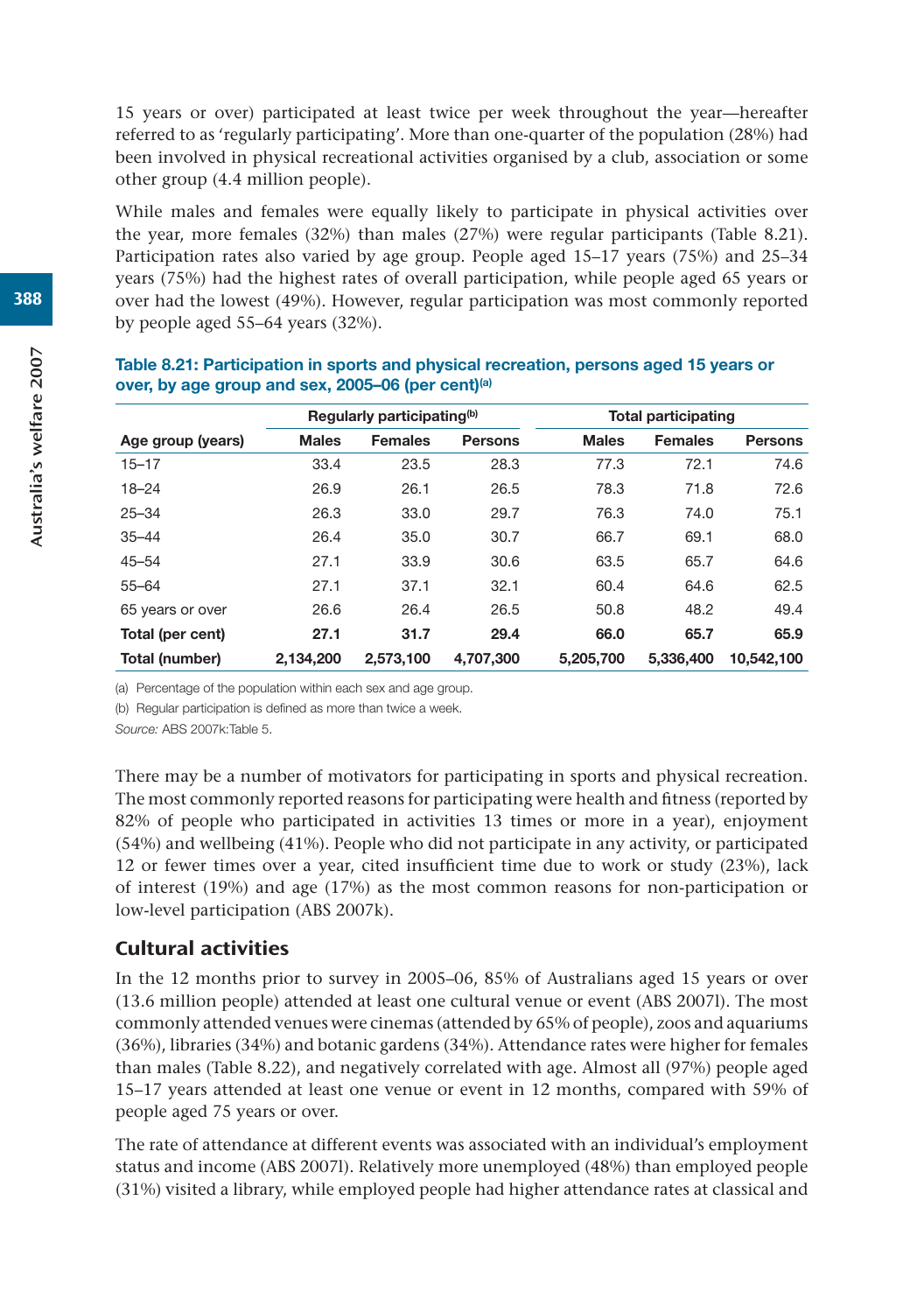popular music concerts, theatre performances, and musicals and operas than people who were unemployed or not in the labour force. Generally, people with higher gross household incomes had higher attendance rates at all venues and events, except libraries.

|                                | <b>Males</b> |          | <b>Females</b> |          | <b>Persons</b> |               |
|--------------------------------|--------------|----------|----------------|----------|----------------|---------------|
|                                | 000'         | Per cent | <b>'000</b>    | Per cent |                | '000 Per cent |
| Cinemas                        | 4.934.5      | 62.5     | 5,496.9        | 67.7     | 10,431.4       | 65.2          |
| Zoological parks and aquariums | 2,656.1      | 33.7     | 3,043.7        | 37.5     | 5,699.8        | 35.6          |
| Botanic gardens                | 2,447.0      | 31.0     | 2,943.9        | 36.3     | 5,390.9        | 33.7          |
| Libraries                      | 2,108.7      | 26.7     | 3,345.8        | 41.2     | 5,454.5        | 34.1          |
| Popular music concerts         | 1,955.1      | 24.8     | 2,080.8        | 25.6     | 4,035.9        | 25.2          |
| <b>Museums</b>                 | 1,713.6      | 21.7     | 1,898.3        | 23.4     | 3,611.9        | 22.6          |
| Art galleries                  | 1.570.6      | 19.9     | 2,060.2        | 25.4     | 3,630.7        | 22.7          |
| Other performing arts          | 1,166.1      | 14.8     | 1,488.8        | 18.3     | 2,655.0        | 16.6          |
| Theatre performances           | 1,033.1      | 13.1     | 1,690.1        | 20.8     | 2,723.2        | 17.0          |
| Musicals and opera             | 944.7        | 12.0     | 1,669.2        | 20.6     | 2,613.9        | 16.3          |
| Classical music concerts       | 643.8        | 8.2      | 864.3          | 10.6     | 1,508.1        | 9.4           |
| Dance performances             | 546.5        | 6.9      | 1,078.5        | 13.3     | 1,625.0        | 10.2          |
| At least one venue or event    | 6,502.1      | 82.4     | 7,072.1        | 87.1     | 13,574.1       | 84.8          |

#### **Table 8.22: Attendance at selected cultural venues and events in the previous 12 months, persons aged 15 years or over, by sex, 2005–06**

*Source:* ABS 2007l:Table 3.

# 8.4 Social cohesion

Social cohesion refers to the interrelatedness and unity between the individuals, groups and associations that exist within society. This unity is established through social relationships based on trust, shared values, feelings of belonging and the expectation of reciprocity. However, given the diversity of values and relationships that exist in a pluralist society, a high degree of unity between some individuals and groups may result in the mistrust or exclusion of others. Therefore inequalities and exclusion (of self or others) are to be minimised for society as a whole to be truly cohesive.

# Family formation and functioning

Families are the core unit of society in which people are supported and cared for and social values are developed. The role of each member within a family can be affected by changes in family situations and changes in the formation of the family itself. How well families function is a key factor in their ability to nurture personal wellbeing and serve as the basis for a cohesive society.

# Family formation

The structure of Australian families has undergone considerable transformation over recent years, reflecting wider social, demographic and economic changes. In this section, social marriage status, family composition and age-specific divorce rates are presented as indicators of family formation and dissolution. Together, they illustrate some of the main ways in which the concept of family continues to develop and change.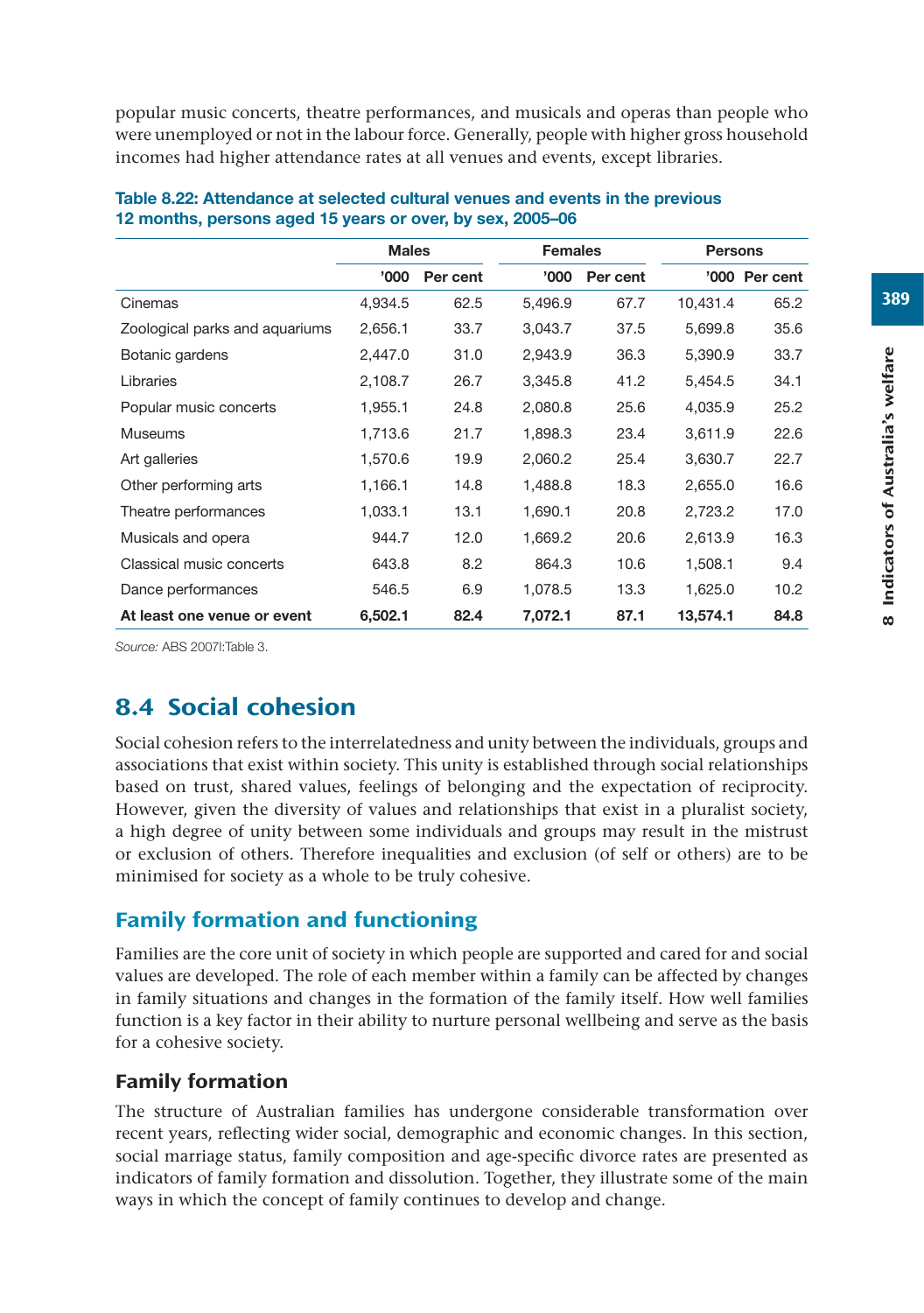

## Social marriage status

In 2006, half of all Australians aged 15 years or over were in a registered marriage, 9% were in a de facto marriage (including same-sex couples) and 41% were not married (Table 8.23). Social marriage (either registered or de facto) was strongly related to age, with the majority of people aged 15–24 years or 85 years or over unmarried. De facto marriage rates were highest among people aged 25–34 years (19%) while people aged 55–64 years were most likely to be in a registered marriage (70%).

Over the period 1996–2006 there was an overall trend towards increased de facto marriage rates, with a corresponding fall in the proportion of registered marriages. However, different patterns emerged within selected age groups. In 2006, people aged 15–64 years were more likely to be unmarried than 10 years previously, while those aged 65 years or over were less likely to be unmarried (Table 8.23). Among the older age group, the proportion in registered marriages was considerably higher in 2006 than in 1996. This is likely to be largely due to rises in life expectancy, which has the effect of reducing the number of older people who would otherwise have been widowed.

## Family type

For statistical purposes, a family is defined as two or more persons, one of whom is at least 15 years of age, who usually live in the same household and are related by blood, marriage (registered or de facto), adoption, step or fostering. In the context of family statistics, 'children' can refer to people of any age (ABS 2006r). In 2006 there were approximately 5.2 million families in Australia (Table 8.24). Just under half (45%) of all families comprised a couple living with children, while 37% were couples with no children. One-parent families accounted for 16% of all families in 2006.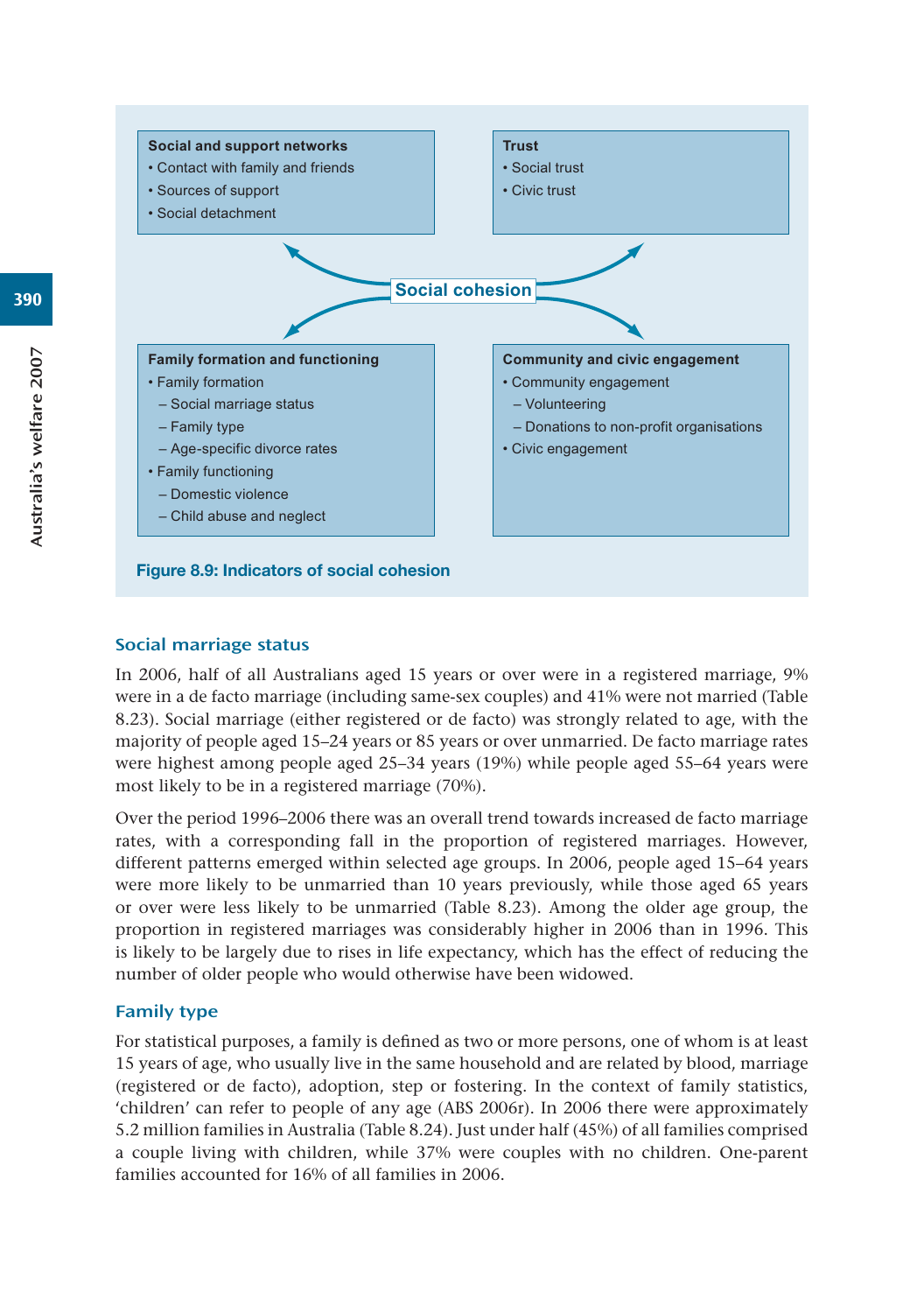| Age group           |         | Registered marriage |         |       | De facto marriage <sup>(b)</sup> |               |         | Not married |         |
|---------------------|---------|---------------------|---------|-------|----------------------------------|---------------|---------|-------------|---------|
| (years)             | 1996    | 2001                | 2006    | 1996  | 2001                             | 2006          | 1996    | 2001        | 2006    |
| $15 - 24$           | 6.1     | 4.2                 | 3.5     | 6.9   | 7.2                              | 8.1           | 87.0    | 88.5        | 88.4    |
| $25 - 34$           | 51.4    | 45.4                | 42.2    | 11.9  | 15.3                             | 18.5          | 36.7    | 39.3        | 39.2    |
| $35 - 44$           | 70.3    | 66.0                | 63.2    | 6.7   | 8.6                              | 11.0          | 23.0    | 25.4        | 25.8    |
| $45 - 54$           | 74.4    | 70.5                | 66.9    | 4.3   | 5.9                              | 7.5           | 21.3    | 23.7        | 25.6    |
| $55 - 64$           | 74.4    | 72.5                | 69.9    | 2.1   | 3.2                              | 4.6           | 23.5    | 24.2        | 25.5    |
| $65 - 74$           | 65.6    | 66.6                | 67.2    | 0.9   | 1.3                              | 1.9           | 33.6    | 32.1        | 30.9    |
| $75 - 84$           | 47.4    | 50.0                | 52.3    | 0.4   | 0.6                              | 0.8           | 52.2    | 49.3        | 46.8    |
| 85 or over          | 25.5    | 27.7                | 29.8    | 0.2   | 0.5                              | 0.7           | 74.2    | 71.8        | 69.5    |
| Total (per cent)    | 54.1    | 51.9                | 50.4    | 6.0   | 7.3                              | 8.8           | 39.9    | 40.7        | 40.8    |
| <b>Total ('000)</b> | 6.874.2 | 7.012.6             | 7.158.7 | 763.7 |                                  | 989.2 1,242.8 | 5.075.5 | 5.497.5     | 5.788.6 |

#### Table 8.23: Social marriage status of Australians aged 15 years or over<sup>(a)</sup>, by age group, **1996, 2001 and 2006 (per cent)**

(a) Excludes 'Persons in non-classifiable households', 'Persons in non-private dwellings', 'Persons in migratory, off-shore or shipping CDs', and 'Persons who are visitors (from within Australia)'.

(b) Includes same-sex couples.

*Source:* ABS 2007m.

In 32% of lone-parent families and 18% of couple families with children, only nondependent children were living with the family (ABS 2007n)—see Glossary for definition of dependent and non-dependent children. Young people who had not moved out of the family home account for some of these families, while others comprise one or more adults living with elderly parent(s).

Changes in family composition in Australia are due to a number of factors. Most important among these, in recent years, are decreased family size and increased longevity. Between 1996 and 2006, couples without children increased as a proportion of all families while the proportion of couples with children fell (Table 8.24). These changes are related to population ageing, which results in increasing numbers of older couples whose adult children no longer live at home ('empty nesters'), as well as the growing number of couples who do not have children, or have children later in life. The proportion of oneparent families increased slightly over the past decade.

|      | Couple with<br>no children | Couple with<br>children | One-parent<br>family | Other<br>family <sup>(c)</sup> | Total     |
|------|----------------------------|-------------------------|----------------------|--------------------------------|-----------|
| 1996 | 34.1                       | 49.6                    | 14.5                 | 1.8                            | 4,655,900 |
| 2001 | 35.7                       | 47.0                    | 15.4                 | 1.8                            | 4,936,800 |
| 2006 | 37.2                       | 45.3                    | 15.8                 | 1.7                            | 5,219,200 |

#### Table 8.24: Composition of Australian families<sup>(a)</sup>, 1996, 2001 and 2006 (per cent)<sup>(b)</sup>

(a) Excludes 'Persons in non-private dwellings' and 'Persons in migratory, off-shore and shipping CDs'.

(b) Per cent of all families.

(c) 'Other family' is defined as related individuals living in the same household, who do not belong to a couple or one-parent family, e.g. two siblings living together, neither of whom is in a spouse/partner, lone-parent or child relationship.

*Sources:* ABS 1997b, 2006r, 2007n.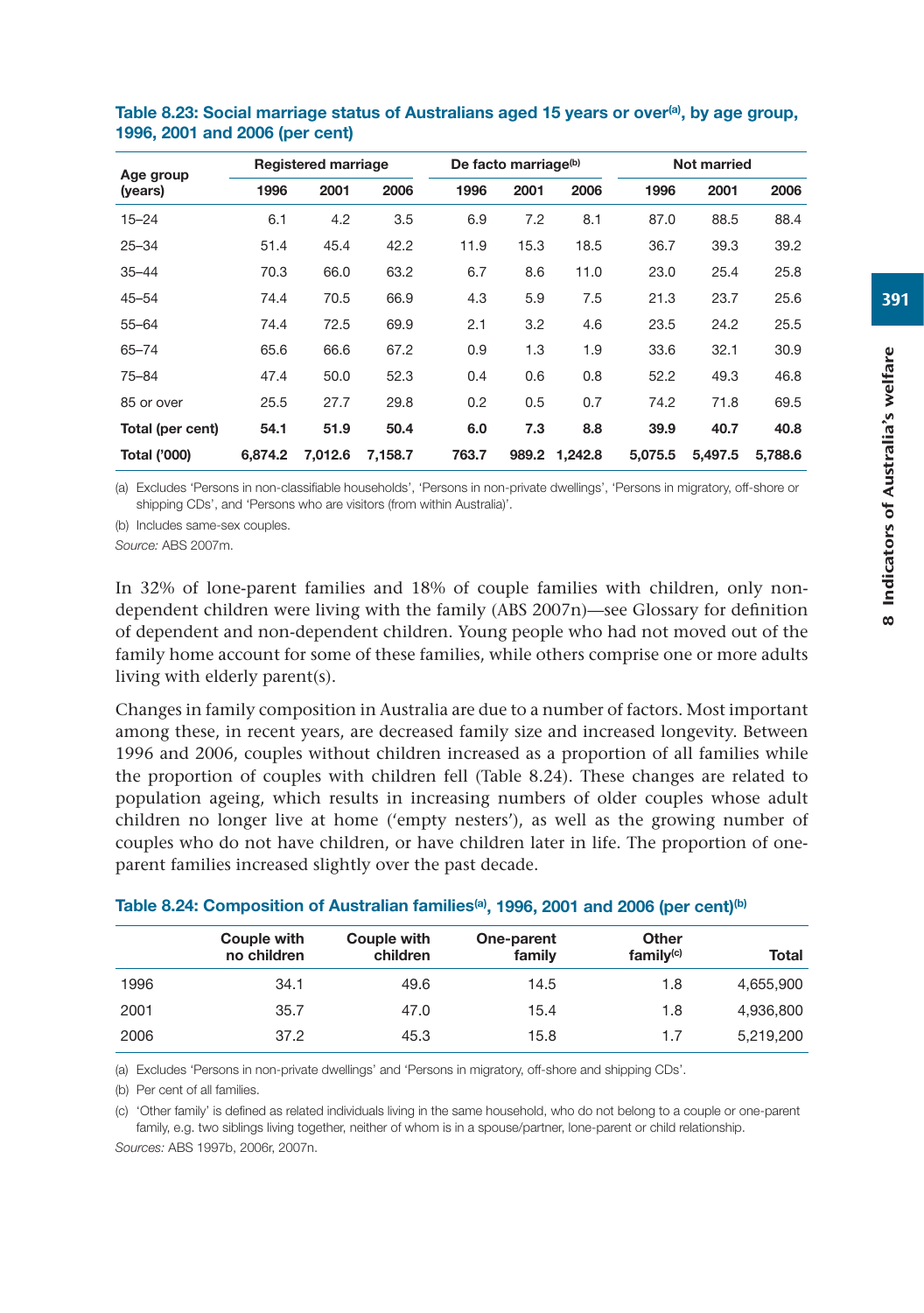#### Age-specific divorce rates

In 2006, about 51,400 divorces were granted, equating to a crude divorce rate of 2.5 per 1,000 people (ABS 2007o). The number of divorces granted peaked in 2001 (55,300 divorces), and has fallen each year since. Age-specific divorce rates in 2006 were highest for men aged 40–44 years and for women aged 35–39 years (Table 8.25). The median duration of marriages that ended in divorce in 2006 was 12.5 years—a slight increase from 11.0 years in 1996 (ABS 2007o).

Over the period 1996–2006, the overall divorce rate fell slightly from 2.9 per 1,000 to 2.5 per 1,000 estimated resident population. However, while age-specific divorce rates fell among people aged less than 40 years, rates generally rose among older people, particularly those aged 50–64 years (Table 8.25). In 2006, divorces were more likely than 10 years earlier to be filed jointly (30%, versus 22% in 1996). This represents a continuation of a long-term trend—in 1986, 7% of divorces applications were filed jointly. Wives were more likely than husbands to lodge individual applications for divorce throughout the last two decades.

#### **Table 8.25: Age-specific divorce rates(a), by age group and sex, 1995, 2000 and 2005**

|                 | Age group (years) |           |           |           |           |           |           |           |       |               |             |
|-----------------|-------------------|-----------|-----------|-----------|-----------|-----------|-----------|-----------|-------|---------------|-------------|
|                 | $< 24^{(b)}$      | $25 - 29$ | $30 - 34$ | $35 - 39$ | $40 - 44$ | $45 - 49$ | $50 - 54$ | $55 - 59$ | 60-64 | 65 or<br>over | All<br>ages |
| <b>Husbands</b> |                   |           |           |           |           |           |           |           |       |               |             |
| 1996            | 0.8               | 8.0       | 13.0      | 13.8      | 13.0      | 11.6      | 9.1       | 6.1       | 3.9   | 1.5           | 2.9         |
| 2001            | 0.5               | 6.2       | 12.4      | 13.6      | 13.3      | 12.1      | 9.9       | 6.8       | 4.4   | 1.5           | 2.9         |
| 2006            | 0.4               | 4.2       | 9.1       | 11.2      | 11.6      | 11.2      | 9.5       | 6.9       | 4.7   | 1.6           | 2.5         |
| Wives           |                   |           |           |           |           |           |           |           |       |               |             |
| 1996            | 1.9               | 12.2      | 14.4      | 13.5      | 12.3      | 9.9       | 6.9       | 3.9       | 2.4   | 0.6           | 2.9         |
| 2001            | 1.3               | 10.0      | 14.4      | 13.9      | 12.8      | 10.6      | 7.4       | 4.7       | 2.5   | 0.6           | 2.9         |
| 2006            | 0.9               | 7.1       | 11.1      | 12.1      | 11.9      | 10.3      | 7.6       | 4.9       | 2.9   | 0.6           | 2.5         |

(a) Per 1,000 estimated resident males and females respectively, at 30 June for each year shown.

(b) Males under 18 years and females under 16 years are excluded from this population.

*Source:* ABS 2007o:Table 1.

## Family functioning

Family functioning is concerned with whether the interpersonal relationships within a family unit are largely positive, enhancing wellbeing, or negative. In a sense it is a form of social cohesion that exists within the confines of the family. Positive family functioning can be viewed as good communication skills between family members with greater unity through stressful times. The following indicators reflect the negative facets of family functioning by focusing on incidence and prevalence of domestic violence and child abuse/neglect. These two indicators provide insight into family discord and, in the case of child abuse/neglect, clear evidence of adverse wellbeing.

#### Domestic violence

National data on the experience of domestic or intimate partner violence inflicted on both women and men are available for the first time in the 2005 Personal Safety Survey (ABS 2006i). In the context of this survey, violence refers to both threats and assaults, whether physical and/or sexual in nature. It does not include emotional or financial abuse.

In 2005, 1% of men (68,100 men) and 2% of women (160,100 women) aged 18 years or over reported having experienced violence by their current partner at some time since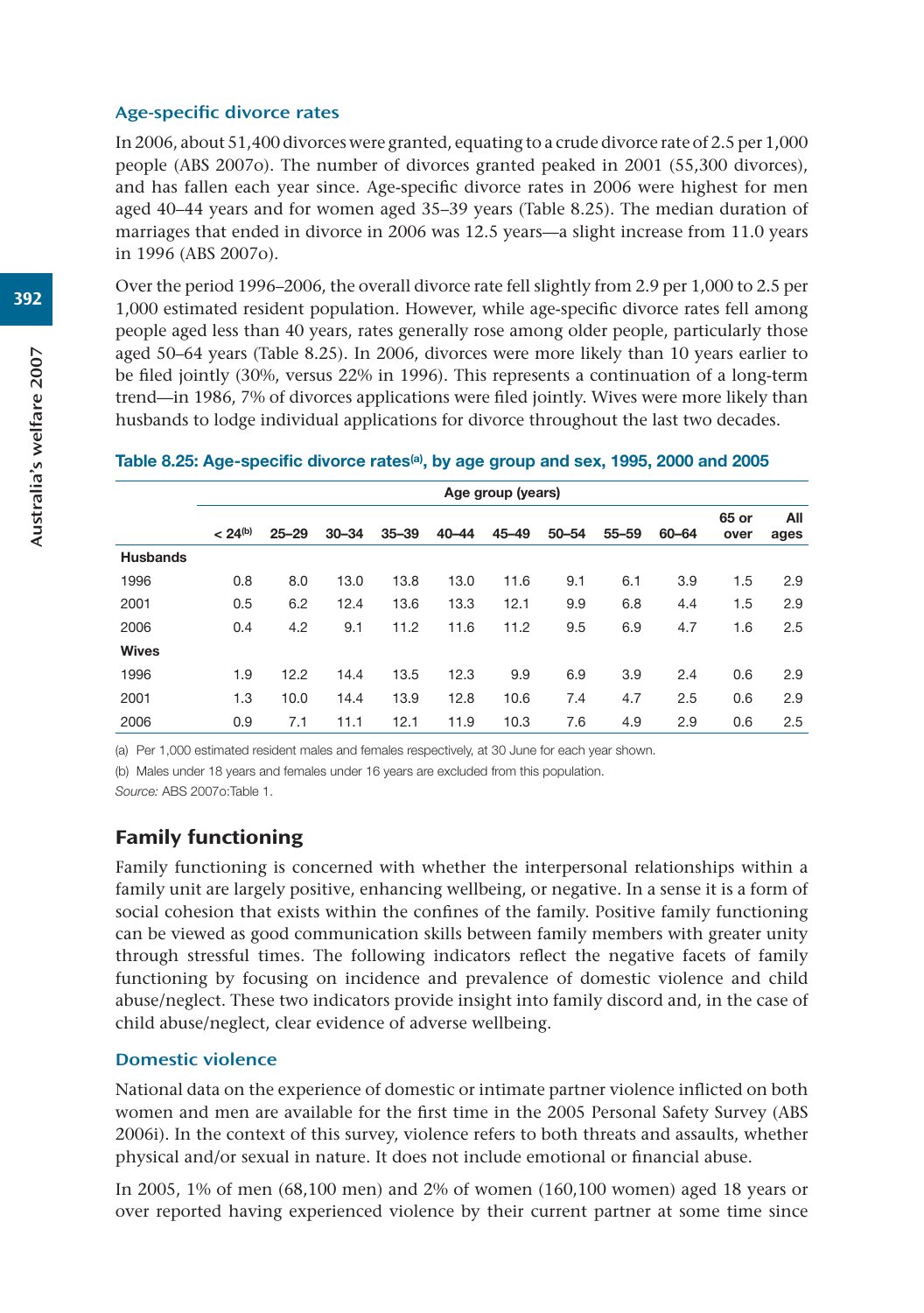the age of 15 (Table 8.26). Additionally, 367,300 men (5%) and 1.1 million women (15%) had experienced violence by a previous partner. There was a small overlap between these groups—more than 5,000 men and 15,000 women reported violence by both a current and a previous partner (ABS 2006i).

|                         | <b>Males</b>  |          | <b>Females</b> |          |
|-------------------------|---------------|----------|----------------|----------|
|                         | <b>Number</b> | Per cent | <b>Number</b>  | Per cent |
| <b>Current partner</b>  |               |          |                |          |
| $18 - 34$ years         | *11,200       | $*16.5$  | 33,600         | 21.0     |
| 35-44 years             | *16,900       | $*24.7$  | 38,300         | 23.9     |
| $45 - 54$ years         | $*22,200$     | $*32.5$  | 46,000         | 28.7     |
| 55 years or over        | *17,900       | $*26.3$  | 42,200         | 26.4     |
| <b>Total</b>            | 68,100        | 100.0    | 160,100        | 100.0    |
| <b>Previous partner</b> |               |          |                |          |
| $18 - 34$ years         | 82,200        | 22.3     | 265,500        | 23.3     |
| $35 - 44$ years         | 114,900       | 31.3     | 287,900        | 25.4     |
| $45 - 54$ years         | 94,700        | 25.8     | 273,700        | 24.1     |
| 55 years or over        | 75,500        | 20.6     | 308,300        | 27.2     |
| <b>Total</b>            | 367,300       | 100.0    | 1,135,500      | 100.0    |

| Table 8.26: Experience of violence by a current or previous partner since the age of 15, |
|------------------------------------------------------------------------------------------|
| persons aged 18 years or over, by age group and sex, 2005                                |

*Source:* ABS 2006i:Tables 20–21.

Almost one in five (19%) women who had experienced current partner violence described the most recent incident as sexual in nature, including 17% who suffered sexual assault. In addition, 28% of women and 6% of men who experienced violence by their previous partner were the victim of sexual threat or assault in the most recent incident. More than half of all women (54%) and three-quarters of men (74%) who had suffered violence by their current partner said that there was only one incident. However, about two-thirds (66%) of those who experienced threats or abuse by a previous partner reported that violence occurred on multiple occasions.

Experiences of violence can have severe negative consequences for victims. One in five (20%) women and one in twelve (8%) men who had experienced current partner violence reported feeling fear or anxiety in the last 12 months. This includes 13,000 women (8% of those reporting current partner violence) who felt fear or anxiety every day. However, most (84%–85%) people who experienced current or previous partner violence reported not feeling anxiety or fear in the last 12 months. Men were more likely than women to be free from fear and anxiety despite their experience (ABS 2006i).

Research shows that psychological trauma, manifesting in emotional and social problems, educational difficulties and poor health, are common problems among children who have witnessed domestic violence (Lundy & Grossman 2005). In 2005, almost half a million people who experienced violence by a previous partner, and 60,700 people who experienced violence by their current partner, reported that violence was witnessed by children in their care (ABS 2006i). Women who suffer intimate partner violence during pregnancy have increased risk of pregnancy complications, including perinatal death (Janssen et al. 2003). Of the 1.1 million women who experienced violence by a previous partner,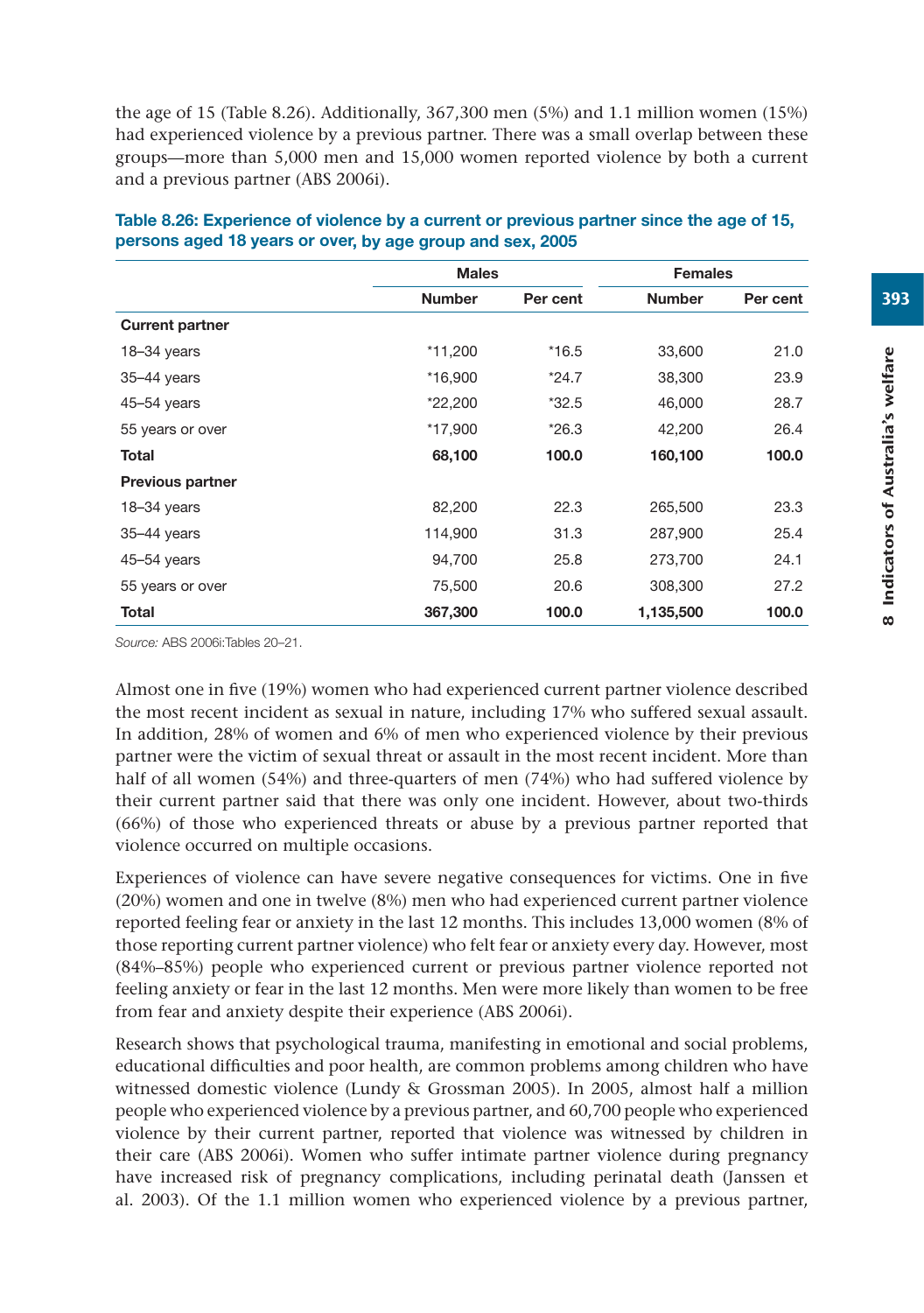21% (239,800 women) reported that violence occurred during a pregnancy. For about half (51%) of these women, violence occurred for the first time when they were pregnant (ABS 2006i).

Many people, especially women, seek crisis accommodation as a result of domestic violence. In 2005–06 domestic violence was given as the main reason clients sought assistance through the Supported Accommodation Assistance Program (SAAP) in 36,500 (22%) support periods (Table A2.22). The rate was higher for women accompanied by children (45%).

#### Child abuse and neglect

Data relating to child abuse and neglect are commonly reported in terms of numbers of children who were the subject of a child protection substantiation. A substantiation means that an investigation into a child protection notification concluded that there was reasonable cause to believe that the child had been, was being, or was likely to be abused, neglected or otherwise harmed.

Rates of children in child protection substantiations in 2005–06 varied considerably between states and territories (AIHW 2007b). In part, these differences may be attributable to different child protection policies and practices, and data systems across jurisdictions. Substantiation rates generally decreased with age (Table 8.27). Children aged under 1 year were over 3 times as likely as 15–16 year olds to be the subject of a child protection substantiation. To some extent, this may be related to the recognition that younger children are more vulnerable, and so early intervention measures are in place in many jurisdictions to identify and respond to these cases.

| Age group (years)                | <b>NSW</b> | Vic  | Qld  | <b>WA</b> | <b>SA</b> | Tas  | <b>ACT</b> | <b>NT</b> |
|----------------------------------|------------|------|------|-----------|-----------|------|------------|-----------|
| Under 1                          | 19.5       | 15.3 | 23.6 | 4.0       | 13.0      | 10.2 | 20.1       | 19.1      |
| $1 - 4$                          | 9.3        | 7.3  | 12.3 | 2.3       | 5.9       | 6.0  | 14.9       | 9.8       |
| $5 - 9$                          | 7.9        | 6.3  | 10.9 | 1.9       | 4.6       | 4.5  | 11.6       | 8.0       |
| $10 - 14$                        | 7.8        | 6.0  | 9.9  | 2.0       | 3.2       | 5.0  | 10.9       | 6.9       |
| $15 - 16$                        | 4.1        | 3.9  | 5.2  | 0.7       | 1.3       | 4.0  | 6.3        | 1.8       |
| All children                     | 8.4        | 6.7  | 10.9 | 2.0       | 4.5       | 6.1  | 12.0       | 8.1       |
| Indigenous                       | 44.2       | 67.7 | 23.0 | 10.9      | 32.3      | 4.4  | 56.8       | 15.2      |
| <b>Other Australian children</b> | 6.9        | 6.0  | 10.1 | 1.4       | 3.5       | 6.2  | 10.9       | 3.2       |
|                                  |            |      |      |           |           |      |            |           |

## **Table 8.27: Children who were the subject of a child protection substantiation, by age group, Indigenous status, and state/territory, 2005–06 (number per 1,000 childern)**

*Notes*

1. Data from Tasmania should be interpreted carefully due to the high proportion of investigations not finalised by 31 August 2006, and a lower rate of recording Indigenous status at the time of the substantiation compared with other jurisdictions.

2. Other Australian children includes children whose Indigenous status in unknown.

*Source:* AIHW 2007b:Tables 2.7–2.9.

Aboriginal and Torres Strait Islander children were more likely than other children to be the subject of a child protection substantiation, in all jurisdictions except Tasmania (Table 8.27). A number of factors may contribute to the over-representation of Indigenous children in the child protection system, including lower socioeconomic status, cultural differences, and the effects of past separations from family and culture, including forced removal (HREOC 1997).

Chapter 2 contains further data relating to child protection issues in Australia.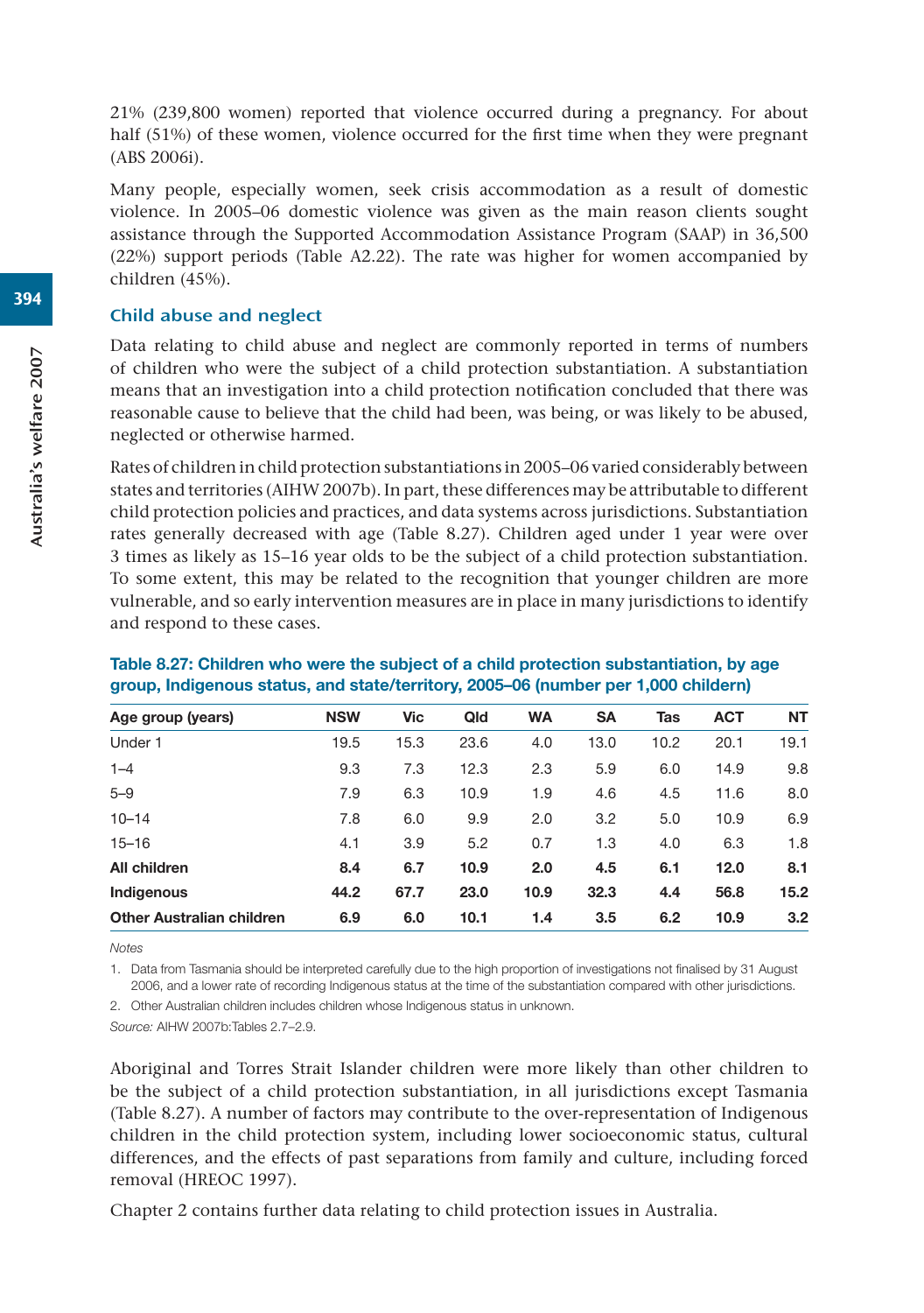# Social and support networks

Social and support networks are the connections between individuals and groups. In the context of this section, these networks refer to the informal relationships people have with family, friends, neighbours, work colleagues and other members of their community. Support networks can act in a variety of ways, such as provision of information or emotional, practical or financial support, and these in turn provide individuals with a sense of belonging.

Contact with family and friends and sources of social support are presented here as indications of the positive aspects of social networks. Data relating to social detachment provide indications of people who may lack social and support networks, and may miss out on the sense of belonging that other community members feel.

# Contact with family and friends

In 2006, most (79%) Australians aged 18 years or over reported having face-to-face contact with family and friends living outside the household in the past week (ABS 2007g). Males and females of all ages were essentially equally likely to have social contact. Including other forms of social contact, such as by mail, telephone, email or SMS, 96% of adult Australians reported having social contact with family or friends with whom they did not live in the past week. This represents a small but statistically significant increase since 2002 (95%).

# Sources of support

In 2006, most (93%) people aged 18 years or over felt that they can ask people not living with them for small favours. Further, a similar proportion of people (93%) reported feeling able to ask for help in a time of crisis. The same results were reported in 2002. People are more likely to seek help from informal support networks, such as family members or friends, than formal services (Table 8.28). Almost half (49%) of all people aged 18 years or over reported that they provided unpaid assistance (including emotional support, providing transport, domestic work and child care) to someone living outside their household in the previous 4 weeks (ABS 2007g).

| <b>Males</b> | <b>Females</b> | <b>Persons</b> |
|--------------|----------------|----------------|
| 78.4         | 81.0           | 79.7           |
| 66.7         | 66.8           | 66.8           |
| 32.2         | 33.5           | 32.8           |
| 23.7         | 20.0           | 21.8           |
| 11.2         | 13.8           | 12.5           |
| 8.6          | 9.6            | 9.1            |
| 5.1          | 5.2            | 5.2            |
| 7.5          | 5.8            | 6.7            |
|              |                |                |

## **Table 8.28: Sources of support in times of crisis, persons aged 18 years or over, by sex, 2006 (per cent)**

*Notes*

1. Categories of sources of support are not mutually exclusive.

2. Types of crisis support include advice on what to do; emotional support; help when experiencing a serious injury or illness; help in maintaining family or work responsibilities; and provision of emergency money, accommodation and/or food. *Source:* ABS 2007g:Table 25.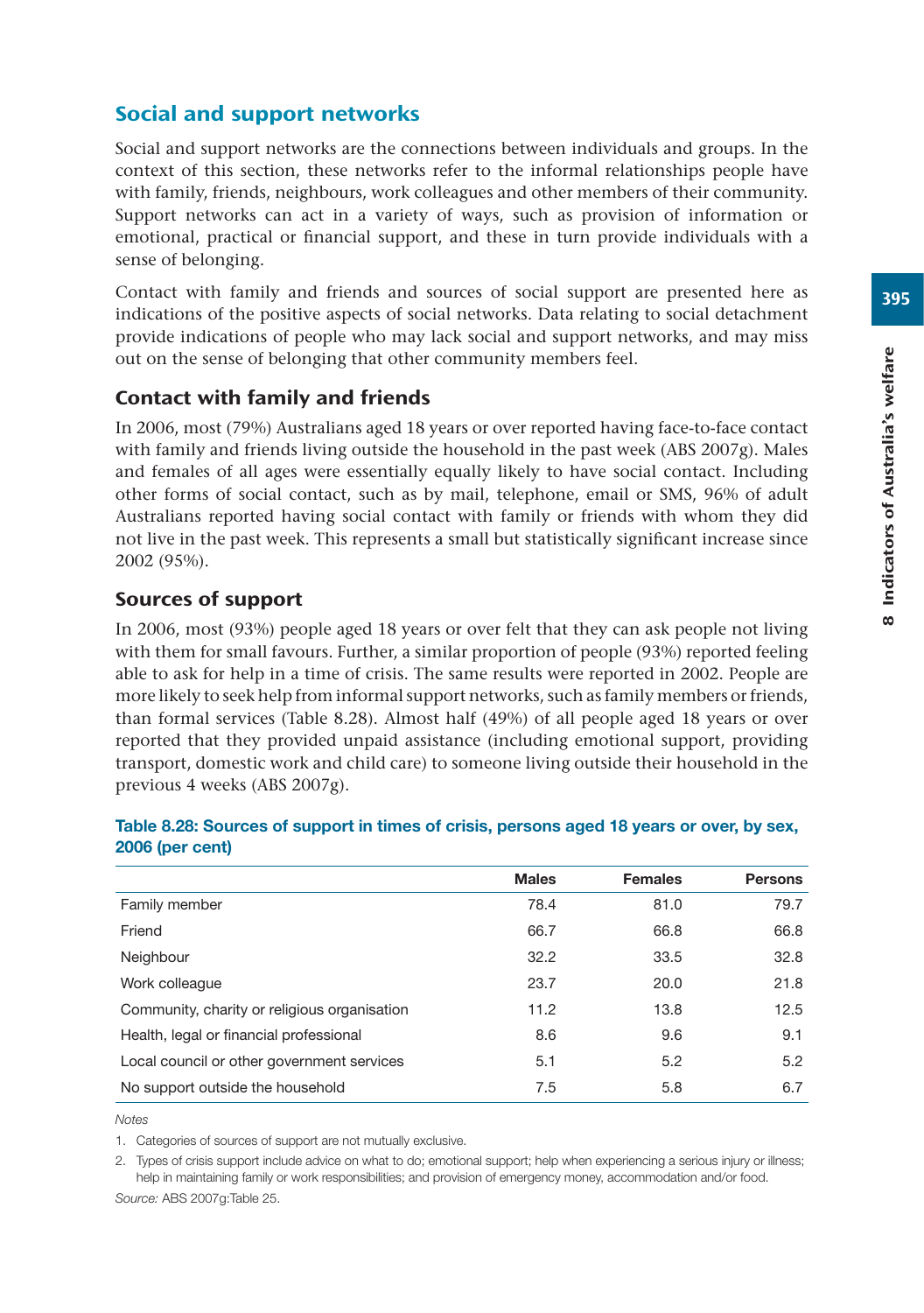## Social detachment

Being removed from support networks can have significant negative effects, particularly for people who are already experiencing some degree of social exclusion. Two indicators of social detachment are the rate of suicide in a population, and the number of people experiencing homelessness (see the sections on 'safety' and 'shelter and housing' in this chapter). People in prison may also be disengaged from support networks, and have difficulty rejoining society. Along with incidence of crime (discussed above in the context of healthy living), imprisonment provides a third indicator of social detachment.

At 30 June 2006, there were 25,790 prisoners held in adult custody throughout Australia (ABS 2006t). Of these, 22% were unsentenced (see Glossary). Most prisoners (70%) were aged 20–39 years. The vast majority (93%) were male while 7% were female. The charge or offence accounting for the most prisoners in 2006 was 'acts intended to cause injury' (18%), followed by 'unlawful entry with intent' (12%).

In the decade prior to 2006 the number of male prisoners increased by 39% (from 17,299 in 1996 to 23,963 in 2006), while the number of female prisoners almost doubled (from 964 in 1996 in 1,823 in 2006)). The Indigenous prisoner population in 2006, 24% of all prisoners, was the highest in 10 years.

Between 2000 and 2006 the age-standardised rate of imprisonment for non-Indigenous persons remained fairly stable, at 120–130 persons per 100,000 population (Table 8.29). Aboriginal and Torres Strait Islander persons were imprisoned at a rate 10–13 times that of non-Indigenous persons over the same period, although there was significant variation between states—from a 3-fold higher imprisonment rate in Tasmania to an 18-fold difference in Western Australia. The apparent increase in imprisonment rate between 2000 and 2006 should be interpreted with caution, as it may be partly due to changes in collecting and recording Indigenous information, and/or in increased willingness of Indigenous people to self-identify (ABS 2006t).

According to international data, Australia's prison population (including pre-trial detainees and remand prisoners) was 120 persons per 100,000 population in 2004, which is below the OECD average of 132 per 100,000 population. The United States, with 725 prisoners per 100,000 population, had the highest imprisonment rate in the OECD (OECD 2007f).

|                          | 2000    | 2001    | 2002    | 2003    | 2004    | 2005    | 2006    |
|--------------------------|---------|---------|---------|---------|---------|---------|---------|
| Indigenous prisoners     | 1.264.5 | 1.287.8 | 1.283.1 | 1.368.4 | 1.413.9 | 1.560.9 | 1.668.2 |
| Non-Indigenous prisoners | 128.0   | 123.4   | 121.8   | 124.8   | 126.7   | 128.8   | 129.8   |

## **Table 8.29: Rates of imprisonment in adult custody, by Indigenous status, 2000 to 2006 (number per 100,000 population)**

*Notes*

1. Data were collected on all persons remanded or sentenced to adult custody on the night of June 30 of each reference year, based on administrative records held by corrective services in each Australian state and territory. Data exclude persons held in juvenile facilities, psychiatric custody, policy custody, home detention programs and immigration detention centres.

2. Persons remanded to adult custody are aged 18 years or over, except in Queensland where 'adult' refers to persons aged 17 years or over.

3. Rates are per 100,000 population and are age-standardised. They were derived using resident and estimated populations for each year, based on the 2001 Census of Population and Housing.

4. Data differ from those presented in *Australia's welfare 2005* due to recalculation of historical age-standardised rates by the ABS.

*Source:* ABS 2006t:Table 16.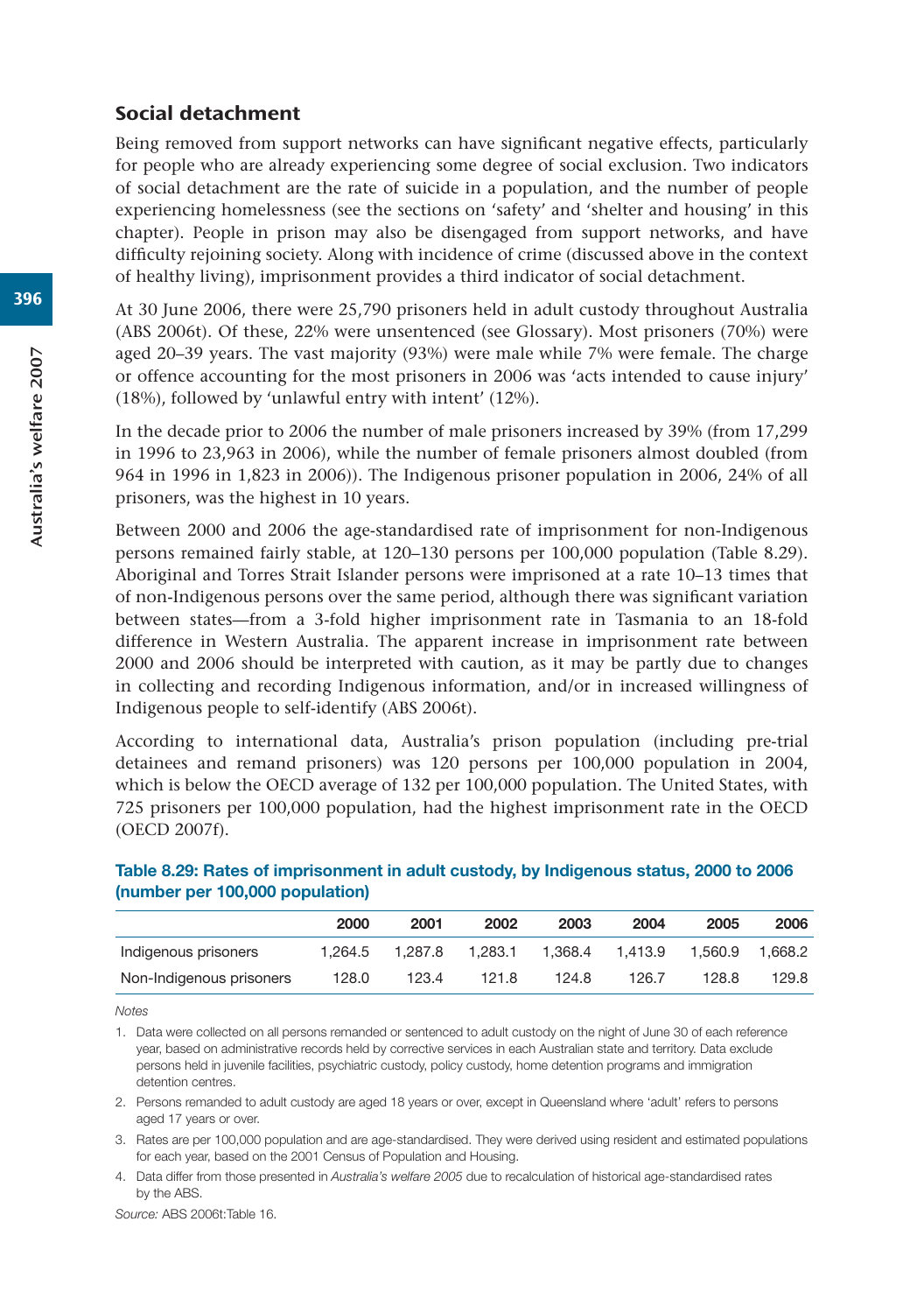In 2005–06 there were 13,254 young people under juvenile justice supervision throughout Australia, 83% of whom were male (AIHW 2007c). The rate of juvenile justice supervision for people aged 10–17 years was 5.0 per 1,000 population. Aboriginal and Torres Strait Islander people aged 10–17 years (44 per 1,000) were more likely to be under juvenile justice supervision than non-Indigenous young people (3 per 1,000).

# **Trust**

Trust lies at the heart of all positive relationships, whether between individuals or groups, and as such is a key dimension of social capital. People's trust in others is often described with reference to the type of relationship: interpersonal trust refers to individuals well known to them, social trust refers to casual acquaintances or strangers, and civic trust refers to public or high-profile institutions.

# Social trust

In 2006, just over half (54%) of all respondents to the ABS General Social Survey agreed that 'most people can be trusted' (ABS 2007g). Fewer than one in three respondents disagreed with the statement. Levels of trust were similar for males and females, and highest among people aged 75–84 years (59%).

A slightly different measure of trust asks respondents to choose between two statements: 'most people can be trusted' or 'you can't be too careful in dealing with people'. According to this measure, 39% of respondents to the Australian Survey of Social Attitudes (AUSSA) expressed social trust in 2003 and 2005 (AUSSA 2003 and 2005, unpublished analysis). Australians may be less socially trusting than in the past. The World Values Survey found that 40% of Australians agreed 'most people can be trusted' in 1995, compared with 46% in 1981. The extent of social trust in societies similar to Australia's at the end of the 20th century varied considerably. In surveys conducted between 1998 and 2000, 48% of New Zealanders expressed social trust, compared with 38% of Canadians, 36% of people in the United States, and 29% of people in Great Britain (World Values Survey, unpublished analysis).

# Civic trust

Civic trust in populations is often measured by levels of confidence held in various institutions. Australians tend not to express confidence in civic institutions—the majority of the population expressed confidence in 5 of 12 selected institutions in the 2005 AUSSA (Table 8.30). The highest levels of confidence were held in the armed forces (80%), the Australian Broadcasting Corporation (ABC; 72%) and the police force (69%). Less than onethird of the population expressed confidence in banks and financial institutions (28%), the legal system and trade unions (both 30%), and the public service (31%).

Men and women expressed similar levels of confidence in most institutions. However, men were more likely than women to have confidence in major Australian companies (44% compared to 38%), while women (63%) were more likely than men (56%) to have confidence in charities (unpublished AIHW analysis of AUSSA 2005).

Generally, the 2005 AUSSA produced similar results to the 2003 survey. Notable differences were greater proportions of the population expressing confidence in churches and religious institutions (an increase of 7 percentage points) or the ABC (6 percentage points).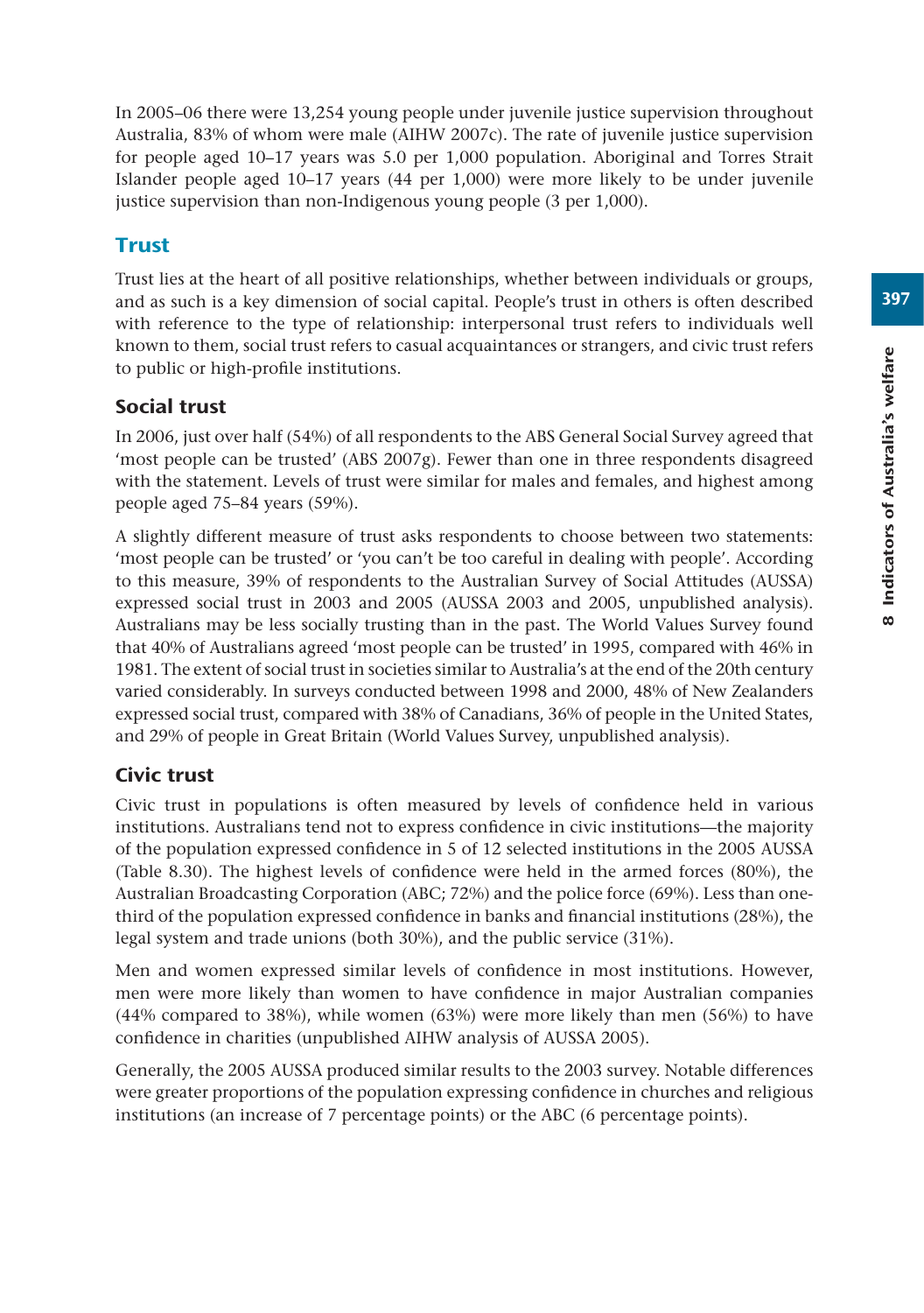|                                     | 'A great deal' or<br>'Quite a lot' |      | Not very much |      | None at all    |                |  |
|-------------------------------------|------------------------------------|------|---------------|------|----------------|----------------|--|
|                                     | 2003                               | 2005 | 2003          | 2005 | 2003           | 2005           |  |
| Armed forces                        | 80                                 | 80   | 16            | 16   | $\overline{2}$ | 2              |  |
| Australian Broadcasting Corporation | 66                                 | 72   | 24            | 19   | $\overline{4}$ | 4              |  |
| Police <sup>(b)</sup>               | 70                                 | 69   | 23            | 25   | 5              | 5              |  |
| Universities                        | 64                                 | 63   | 23            | 24   | 5              | $\overline{4}$ |  |
| Charities                           | 58                                 | 59   | 28            | 29   | 9              | 7              |  |
| Major Australian companies          | 40                                 | 41   | 44            | 43   | 11             | 11             |  |
| Churches and religious institutions | 33                                 | 40   | 36            | 34   | 25             | 20             |  |
| Federal government/parliament       | 39                                 | 38   | 44            | 43   | 14             | 16             |  |
| The public service                  | 31                                 | 31   | 50            | 52   | 16             | 15             |  |
| Trade unions                        | 27                                 | 30   | 45            | 45   | 23             | 19             |  |
| Legal system                        | 29                                 | 30   | 46            | 46   | 24             | 22             |  |
| Banks and financial institutions    | 25                                 | 28   | 44            | 44   | 29             | 26             |  |

#### Table 8.30: Levels of confidence<sup>(a)</sup> in selected institutions, 2003 and 2005 (per cent)

(a) In the text, 'confidence' refers to the responses 'A great deal' or 'Quite a lot'.

(b) The question relates to police in the respondent's own state or territory.

*Sources:* Australian Survey of Social Attitudes 2003 and 2005, unpublished analysis.

# Community and civic engagement

Community and civic engagement can be expressed in various ways, such as being involved in the community or political life, or through volunteering. Community and civic engagement not only allows individuals to have a say in the future direction of their communities but also promotes a cohesive network of people from various backgrounds.

The networks formed within the confines of civic engagement are often seen as more formal than those that exist through family and friends. Due to the nature of these formal bonds, the community ties may not be as strong as informal bonds, although they may be more far-reaching. That is, while individuals may not have overly strong relationships that are established through community and civic engagement, more diversity and understanding is established throughout the community through the socialisation of people from various backgrounds who may not otherwise communicate or interact.

## Community engagement

## Volunteering

In 2006, 34% of Australians aged 18 years or over (more than 5.2 million people) had been engaged in voluntary work in the previous 12 months (ABS  $2007g$ ). People aged 35–44 years were most likely to be volunteers (43%) while people aged 85 years or over were least likely (14%). Many people volunteered a great deal of their time—more than one in three volunteers reported working 100 or more hours in the last 12 months.

While it is difficult to analyse trends in rates of volunteering due to differences in survey methodologies, there appears to have been a considerable increase in the proportion of the population that engaged in voluntary work over the period 1995–2006 (Table 8.31). In 1995, less than one-quarter of all people aged 18 years or over were volunteers. By 2006, this had risen to more than one-third (35%). Rates of volunteering were higher for women than men across the surveys.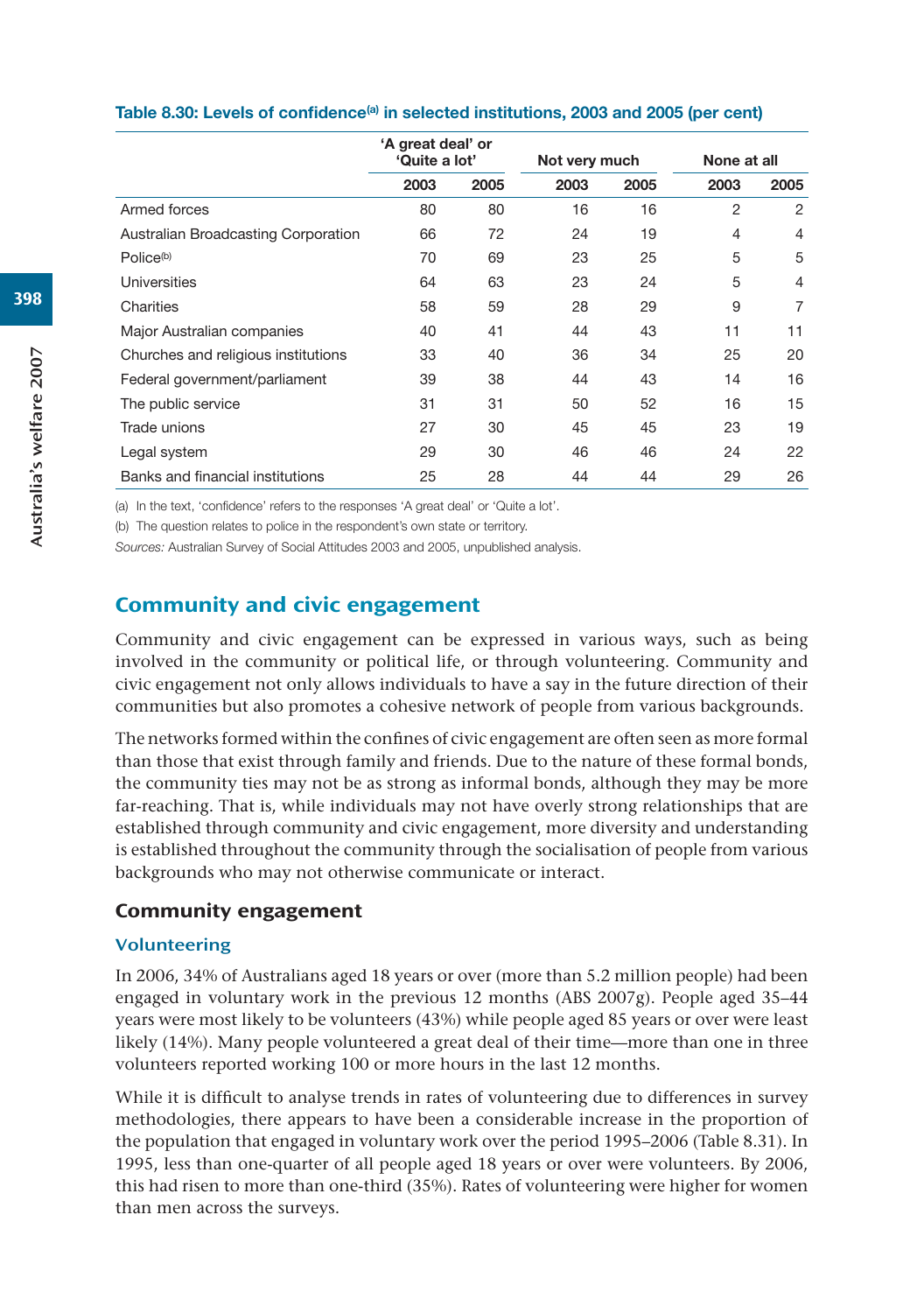|                      | 1995    | $2000^{(a)}$ | 2002    | $2006^{(b)}$ |
|----------------------|---------|--------------|---------|--------------|
| Males                | 22.9    | 30.5         | 33.7    | 32.8         |
| Females              | 24.4    | 33.0         | 35.1    | 38.0         |
| <b>Persons</b>       | 23.6    | 31.8         | 34.4    | 35.4         |
| <b>Number ('000)</b> | 3,189.4 | 4,395.6      | 4,989.0 | 5,418.7      |

## **Table 8.31: Participation in voluntary work in last 12 months, persons aged 18 years or over, by sex, 1995, 2000, 2002 and 2006 (per cent)**

(a) Voluntary work for the Sydney 2000 Olympic and Paralympic Games is excluded from the data and thus does not account for the higher rate of volunteering in 2000 compared to 1995.

(b) The 2006 General Social Survey excluded from its definition of volunteer persons who were required to do unpaid community work (such as the Work for the Dole program, work under a Community Service Order or a student placement) from voluntary work estimates. This group is included in the estimate presented in the table to enable comparison with previous surveys; however, the figures quoted in the text refer only to those who voluntarily undertook unpaid community work.

*Sources:* ABS 1996, 2001b, 2003, 2007g.

## Donations to non-profit organisations

According to the ABS General Social Survey, an estimated three in four Australians aged 18 years or over (77%, or 11.8 million people) donated money to non-profit organisations in 2006 (ABS 2007g). This proportion is slightly higher than in 2000 (74%). Rates of giving peaked among people aged 45–54 years (83%), and were lowest at the extremes of the age spectrum. Still, the majority of people aged 18–24 years (62%) and 85 years or over (72%) made at least one donation over a 12-month period. Of selected broad groupings, community and welfare organisations were most likely to receive donations (61% of adult Australians gave money to such organisations), followed by hospitals and health organisations (32%), schools (19%) and research organisations (18%).

Other recent research has estimated that 87% of Australians aged 18 years or over donated \$5.7 billion to non-profit organisations in the 12 months before January 2005, with a median donation of \$100 per donor (FaCS 2005). Additionally, around \$2 billion was provided by support for fundraising events and 'charity gambling' such as raffles, lotteries and art unions. The *Giving Australia* report calculated that, between 1997 and 2004, donations by individuals increased by 58% in real (inflation-adjusted) terms, due to larger amounts being given per donor as well as a greater proportion of the population making donations (FaCS 2005). These figures should be interpreted with caution, as the *Giving Australia*  survey had a high non-response rate, and the authors noted the likely exaggeration of donations reported due to positive endorsement of giving following the Asian tsunami appeals (although donations to these appeals were specifically excluded from the data).

## Civic engagement

Almost one in five Australians aged 18 years or over (19%) actively participated in civic and political groups in 2006 (ABS 2007g). Participation was generally highest among people aged 45–54 years (24%), with some notable exceptions. For example, participation in welfare organisations was highest among people aged 65–74 years, while those aged 25–34 years were more likely than other age groups to be involved in environmental or animal welfare groups. Active participation in a political party was among the least popular forms of civic engagement (Table 8.32).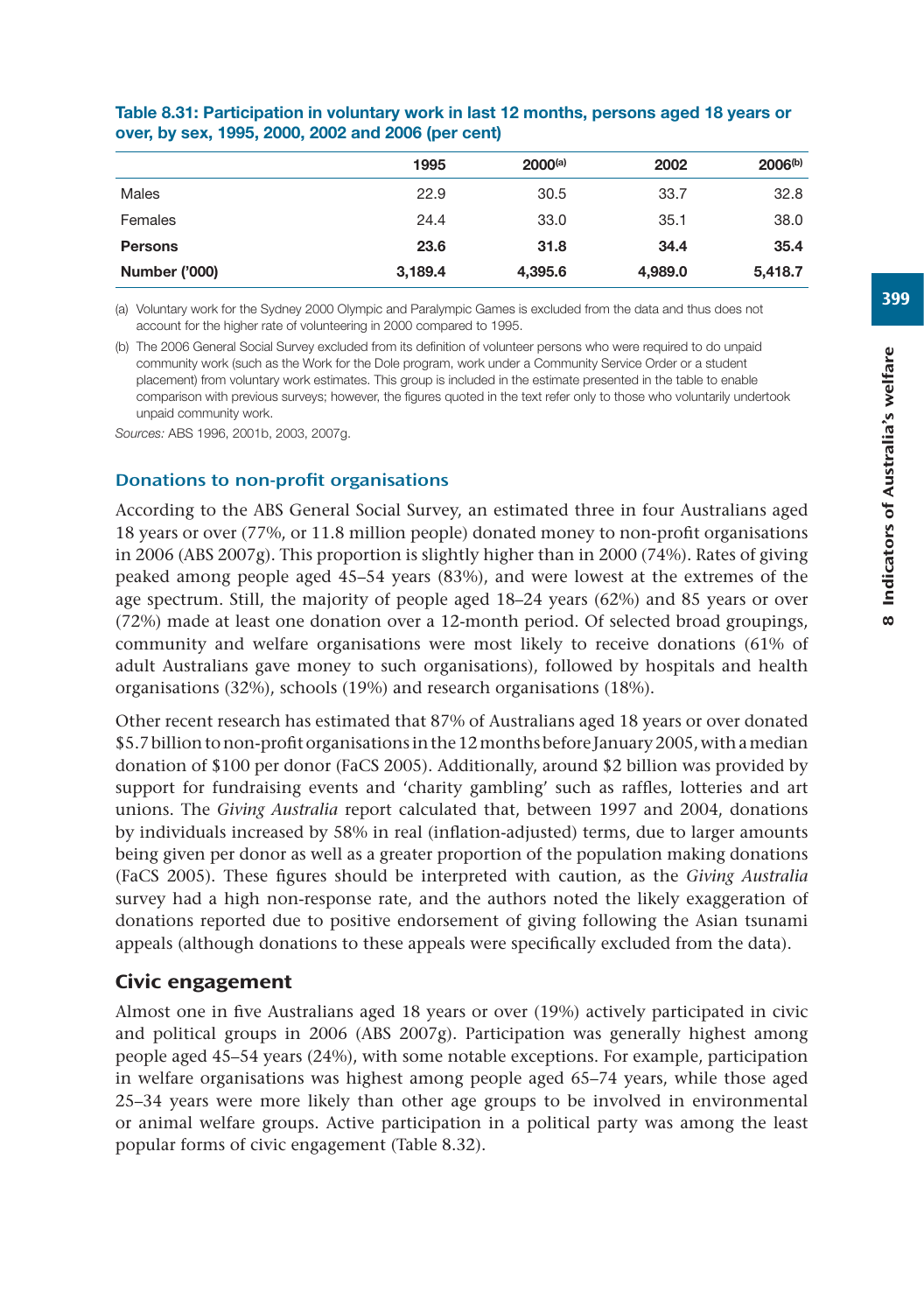| Table 8.32: Participation in selected groups in the last 12 months, persons aged 18 |  |  |  |
|-------------------------------------------------------------------------------------|--|--|--|
| vears or over, 2006                                                                 |  |  |  |

|                                                    | Per cent   |
|----------------------------------------------------|------------|
| Trade union, professional or technical association | 7.3        |
| Welfare organisation                               | 6.6        |
| Service club                                       | 5.8        |
| Environmental or animal welfare group              | 5.0        |
| International aid and development                  | 4.1        |
| <b>Emergency services</b>                          | 3.2        |
| Human and civil rights group                       | 2.2        |
| Political party                                    | 1.3        |
| Consumer organisation                              | 1.0        |
| Number of persons aged 18 years or over            | 15,307,000 |

*Source:* ABS 2007g:Table 29.

Many people may participate in civic and political life without belonging to a formal organisation. In 2006 almost one in four Australians aged 18 years or over boycotted products or made specific purchases for political, ethical or environmental reasons, and more than one in five (23%) signed a petition—the most commonly reported types of civic activity (Table 8.33). Participation was highest among people aged 45–54 years or 55–64 years for most of the civic activities specified.

Despite there being numerous avenues through which Australians can, and do, participate in civic life, many people still feel disconnected from public discussion. In 2006, fewer than one-third (29%) of all people aged 18 years or over felt able to have a say in the community on important issues all or most of the time, whereas almost half (46%) felt they were able to contribute little or never (ABS 2007g).

#### **Table 8.33: Type of civic activity participated in over the last 12 months, persons aged 18 years or over, 2006**

|                                                                                           | Per cent   |
|-------------------------------------------------------------------------------------------|------------|
| Community consultation/public meeting                                                     | 7.8        |
| Contacted local councillor/territory government member                                    | 13.8       |
| Contacted member of parliament                                                            | 5.8        |
| Signed petition                                                                           | 22.5       |
| Attended protest march/meeting/rally                                                      | 5.2        |
| Wrote letter to the editor of a newspaper                                                 | 3.5        |
| Participated in a political campaign                                                      | 2.0        |
| Boycotted or deliberately bought products for political, ethical or environmental reasons | 24.6       |
| Number of persons aged 18 years or over                                                   | 15,307,000 |

*Source:* ABS 2007g:Table 29.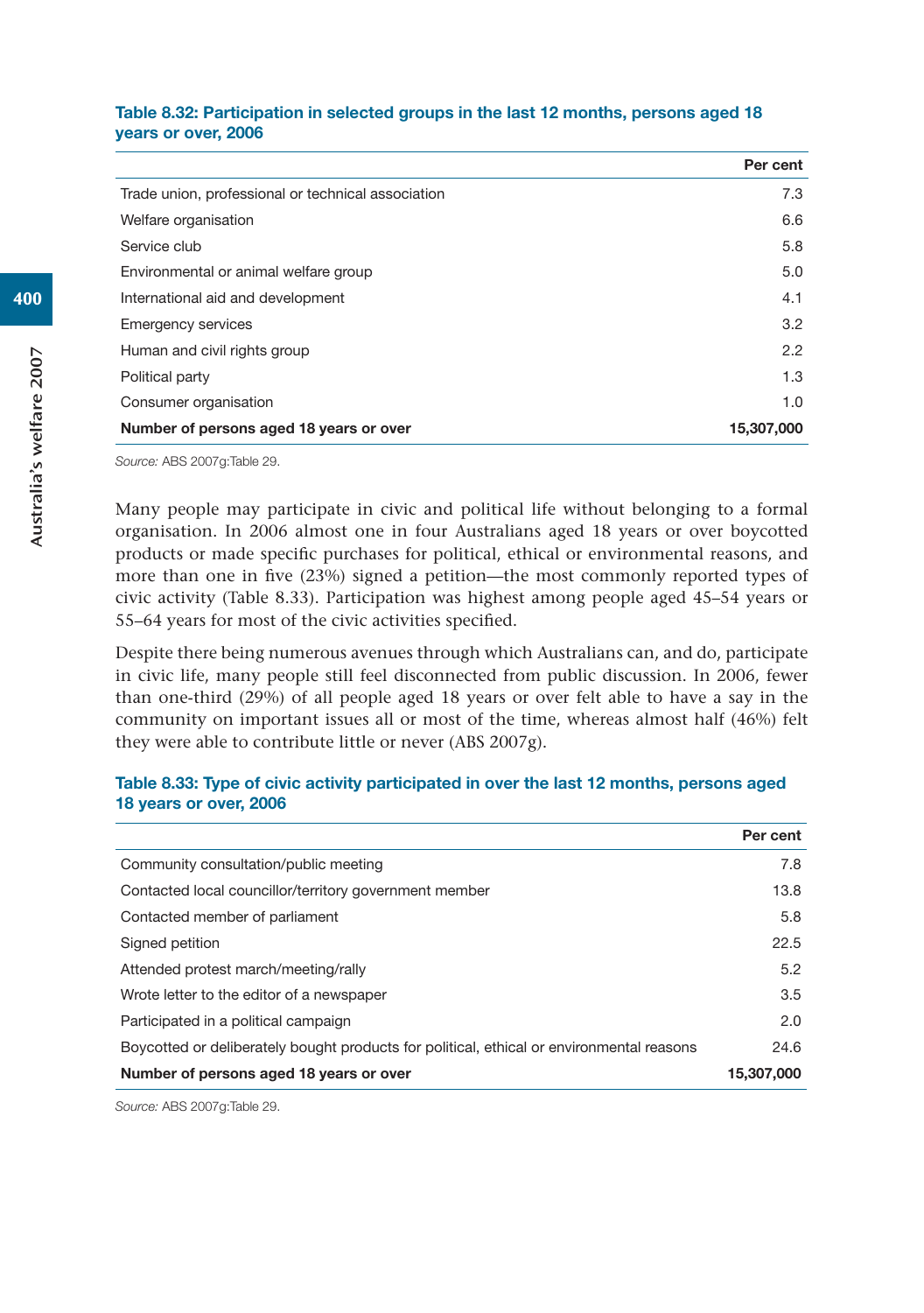# 8.5 Summary

# Healthy living

In general, Australians enjoy fairly healthy lives. Male and female life expectancies are among the highest in the world, and infant mortality rates are low. People living in major capital cities are exposed to relatively low levels of air pollution. Most people have access to housing, with about 70% owning or in the process of owning their house. Feelings of safety and freedom from harm enhance physical and mental wellbeing.

Despite these positive outcomes, the results of a number of indicators linked to poor physical and psychological health are a cause for concern:

- More than four out of five Australians aged 12 years or over consume insufficient vegetables to maintain optimal health, and almost half do not eat enough fruit.
- One in three Australians aged 18 years or over are sedentary.
- Almost one in five people aged 15 years or over are obese, and the obesity rate continues to increase.
- Close to one in five low-income households are susceptible to housing stress.
- Up to 100,000 people may experience some form of homelessness, including more than 14,000 people with no conventional accommodation.
- Almost one in five women and one in twenty men do not feel safe when alone at home at night.
- Robbery, physical assault or sexual assault directly affects about 5% of people aged 15 years or over each year.

Aboriginal and Torres Strait Islander people experience poorer outcomes against a diversity of indicators of healthy living. Compared with the overall population, Indigenous Australians have lower life expectancy, higher rates of infant mortality and death due to injury, higher rates of obesity, and are more likely to be victims of crime. Differences also exist between Indigenous people living in remote and non-remote areas. For example, Indigenous adults in remote areas are less likely to consume sufficient fruit and vegetables, and about 12,000 people living in remote communities had drinking water supplies that did not meet quality standards.

A number of trends are emerging in some areas related to healthy living. These are summarised in Table 8.34. Readers should note that a directional change in a measure, as signalled by the arrows in the table, does not necessarily imply improved or reduced wellbeing.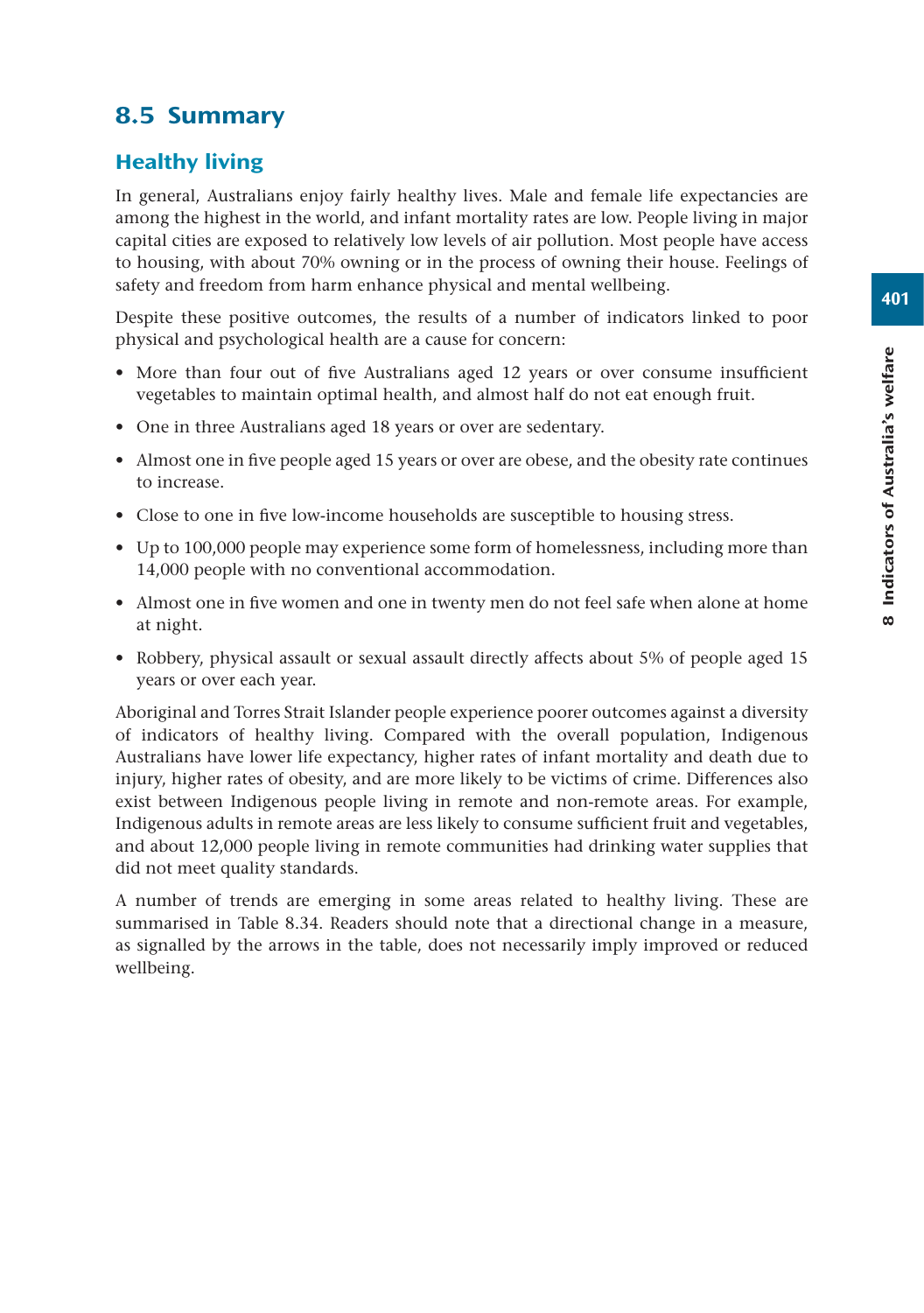#### **Table 8.34: Trends in selected indicators of healthy living**

| <b>Indicator</b>                                          | <b>Measure</b>                                                                                                                                              | Time period        | <b>Trend</b> |
|-----------------------------------------------------------|-------------------------------------------------------------------------------------------------------------------------------------------------------------|--------------------|--------------|
| Fruit and vegetable<br>intake                             | Persons aged 12 years or over who usually ate<br>sufficient vegetables (per cent)                                                                           | 2001 to 2004-05    | ↑            |
|                                                           | Persons aged 12 years or over who usually ate<br>sufficient fruit (per cent)                                                                                | 2001 to 2004-05    |              |
| Access to<br>potable water                                | Number of discrete Indigenous communities not<br>connected to a town water supply whose drinking water<br>failed testing                                    | 2001-2006          | T            |
| Urban air quality                                         | Number of days on which air pollution (PM10 and ozone<br>particles) exceeded AAQ NEPM standard levels                                                       | 2000-2005          |              |
| Housing tenure                                            | Households that own their home (per cent)                                                                                                                   | 1994-95 to 2003-04 |              |
|                                                           | Households that own their home outright (per cent)                                                                                                          | 1994-95 to 2003-04 | ↓            |
| Housing affordability                                     | Lower income households that spend 30% or more of<br>their gross income on housing costs (per cent)                                                         | 2000-01 to 2003-04 | $\sim$       |
| Life expectancy                                           | Life expectancy at birth (all Australians)                                                                                                                  | 1967-2004          | ↑            |
|                                                           | Life expectancy at birth (Aboriginal and Torres Strait<br>Islander Australians; Northern Territory only)                                                    | 1967-2004          | ↑            |
| <b>Expected years</b><br>of life lived with<br>disability | Expected years lived with disability (per cent of total life<br>expectancy)                                                                                 | 1988-2003          | ↑            |
| Infant mortality                                          | Infant deaths (rate per 1,000 live births)                                                                                                                  | 1985-2005          | ↓            |
| Mental health                                             | Persons aged 18 years or over reporting a long-term<br>mental or behavioural condition                                                                      | 1995 to 2004-05    | ↑            |
|                                                           | Persons aged 18 years or over reporting very high levels<br>of psychological distress (per cent)                                                            | 2001 to 2004-05    |              |
| Physical activity                                         | Persons aged 18 years or over reporting sedentary or low<br>levels of exercise (per cent)                                                                   | 1995 to 2004-05    |              |
| Prevalence of                                             |                                                                                                                                                             |                    |              |
| obesity                                                   | Persons aged 18 years or over who were obese (per cent)                                                                                                     | 1995 to 2004-05    | ↑            |
| Feelings of safety                                        | Women who felt safe alone in various situations (per cent)                                                                                                  | 1995-2005          | ↑            |
| Crime                                                     | Victims of recorded crime: murder; attempted murder;<br>robbery; motor vehicle theft; other theft; unlawful entry<br>with intent (rate per 100,000 persons) | 1996-2006          | ↓            |
|                                                           | Victims of recorded crime: kidnapping/abduction;<br>blackmail/extortion (rate per 100,000 persons)                                                          | 1996-2006          | ↑            |
| Injury                                                    | Deaths due to injury and poisoning<br>(rate per 100,000 persons)                                                                                            | 1955-2004          | ↓            |
|                                                           |                                                                                                                                                             |                    |              |

*Note:* The indicators singled out here are those for which reasonably reliable trend data are available. A directional change in any measure does not necessarily imply improved or reduced wellbeing. Key:

 $\uparrow$  An increase against the measure was observed over the time period specified.

 $\downarrow$  A decrease against the measure was observed over the time period specified.

~ No significant change in the measure was observed over the time period specified, or no consistent trend could be determined.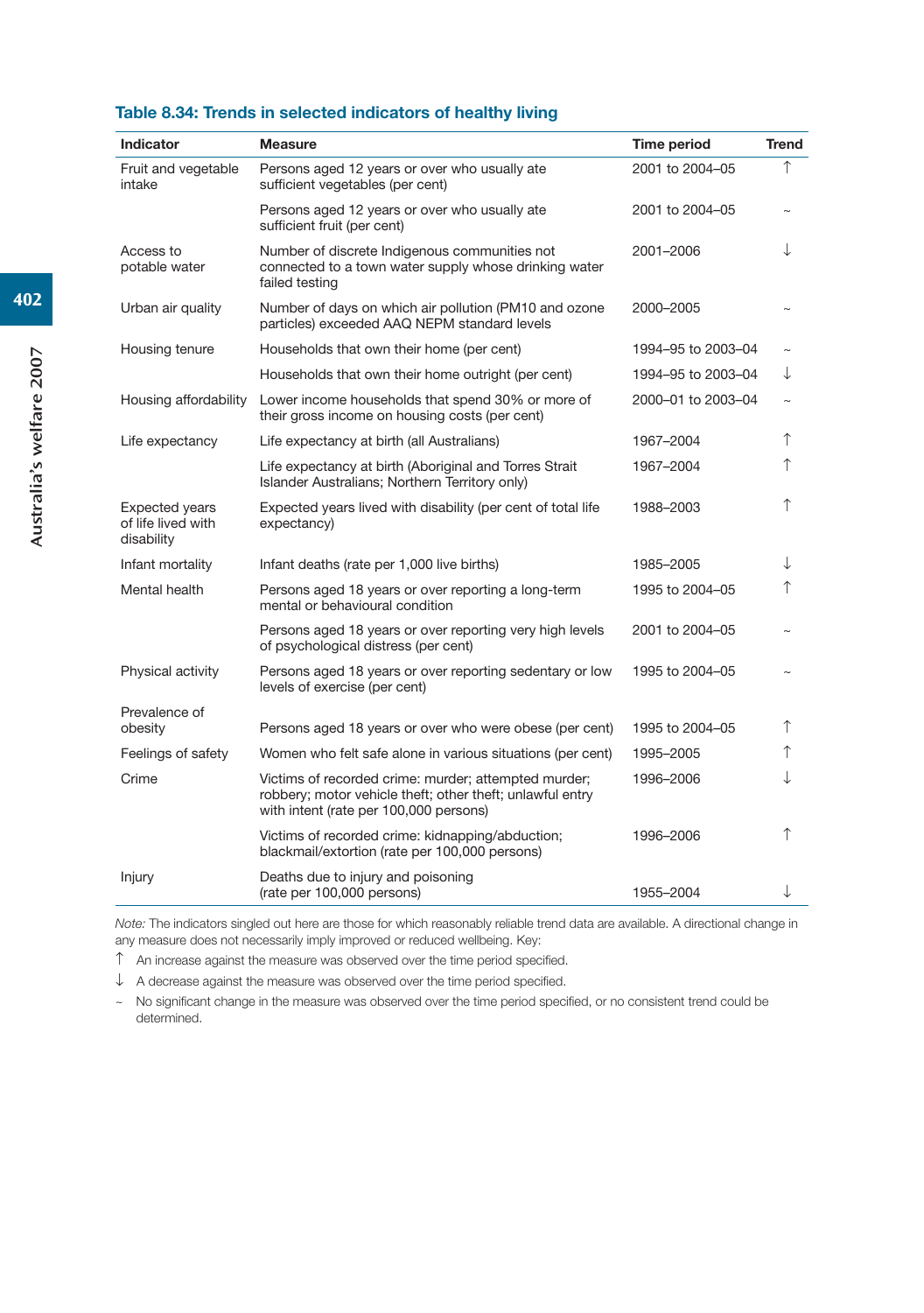# Autonomy and participation

This collection of indicators suggests that many Australians have access to the tools necessary for independence, ability to exercise choice, and participation in different aspects of society. Around three million people participate in education beyond compulsory schooling, and the proportion of the population with tertiary qualifications continues to rise. The majority of schoolchildren meet national benchmarks for reading, writing and numeracy. Median household income has risen considerably over a decade, and most people do not experience financial hardship. Labour force participation is high and rising, particularly among women, while the unemployment rate has fallen steadily over the last decade. The nature of work is also changing, becoming more diverse. Much of the recent growth in employment is related to an expansion of the role of part-time workers in Australia's labour force. Most people are able to move around the community as needed, and communication is enhanced by increasing access to current telephone and internet technology. Balancing work and study, almost all Australians are able to enjoy recreational and leisure activities of various kinds.

Areas of particular concern, highlighted by the indicators presented in this chapter, include:

- Fewer than one in five adult Australians have good or very good literacy skills.
- Lone-parent families, and young people aged under 35 years living alone, are more likely than other households to experience frequent or multiple kinds of cash flow problems in a year.

Among Aboriginal and Torres Strait Islander people, the indicators show:

- Indigenous Australians are less likely than the broader population to remain in school until Year 12.
- Indigenous adults are less likely than non-Indigenous adults to have a non-school qualification at the level of Certificate III or above.
- Literacy among Indigenous school children is well below the national average.
- Indigenous households are over-represented in the lowest income quintile.
- Unemployment rates are higher than for the general population, both in remote and non-remote areas, although there has been considerable improvement in non-remote areas in recent years.
- Indigenous Australians are less likely than the general population to have access to communication technologies, including the Internet.

Trends in a number of indicators of autonomy and participation are illustrated in Table 8.35.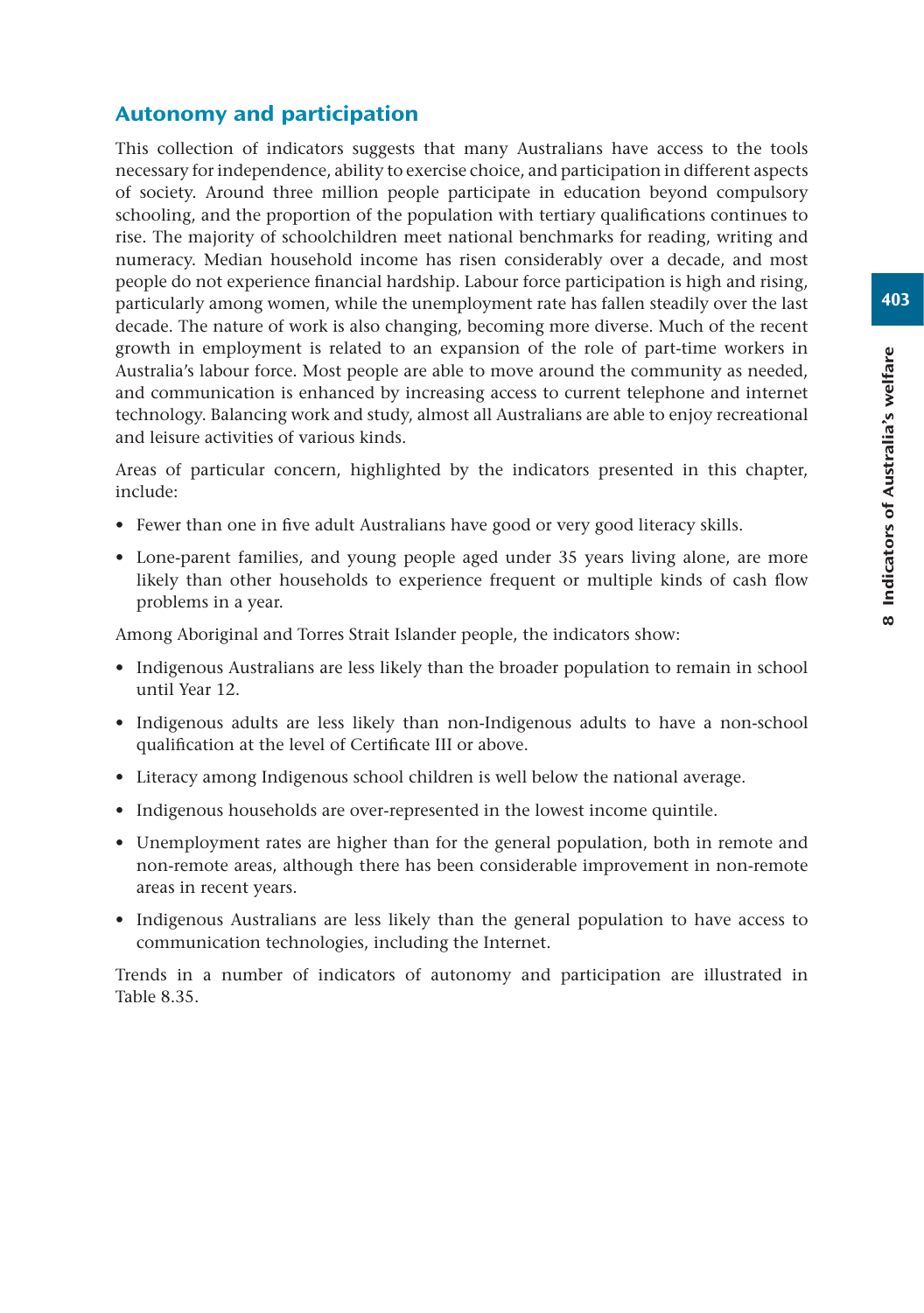#### **Table 8.35: Trends in selected indicators of autonomy and participation**

| <b>Indicator</b>                          | <b>Measure</b>                                                                                                                | Time period        | <b>Trend</b> |
|-------------------------------------------|-------------------------------------------------------------------------------------------------------------------------------|--------------------|--------------|
| <b>Retention rates</b><br>at school       | Apparent retention rates to Year 12: all students                                                                             | 1995-2006          |              |
|                                           | Apparent retention rates to Year 12: Indigenous students                                                                      | 1995-2006          | ↑            |
| Participation in<br>education             | Persons aged 15–64 years enrolled in a course of<br>study (per cent)                                                          | 1995-2005          |              |
|                                           | Indigenous Australians aged 15 years or over enrolled<br>in a course of study (per cent)                                      | 2002 to 2004-05    | ↑            |
| Educational<br>attainment                 | Persons aged 15-64 years with a non-school<br>qualification (per cent)                                                        | 1996-2006          | ↑            |
| Literacy among<br>schoolchildren          | School students who met the national benchmarks<br>for reading, writing and numeracy                                          | 2000-2005          |              |
| Income                                    | Median weekly equivalised household income<br>(CPI-adjusted)                                                                  | 1994-95 to 2003-04 | ↑            |
|                                           | Income inequality (several measures)                                                                                          | 1994-95 to 2003-04 |              |
| Income<br>disadvantage                    | Households with weekly equivalised disposable<br>income below 40%, 50% and 60% of the median<br>for all households (per cent) | 1995-96 to 2003-04 |              |
| Labour force/                             | Participation in the labour force by women (per cent)                                                                         | 1996-97 to 2006-07 | ↑            |
| employment                                | Participation in the labour force by men (per cent)                                                                           | 1996-97 to 2006-07 | $\sim$       |
|                                           | Unemployment rate                                                                                                             | 1996-97 to 2006-07 | ↓            |
|                                           | Long-term unemployment rate                                                                                                   | 1996-97 to 2006-07 | ↓            |
| <b>Employment basis</b><br>and conditions | Employees who work part-time (per cent)                                                                                       | 1996-97 to 2006-07 | ↑            |
|                                           | Employees without leave entitlements (per cent)                                                                               | 1996-97 to 2006-07 | $\sim$       |
|                                           | Full-time employees working 50 hours or more<br>per week (per cent)                                                           | 1996-97 to 2006-07 | ↓            |
|                                           | Average hours worked by full-time employees                                                                                   | 1996-97 to 2006-07 | ↓            |
| Employment<br>differentials               | Labour force participation rate of Indigenous<br>Australians                                                                  | 2002 to 2004-05    |              |
|                                           | Unemployment rate of Indigenous Australians                                                                                   | 2002 to 2004-05    | ↓            |
| Transport                                 | Persons aged 18 years or over who mainly used<br>public transport to travel to work or study (per cent)                       | 1996-2006          | ↑            |
|                                           | Persons aged 18 years or over with access to a<br>motor vehicle to drive (per cent)                                           | 2002-2006          |              |
|                                           | Persons aged 18 years or over who can easily get to<br>places needed (per cent)                                               | 2002-2006          |              |
| Communication                             | Number of fixed line phone services in operation                                                                              | 2004-2005          | ↓            |
|                                           | Number of mobile phone services in operation                                                                                  | 2000-2005          | ↑            |
|                                           | Households with a home computer (per cent)                                                                                    | 1998 to 2005-06    | ↑            |
|                                           | Households with home internet access (per cent)                                                                               | 1998 to 2005-06    | ↑            |

*Note:* The indicators singled out here are those for which reasonably reliable trend data are available. A directional change in any measure does not necessarily imply improved or reduced wellbeing. Key:

 $\uparrow$  An increase against the measure was observed over the time period specified.

 $\downarrow$  A decrease against the measure was observed over the time period specified.

~ No significant change in the measure was observed over the time period specified, or no consistent trend could be determined.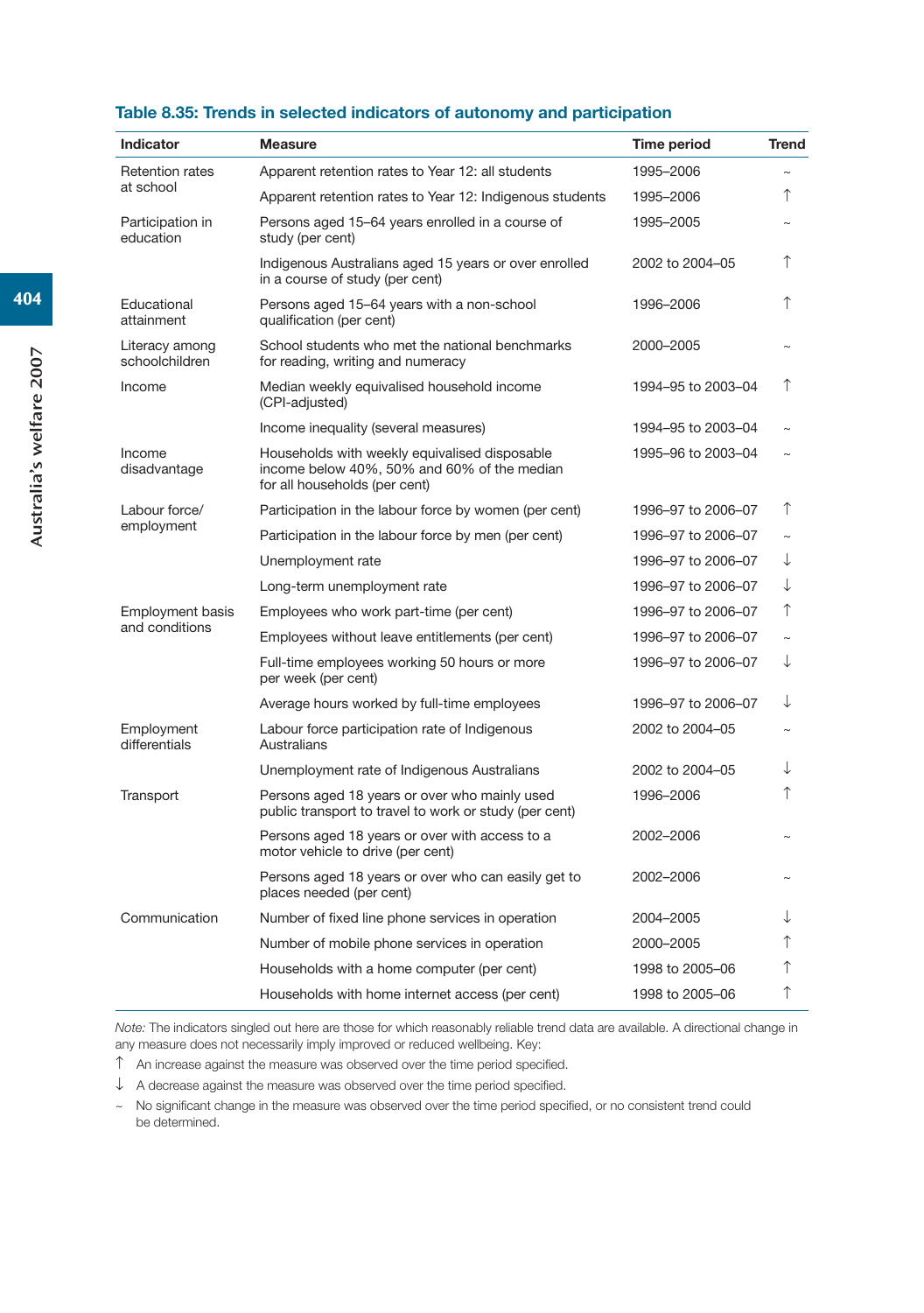# Social cohesion

The majority of Australians belong to informal support networks, making regular contact with family and friends and feeling that they can rely on others in times of need. More than one in three adult Australians contribute to the wider community by participating in volunteer work, and around three-quarters donate money to charities and non-profit organisations. While a minority of people engage in civic society through participation in formal groups, more undertake private civic actions. Generally, Australians express low levels of confidence in civic institutions. However, some key institutions in society (such as the armed forces) enjoy the confidence of most people.

Significant changes have occurred in the Australian population over recent years (Table 8.36). Most notably, the concept of family has broadened, as the percentage of 'traditional' couple families with dependent children has declined, while couples without children and one-parent families have become more common. The number of couples in de facto marriages compared to registered marriages is also increasing steadily—a trend that is driven by particularly high de facto partnership rates in younger people.

Some Australians are still unable to fully enjoy social cohesiveness, both within their immediate family and in the context of the wider community. More than one in 20 people aged 18 years or over feel unable to get support in a time of crisis from someone living outside their household. Domestic violence is responsible for more than one in five

| <b>Indicator</b>               | <b>Measure</b>                                                                                   | Time period | <b>Trend</b> |
|--------------------------------|--------------------------------------------------------------------------------------------------|-------------|--------------|
| Social marriage status         | Persons in a registered marriage: 15–64 years (per cent)                                         | 1996-2006   |              |
|                                | Persons in a registered marriage: 65 years or over (per cent)                                    | 1996-2006   |              |
|                                | Persons in a de facto marriage: all age groups (per cent)                                        | 1996-2006   |              |
| Family type                    | Families comprising a couple with no children (per cent)                                         | 1996-2006   |              |
|                                | Families comprising a couple with children (per cent)                                            | 1996–2006   |              |
|                                | Families comprising one parent with children (per cent)                                          | 1996-2006   | ↑            |
| Divorce rates                  | Crude divorce rate                                                                               | 1996-2006   |              |
|                                | Age-specific divorce rates: persons aged less than 40 years                                      | 1996-2006   |              |
|                                | Age-specific divorce rates: persons 50–64 years                                                  | 1996-2006   | ↑            |
| Social and<br>support networks | Persons who had recent contact with friends or family living<br>outside the household (per cent) | 2002-2006   |              |
|                                | Persons who felt they would have sources of support in<br>a time of crisis (per cent)            | 2002-2006   |              |
| Social detachment              | Age-standardised rates of imprisonment: non-Indigenous<br>persons                                | 2000-2006   |              |
|                                | Age-standardised rates of imprisonment: Indigenous persons                                       | 2000-2006   |              |
| Community<br>engagement        | Persons aged 18 years or over engaged in voluntary<br>work (per cent)                            | 1995-2006   |              |

#### **Table 8.36: Trends in selected indicators of social cohesion**

*Note:* The indicators singled out here are those for which reasonably reliable trend data are available. A directional change in any measure does not necessarily imply improved or reduced wellbeing. Key:

 $\hat{\Gamma}$  An increase against the measure was observed over the time period specified.

 $\downarrow$  A decrease against the measure was observed over the time period specified.

~ No significant change in the measure was observed over the time period specified, or no consistent trend could be determined.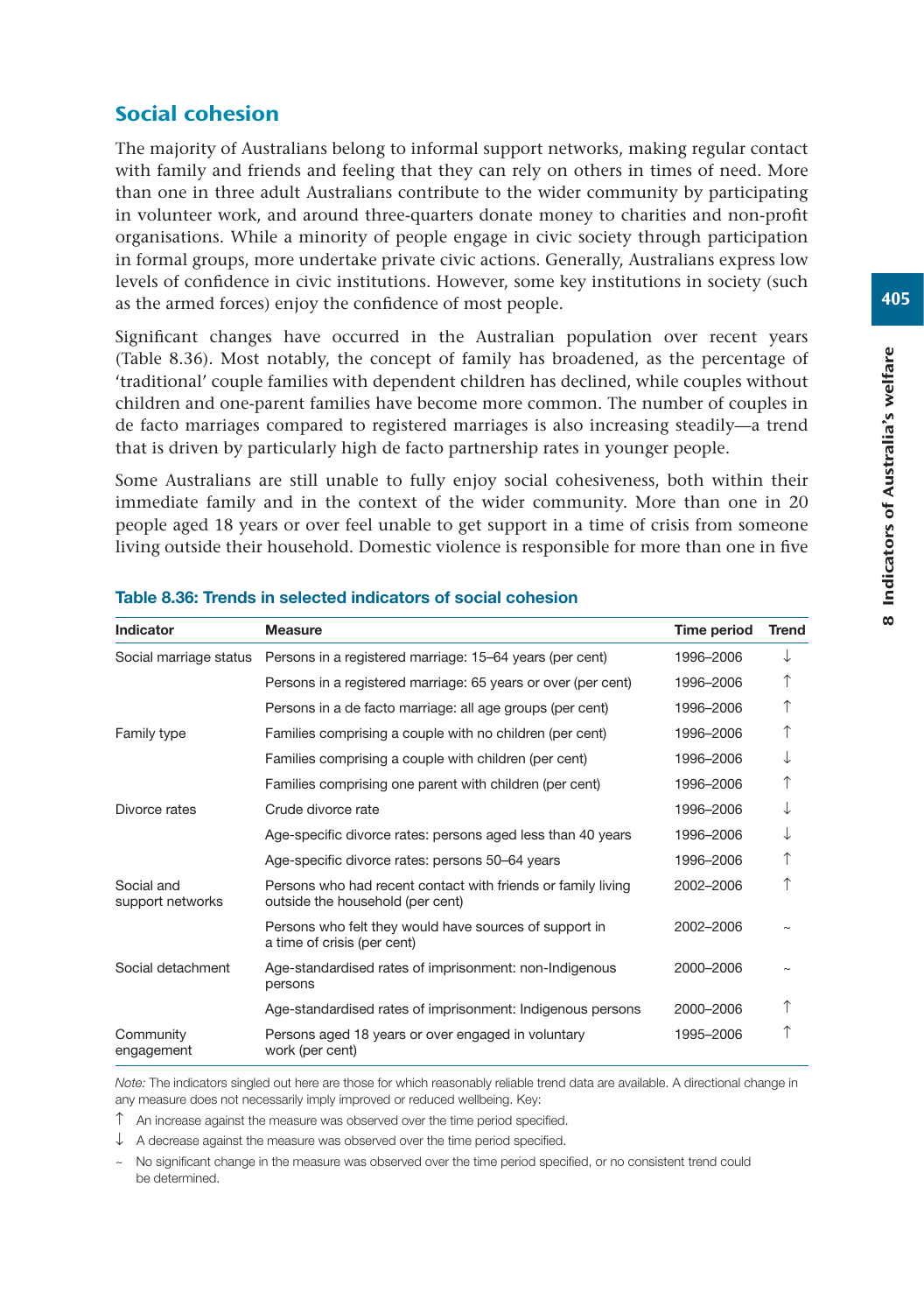occasions of emergency accommodation assistance through SAAP services. Between 2 and 12 children per 1,000 are the subjects of child protection substantiations, and the rate is substantially higher among Aboriginal and Torres Strait Islander children. Indigenous Australians are also 10–13 times as likely to be imprisoned than non-Indigenous Australians. As was discussed above in the context of 'healthy living', peoples' experience of crime and feelings of vulnerability may impact negatively on social cohesion. And, despite many avenues through which Australians can participate in civic life, almost half feel that they have little or no say in the community on important issues.

# **References**

- Abbey DE, Nishino N, McDonnell WF, Burchette RJ, Knutsen SF, Beeson WL et al. 1999. Long-term inhalable particles and other air pollutants related to mortality in nonsmokers. American Journal of Respiratory and Critical Care Medicine 159:373–82.
- Abhayaratna J & Lattimore R 2006. Workforce participation rates—how does Australia compare? Productivity Commission Staff Working Paper. Canberra: Productivity Commission.
- ABS (Australian Bureau of Statistics) 1995. 1994 Australian Housing Survey: selected findings. Cat. no. 4181.0. Canberra: ABS.
- ABS 1996. Voluntary work, Australia, June 1995. Cat. no. 4441.0. Canberra: ABS.
- ABS 1997a. Aspects of literacy: Assessed Skill Levels, Australia, 1996. Cat. no. 4228.0. Canberra: ABS.
- ABS 1997b. 1996 Census data: Australia. Basic community profile—Australia: B24 family type by weekly family income. Canberra: ABS. Viewed 27 June 2007. <http://www.abs.gov.au/AUSSTATS/abs@.nsf/DetailsPage/96bcp01996?Open Document&tabname=Details&prodno= 96bcp0&issue=1996&num=&view=&>.
- ABS 2001a. Measuring wellbeing: Frameworks for Australian social statistics, 2001. Cat. no. 4160.0. Canberra: ABS.
- ABS 2001b. Voluntary work, Australia, 2000. Cat. no. 4441.0. Canberra: ABS.
- ABS 2002a. 2001 National Health Survey: summary of results. Cat. no. 4364.0. Canberra: ABS.
- ABS 2002b. Housing and infrastructure in Aboriginal and Torres Strait Islander communities, Australia 2001. Cat. no. 4710.0. Canberra: ABS.
- ABS 2003. General Social Survey: summary results, Australia, 2002. Cat. no. 4159.0. Canberra: ABS.
- ABS 2004. National Aboriginal and Torres Strait Islander Social Survey 2002. Cat. no. 4714.0. Canberra: ABS.
- ABS 2005a. Measures of Australia's progress: summary indicators, 2005. Cat. no. 1383.0.55.001. Canberra: ABS.
- ABS 2005b. Household income and income distribution, Australia, 2003–04. Cat. no. 6523.0. Canberra: ABS.
- ABS 2005c. Education and work, Australia, May 2005. Cat. no. 6227.0. Canberra: ABS.
- ABS 2006a. 2004–05 National Health Survey: summary of results, Australia. Cat. no. 4364.0. Canberra: ABS.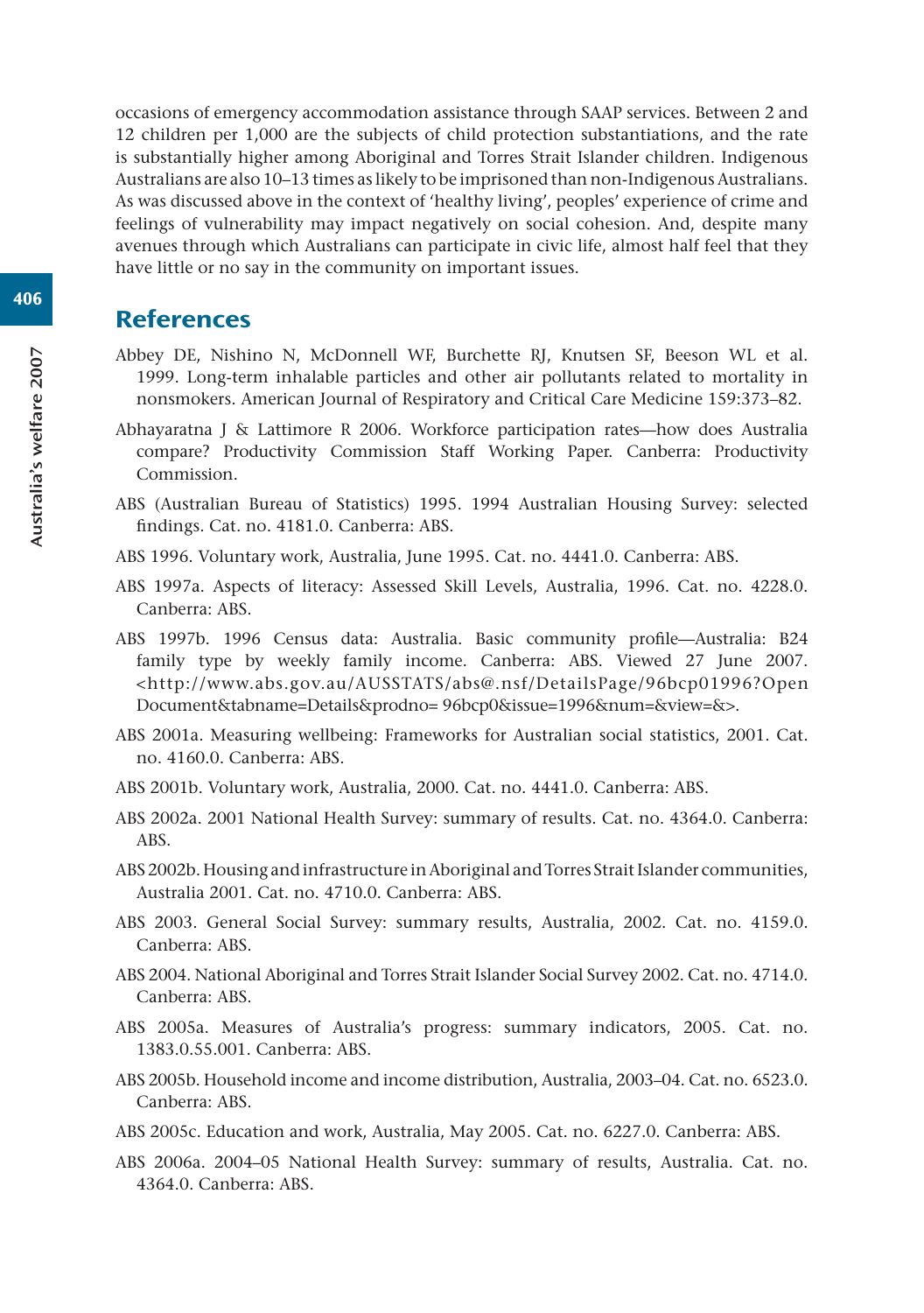407

- ABS 2006b. National Aboriginal and Torres Strait Islander Health Survey, Australia, 2004–05. Cat. no. 4715.0. Canberra: ABS.
- ABS 2006c. Australian social trends 2006. Cat. no. 4102.0. Canberra: ABS.
- ABS 2006d. Housing occupancy and costs, Australia, 2003–04. Cat. no. 4130.0.55.001. Canberra: ABS.
- ABS 2006e. 2006 Census: homeless people. Canberra: ABS. Viewed 14 March 2007. <http:// www.abs.gov.au/websitedbs/d3310114.nsf/51c9a3d36edfd0dfca256acb00118404/ 34b1ea06ea93fe8aca25715e0028a3db!OpenDocument>.
- ABS 2006f. Deaths, Australia, 2005. Cat. no. 3302.0. Canberra: ABS.
- ABS 2006g. Mental health in Australia: a snapshot, 2004–05. Cat. no. 4824.0.55.001. Canberra: ABS.
- ABS 2006h. Physical activity in Australia: a snapshot, 2004–05. Cat. no. 4835.0.55.001. Canberra: ABS.
- ABS 2006i. Personal Safety Survey, Australia, 2005. Reissue. Cat. no. 4906.0. Canberra: ABS.
- ABS 2006j. Crime and Safety, Australia, April 2005. Cat. no. 4509.0. Canberra: ABS.
- ABS 2006k. Recorded crime—victims, Australia, 2005. Cat. no. 4510.0. Canberra: ABS.
- ABS 2006l. Education and training experience, Australia, 2005. Cat. no. 6278.0. Canberra: ABS.
- ABS 2006m. Education and work, Australia, May 2006. Cat. no. 6227.0. Canberra: ABS.
- ABS 2006n. Household wealth and wealth distribution, Australia, 2003–04. Cat. no. 6554.0. Canberra: ABS.
- ABS 2006o. Measures of Australia's Progress, 2006. Reissue. ABS cat. no. 1370.0. Canberra: ABS.
- ABS 2006p. Environmental issues: people's views and practices, March 2006. Cat. no. 4602.0. Canberra: ABS.
- ABS 2006q. Household use of information technology, Australia, 2005–06. Cat. no. 8146.0. Canberra: ABS.
- ABS 2006r. Census dictionary, 2006. Re-issue. Cat. no. 2901.0. Canberra: ABS.
- ABS 2006s. 2001 Census tables: Australia. Family type by families—Australia. Cat. no. 2068.0. Canberra: ABS.
- ABS 2006t. Prisoners in Australia, 2006. Cat. no. 4517.0. Canberra: ABS.
- ABS 2007a. Measures of Australia's progress: summary indicators, 2007. Edition 1. Cat. no. 1383.0.55.001. Canberra: ABS.
- ABS 2007b. Housing infrastructure in Aboriginal and Torres Strait Islander communities, Australia, 2006. Reissue. Cat. no. 4710.0. Canberra: ABS.
- ABS 2007c. Recorded crime—victims, Australia, 2006. Cat. no. 4510.0. Canberra: ABS.
- ABS 2007d. Schools, Australia. Various years. Cat. no. 4221.0. Canberra: ABS.
- ABS 2007e. Information paper: Survey of Income and Housing user guide, Australia, 2005– 06. Cat. no. 6553.0. Canberra: ABS.
- ABS 2007f. Household income and income distribution, Australia, 2005–06. Cat. no. 6523.0. Canberra: ABS.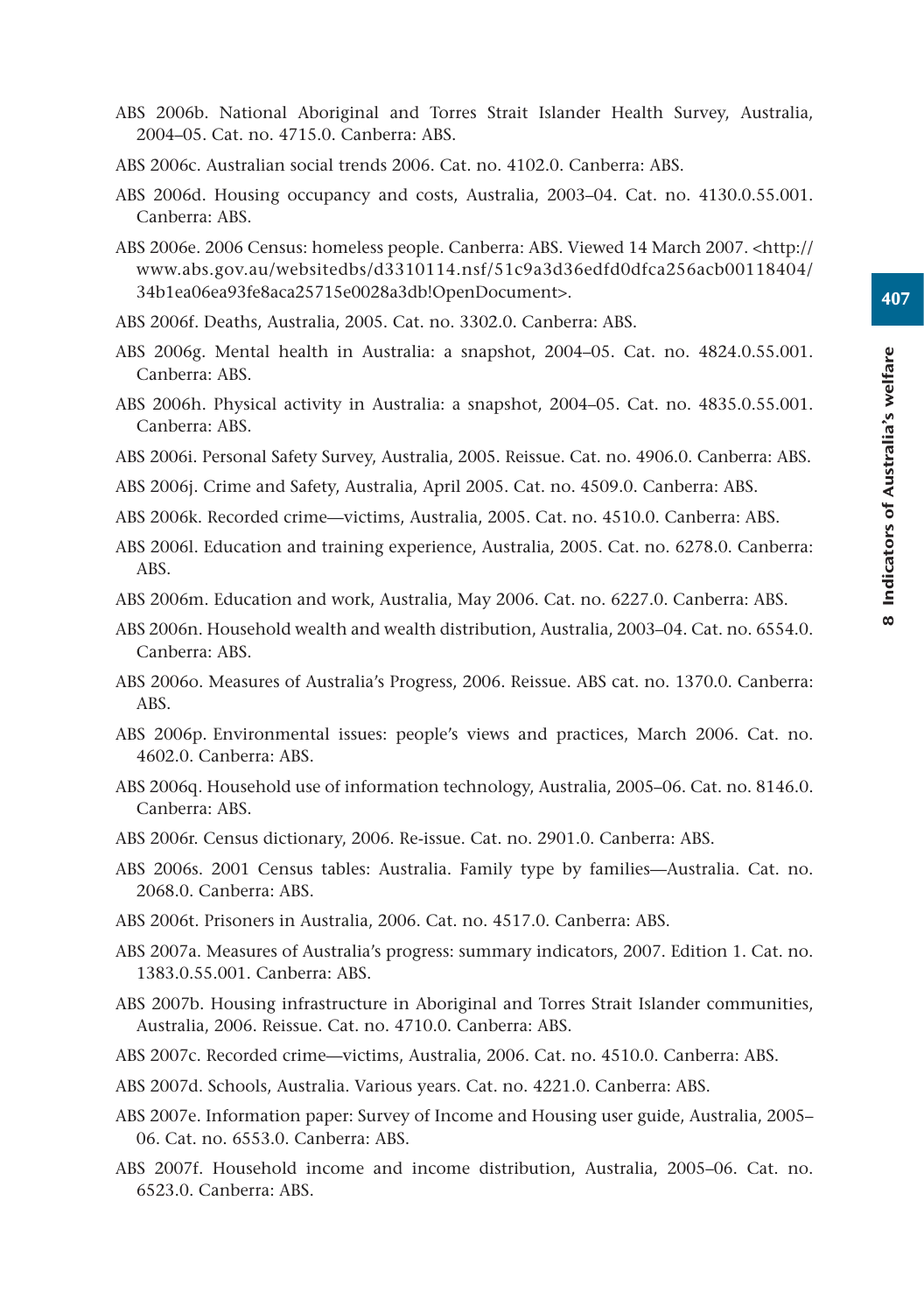- ABS 2007g. General Social Survey: summary results, Australia, 2006. Cat. no. 4159.0. Canberra: ABS.
- ABS 2007h. Australian labour market statistics, April 2007. Cat. no. 6105.0. Canberra: ABS.
- ABS 2007i. Labour force, Australia, detailed—electronic delivery, June 2007. Cat. no. 6291.0.55.001. Canberra: ABS.
- ABS 2007j. Underemployed workers, Australia, September 2006. Cat. no. 6265.0. Canberra: ABS.
- ABS 2007k. Participation in sports and physical recreation, Australia, 2005–06. Cat. no. 4177.0. Canberra: ABS.
- ABS 2007l. Attendance at selected cultural venues and events, Australia, 2005–06. Cat. no. 4114.0. Canberra: ABS.
- ABS 2007m. 2006 Census tables: Australia. Social marriage status by age by sex—time series Statistics (1996, 2001, 2006 census years)—Australia. Cat. no. 2068.0. Canberra: ABS.
- ABS 2007n. 2006 Census tables: Australia. Family composition—Australia. Cat. no. 2068.0. Canberra: ABS.
- ABS 2007o. Divorces, Australia, 2006. Cat. no. 3307.0.55.001. Canberra: ABS.
- ABS & AIHW (Australian Institute of Health and Welfare) 2003. The health and welfare of Australia's Aboriginal and Torres Strait Islander peoples, 2003. ABS cat. no. 4704.0. AIHW cat. no. IHW11. Canberra: ABS.
- ABS & AIHW 2005. The health and welfare of Australia's Aboriginal and Torres Strait Islander peoples, 2005. ABS cat. no. 4704.0. AIHW cat. no. IHW14. Canberra: ABS.
- ABS & AIHW (forthcoming). The health and welfare of Australia's Aboriginal and Torres Strait Islander peoples, 2007.
- ACMA (Australian Communications and Media Authority) 2005. Telecommunications performance report 2004–05. Melbourne: ACMA.
- AIHW 1996. Australia's health 1996. Cat no. AIHW 413. Canberra: AIHW.
- AIHW 2001. Australia's welfare 2001. Cat. no. AUS 24. Canberra: AIHW.
- AIHW 2003. Australia's welfare 2003. Cat. no. AUS 41. Canberra: AIHW.
- AIHW 2005. Australia's welfare 2005. Cat. no. AUS 65. Canberra: AIHW.
- AIHW 2006a. Australia's health 2006. Cat. no. AUS 73. Canberra: AIHW.
- AIHW 2006b. Life expectancy and disability in Australia 1988 to 2003. Disability series. Cat. no. DIS 47. Canberra: AIHW.
- AIHW 2007a. Mental health services in Australia 2004–05. Mental health series no. 9. Cat. no. HSE 47. Canberra: AIHW.
- AIHW 2007b. Child protection Australia 2005–06. Child welfare series no. 40. Cat no. CWS 28. Canberra: AIHW.
- AIHW 2007c. Juvenile justice in Australia 2005–06. Juvenile justice series no. 3. Cat. no. JUV 3. Canberra: AIHW.
- AIHW: Bricknell S, Fortune N & Madden R 2004. Indicators of Australia's welfare: development and discussion. Welfare working paper no. 42. Canberra: AIHW.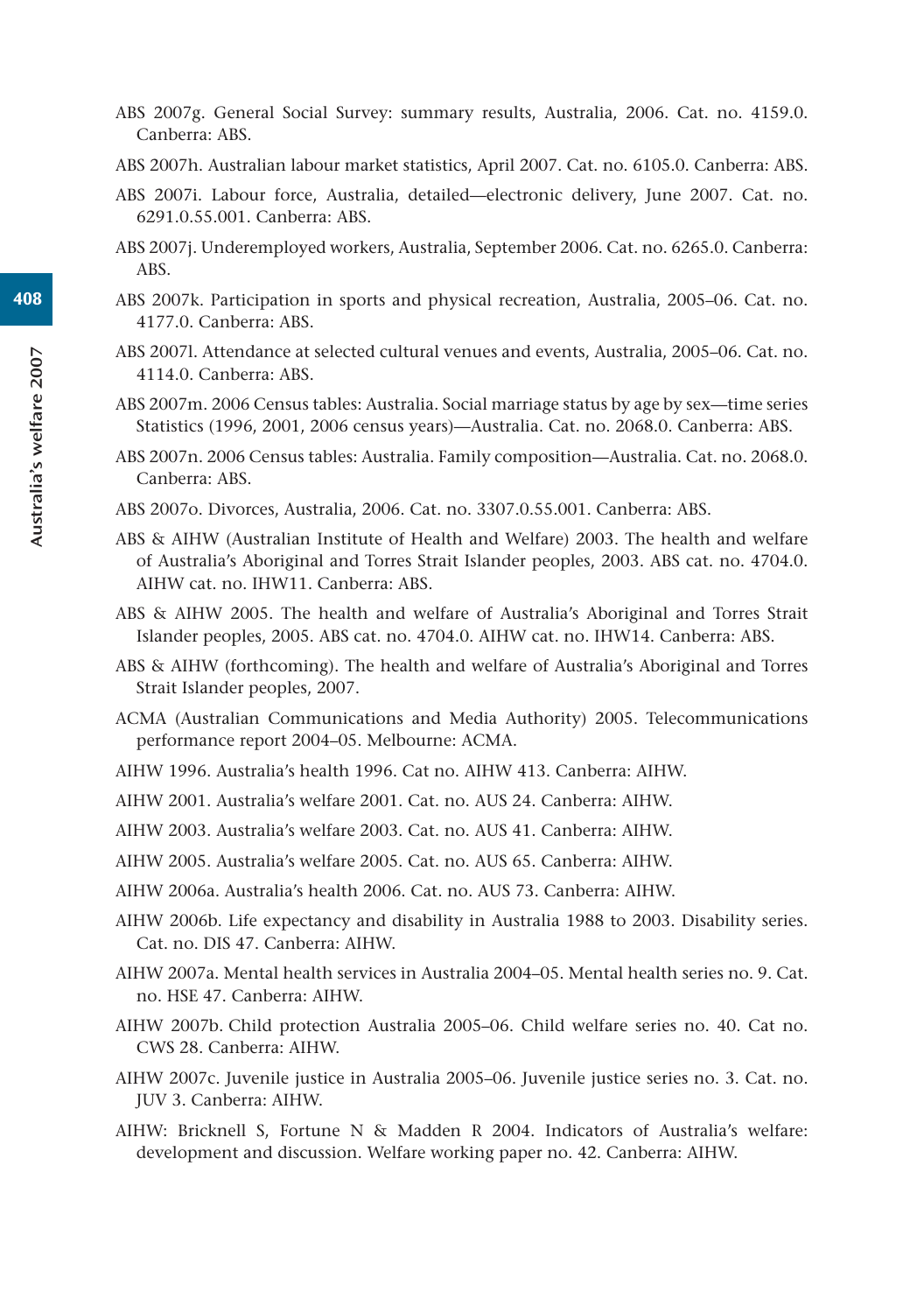- AIHW National Perinatal Statistics Unit 2004. Australia's babies: their health and wellbeing. Bulletin no. 21. Cat. no. AUS 54. Canberra: AIHW.
- Australian Unity 2006. Wellbeing Index. Viewed 18 May 2007 <http://www.australian unity.com.au/au/info/wellbeingindex/>.
- Beeton RJS, Buckley KI, Jones GJ, Morgan D, Reichelt R & Trewin D (Australian State of the Environment Committee) 2006. Australia State of the Environment 2006, Independent report to the Australian Government Minister for the Environment and Heritage. Canberra: Department of Environment and Heritage.
- Berry J & Harrison JE 2006. Hospital separations due to injury and poisoning. Australia 2003–04. Injury research and statistics series no. 30. Cat. no. INJCAT 88. Adelaide: AIHW.
- Borland J & Kennedy S 1998. Dimensions, structure and history of Australian unemployment in Borland J & Debelle G (eds) Unemployment and the Australian labour market. Proceedings of a Conference. Canberra: Reserve Bank of Australia & The Australian National University.
- Brunekreef B & Forsberg B 2005. Epidemiological evidence of effects of coarse airborne particles on health. European Respiratory Journal 26:309–18.
- Chamberlain C 1999. Counting the homeless, 1996. Cat. no. 2041.0. Canberra: ABS.
- Chamberlain C & MacKenzie D 2003. Counting the homeless, 2001. Cat. no. 2050.0. Canberra: ABS.
- DEH (Australian Government Department of the Environment and Heritage) 2004. State of the air: national ambient air quality status and trends report 1991–2001. Canberra: DEH.
- DoHA (Department of Health and Ageing) 1999. National Physical Activity Guidelines for Australians, Canberra. Viewed 17 September 2007. < http://www.ausport.gov.au/fulltext /1999/feddep/physguide.pdf>.
- FaCS (Australian Government Department of Family and Community Services) 2005. Giving Australia: research on philanthropy in Australia. Summary of findings. Canberra: FaCS.
- Folinsbee LJ 1992. Human health effects of air pollution. Environmental Health Perspectives 100:45–56.
- Fullarton S, Walker M, Ainley J & Hillman K 2003. Longitudinal Surveys of Australian Youth: patterns of participation in Year 12. LSAY Research Report 33. Camberwell, Victoria: ACER (Australian Council for Educational Research).
- Helps YLM & Harrison JE 2004. Reported injury mortality of Aboriginal and Torres Strait Islander people in Australia, 1997–2000. Injury Technical Paper Series No 4. (AIHW cat no. INJCAT 66) Adelaide: AIHW
- Henley G, Kreisfeld K & Harrison JE 2007. Injury deaths, Australia 2003–04. Injury research and statistics series no. 31. Cat. no. INJCAT 89. Adelaide: AIHW.
- HREOC (Human Rights & Equal Opportunity Commission) 1997. Bringing them home. Report of the national inquiry into the separation of Aboriginal and Torres Strait Islander children from their families. Sydney: HREOC.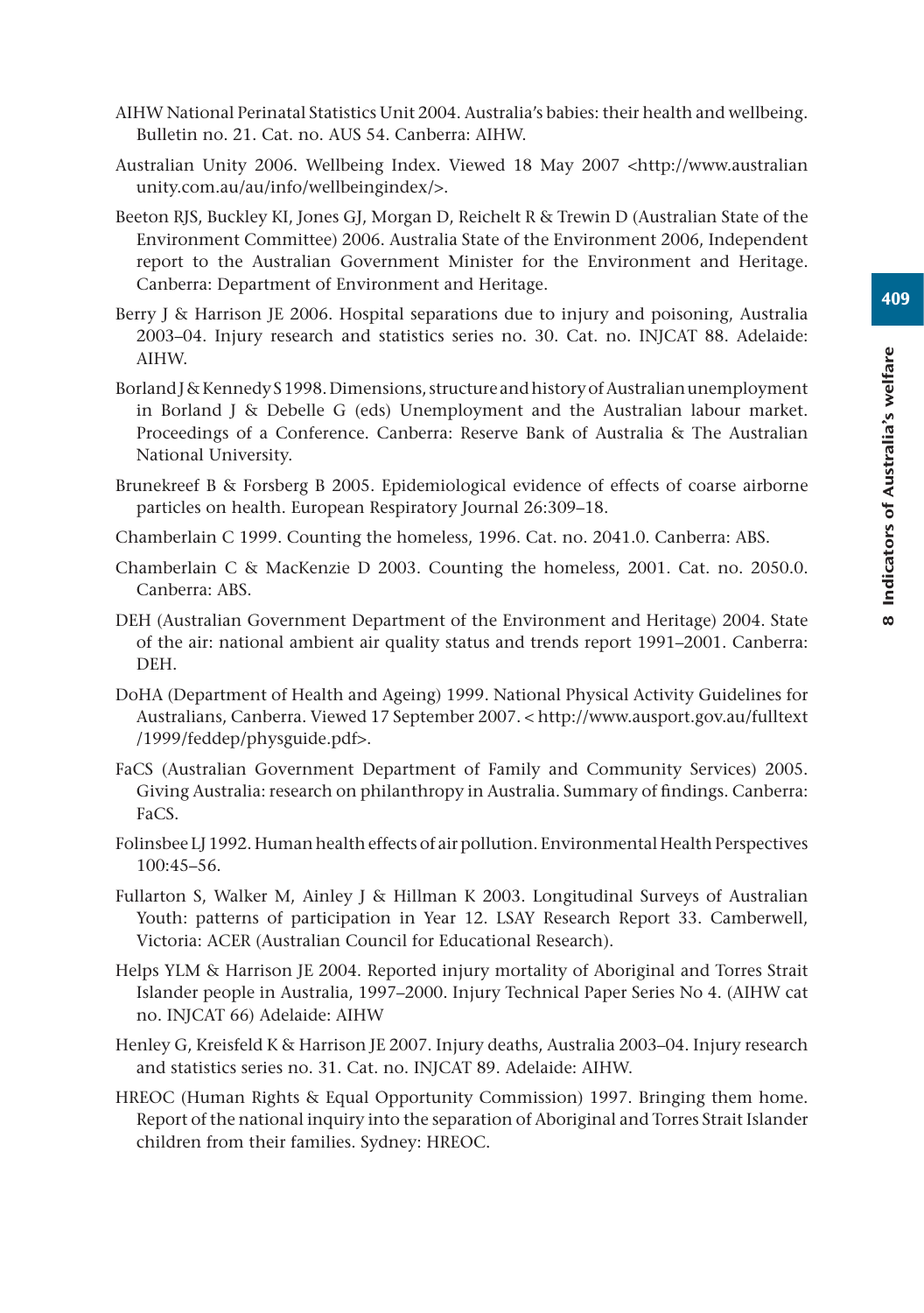- Janssen PA, Holt VL, Sugg NK, Emanuel I, Critchlow CM & Henderson AD 2003. Intimate partner violence and adverse pregnancy outcomes: a population-based study. American Journal of Obstetrics and Gynecology 185:1341–7.
- Lamb 2001. The pathways from school to further study and work for Australian graduates. LSAY research report 19. Camberwell, Victoria: ACER.
- Lundy M & Grossman SF 2005. The mental health and service needs of young children exposed to domestic violence: supportive data. *Families in Society* 86:17–29.
- McDonald P & Baxter J 2005. Home ownership among young people in Australia: in decline or just delayed? Australian Journal of Social Issues 40:471–487.
- MCEETYA (Ministerial Council on Education, Employment, Training and Youth Affairs) 1999. The Adelaide Declaration on national goals for schooling in the twenty-first century. Viewed 2 March 2007. <http://www.mceetya.edu.au/mceetya/nationalgoals/ index.htm>.
- MCEETYA 2007. National report on schooling in Australia, 2005. Carlton South, Victoria: MCEETYA. Viewed 13 September 2007. <http://cms.curriculum.edu.au/anr2005/>.
- Miller KA, Siscovick DS, Sheppard L, Shepherd K, Sullivan JH, Anderson GL et al. 2007. Long-term exposure to air pollution and incidence of cardiovascular events in women. New England Journal of Medicine 356:447–58.
- NEPC (National Environment Protection Council) 2006. Annual report 2004–05: Reports from jurisdictions on the implementation of the Ambient Air Quality NEPM. Adelaide: Environment Protection and Heritage Council. Viewed 13 September 2007. <http://www. ephc.gov.au/pdf/annrep\_04\_05/141\_180\_App\_6\_AAQ\_All.pdf >.
- NEPC 2007. Annual report 2005–06: Reports from jurisdictions on the implementation of the Ambient Air Quality NEPM 2005–06. Adelaide: Environment Protection and Heritage Council. Viewed 13 September 2007. <http://www.ephc.gov.au/pdf/annrep\_05\_06/AR\_ Jur $AAQ$  05-06.pdf >.
- NHMRC (National Health & Medical Research Council) 2003a. Dietary Guidelines for Australian Adults. Canberra: Commonwealth of Australia. Viewed 25 June 2007. <http://www.nhmrc.gov.au/publications/synopses/\_files/n33.pdf >.
- NHMRC 2003b. Dietary guidelines for children and adolescents in Australia incorporating the infant feeding guidelines for health workers. Canberra: Commonwealth of Australia. Viewed 25 June 2007. <http://www.nhmrc.gov.au/publications/synopses/\_files/n34. pdf>.
- NHMRC & NRMMC (Natural Resources Management Ministerial Council) 2004. Australian drinking water guidelines 6, 2004. Viewed 20 February 2007 <http://www.nhmrc.gov.au/ publications/synopses/\_files/adwg\_11\_06.pdf>.
- OECD (Organisation for Economic Co-operation and Development) 2000. Literacy in the information age: final report of the International Adult Literacy Survey. International Review of Education 46:467–73.
- OECD 2007a. OECD Health data 2006: Frequently requested data. Infant mortality rate. Viewed 13 September 2007. <http://www.oecd.org/dataoecd/46/36/38979632.xls>.
- OECD 2007b. OECD Statistics: Standardised Unemployment Rates. Viewed 14 June 2007. <http://stats.oecd.org/wbos/Default.aspx?QueryName=251&QueryType=View& Lang=en>.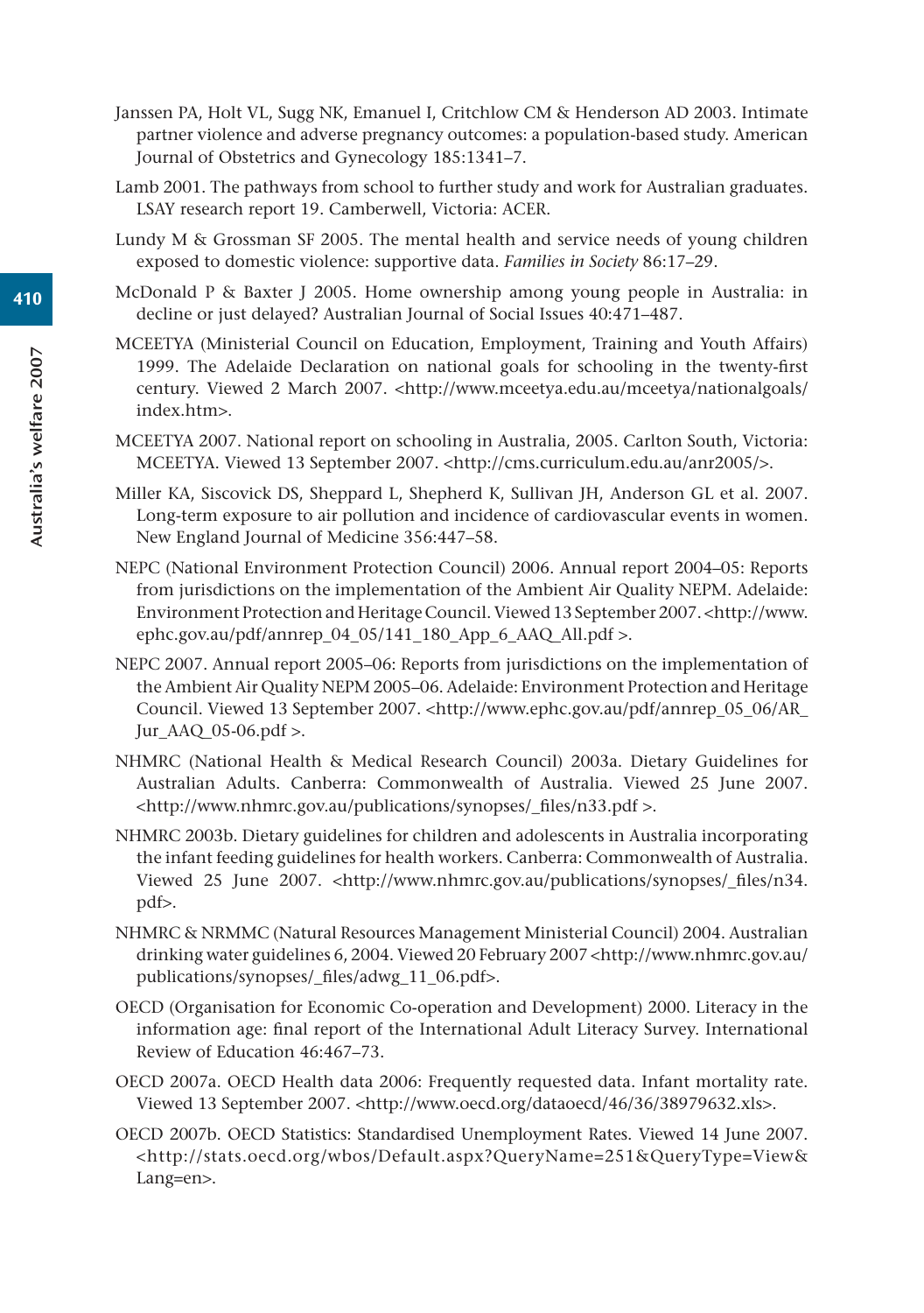- OECD 2007c. OECD Factbook 2007—Economic, Environmental and Social Statistics. Labour Market—Employment: Part-time employment. Viewed 16 May 2007. <http://puck.source oecd.org/vl=2151295/cl=12/nw=1/rpsv/factbook/06-01-03.htm>.
- OECD 2007d. OECD Key ICT indicators: Mobile subscribers per 100 inhabitants for OECD, 2005. Viewed 13 September 2007. <http://www.oecd.org/dataoecd/19/40/34082594. xls>.
- OECD 2007e. OECD Key ICT indicators: Broadband subscribers per 100 inhabitants in OECD countries, December 2006. Viewed 13 September 2007. <http://www.oecd.org/dataoecd/ 24/32/38469057.xls>.
- OECD 2007f. OECD Factbook 2007–Economic, Environmental and Social Statistics. Quality of Life—Crime: Prison Population. Viewed 4 July 2007. <http://caliban.sourceoecd.org/ vl=17387575/cl=16/nw=1/rpsv/factbook/11-03-03.htm>.
- Ryan C 2002. Longer-term outcomes for individuals completing vocational education and training qualifications. Leabrook, South Australia: NCVER (National Centre for Vocational Education Research).
- Ryan C & Watson L 2003. Factors affecting Year 12 retention rates across Australian states and territories in the 1990's. Centre for Economic Policy Research Discussion Paper No. 467. Canberra: ANU (Australian National University).
- Schwab RG 1999. Why only one in three? The complex reasons for low Indigenous school retention. CAEPR (Centre for Aboriginal Economic Policy Research) research monograph no. 16. Canberra: ANU.
- Schwab RG & Sutherland D 2004. Literacy for life: A scoping study for a community literacy empowerment project. Canberra: ANU.
- Schwartz C, Hampton T, Lewis C & Norman D 2006. A survey of housing equity withdrawal and injection in Australia. Research discussion paper 2006–08. Sydney: Reserve Bank of Australia.
- SCRGSP (Steering Committee for the Review of Government Service Provision) 2007. Overcoming Indigenous Disadvantage: Key Indicators 2007. Canberra: Productivity Commission.
- UN (United Nations) 1948. Declaration of human rights, article 24. New York: UN.
- UN 2006. Human Development Report 2006. Viewed 18 May, 2007. <http://hdr.undp.org/ hdr2006/statistics/>.
- UN 2007. World Population Prospects: The 2006 revision population database. Viewed 13 September 2007. <http://esa.un.org/unpp/index.asp?panel=2>.
- Water Services Association of Australia 2007. National Performance Report 2005–06. Viewed 26 June 2007. <www.wsaa.asn.au/frameset2.html>.
- WHO (World Health Organization) 1946. Constitution of the WHO. Reprinted in: Basic documents 37th edition. Geneva: WHO.
- WHO 2000. Obesity: preventing and managing the global epidemic. Report of a WHO consultation. WHO Technical Report Series 894. Geneva: WHO.
- WHO 2003. Diet, nutrition and the prevention of chronic diseases: Report of a joint WHO/ FAO expert consultation. WHO technical report series 916. Geneva: WHO.